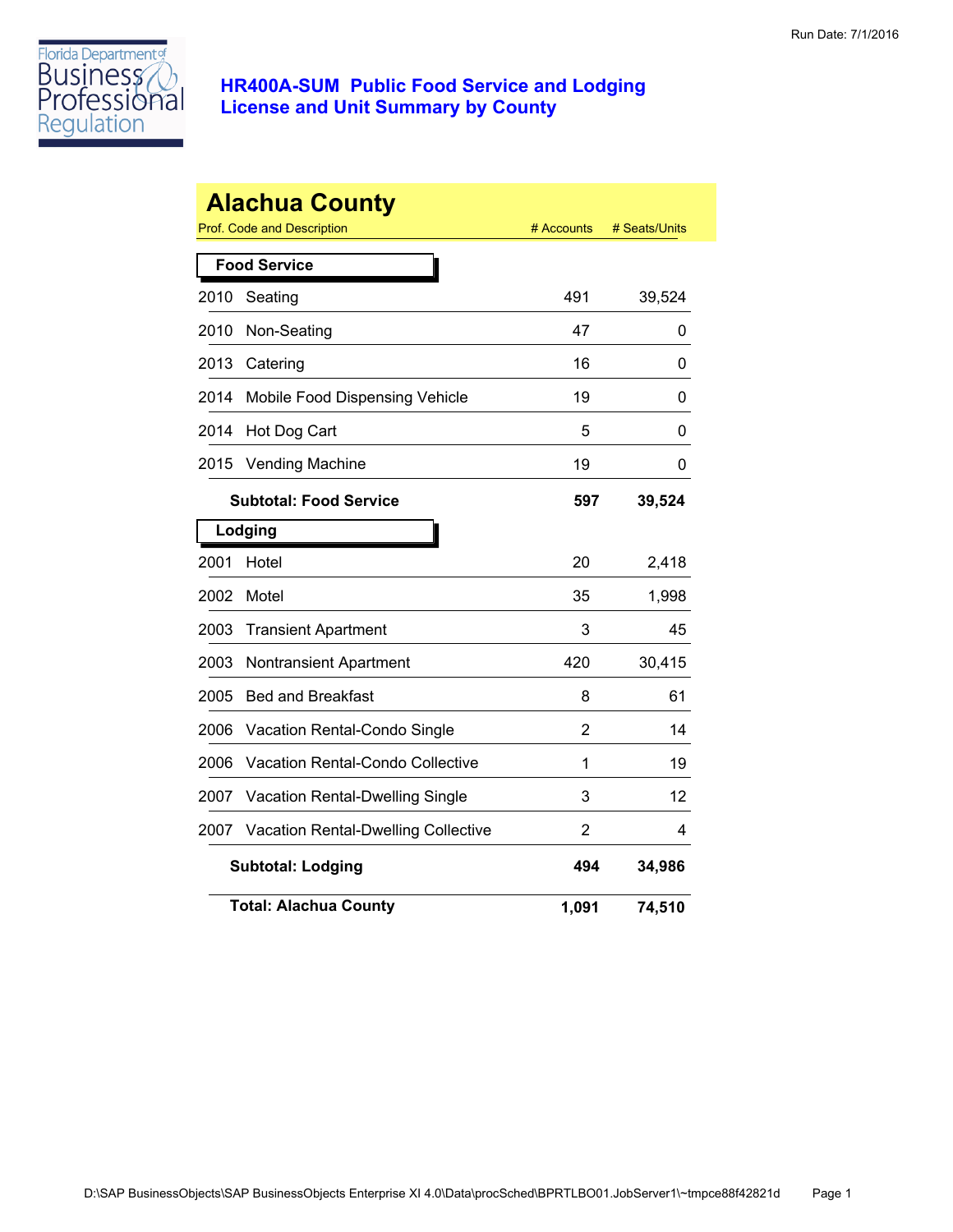

|      | <b>Baker County</b><br>Prof. Code and Description | $#$ Accounts | # Seats/Units |
|------|---------------------------------------------------|--------------|---------------|
|      | <b>Food Service</b>                               |              |               |
| 2010 | Seating                                           | 31           | 2,205         |
|      | 2010 Non-Seating                                  | 3            | 0             |
|      | 2014 Mobile Food Dispensing Vehicle               | 4            | 0             |
| 2015 | Vending Machine                                   | 4            | 0             |
|      | <b>Subtotal: Food Service</b>                     | 42           | 2,205         |
|      | Lodging                                           |              |               |
| 2002 | Motel                                             | 3            | 147           |
|      | 2003 Nontransient Apartment                       | 2            | 102           |
|      | <b>Subtotal: Lodging</b>                          | 5            | 249           |
|      | <b>Total: Baker County</b>                        | 47           | 2,454         |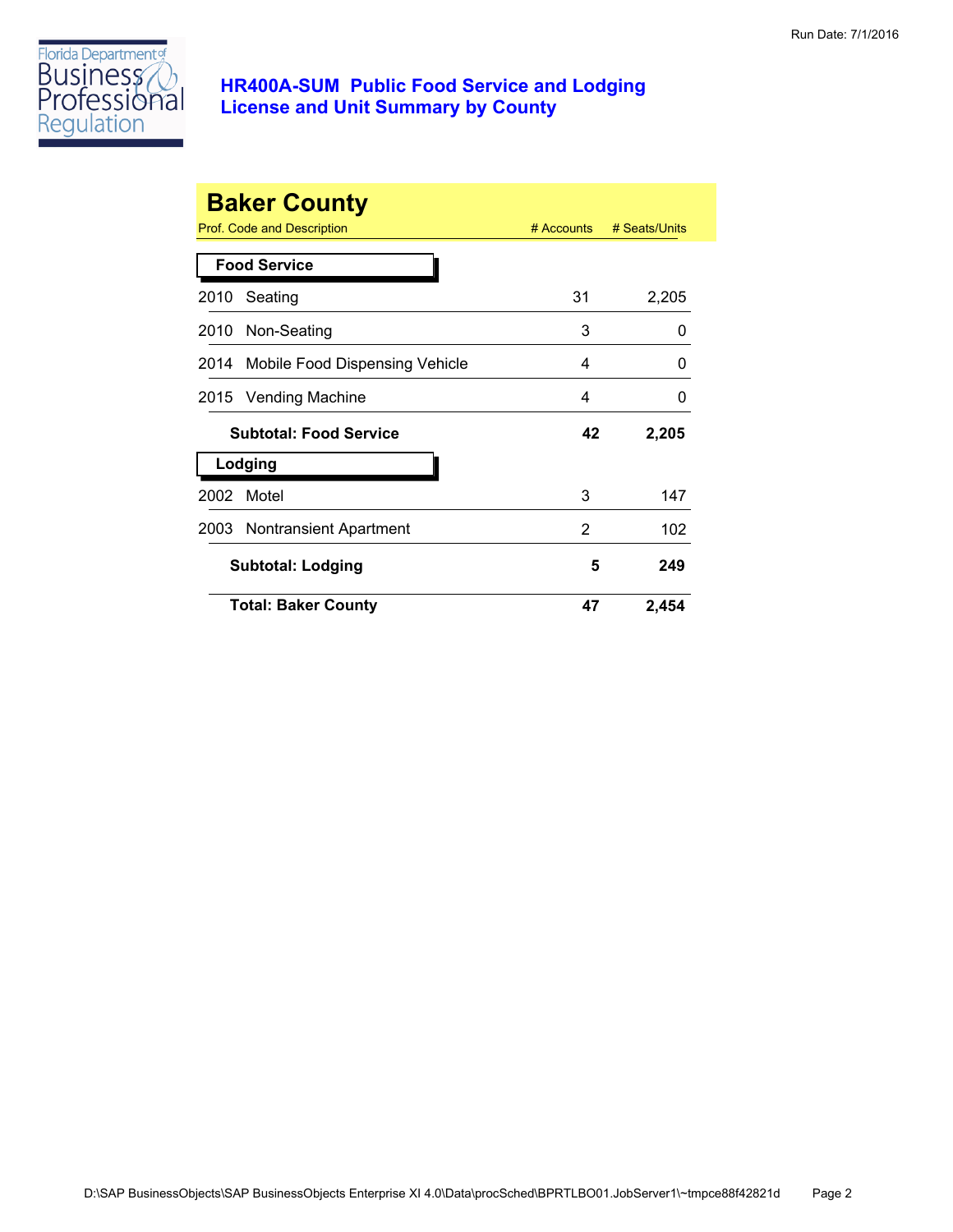

|      | <b>Bay County</b><br><b>Prof. Code and Description</b> | # Accounts | # Seats/Units |
|------|--------------------------------------------------------|------------|---------------|
|      | <b>Food Service</b>                                    |            |               |
| 2010 | Seating                                                | 566        | 57,116        |
| 2010 | Non-Seating                                            | 70         | 0             |
| 2013 | Catering                                               | 13         | 0             |
| 2014 | Mobile Food Dispensing Vehicle                         | 36         | 0             |
| 2014 | Hot Dog Cart                                           | 10         | 0             |
| 2015 | <b>Vending Machine</b>                                 | 1          | 0             |
|      | <b>Subtotal: Food Service</b>                          | 696        | 57,116        |
|      | Lodging                                                |            |               |
| 2001 | Hotel                                                  | 21         | 2,323         |
| 2002 | Motel                                                  | 102        | 5,330         |
| 2003 | <b>Transient Apartment</b>                             | 3          | 76            |
| 2003 | Nontransient Apartment                                 | 165        | 9,306         |
| 2006 | Vacation Rental-Condo Single                           | 137        | 831           |
| 2006 | Vacation Rental-Condo Group                            | 80         | 5,519         |
| 2006 | <b>Vacation Rental-Condo Collective</b>                | 152        | 2,219         |
| 2007 | Vacation Rental-Dwelling Single                        | 78         | 183           |
| 2007 | Vacation Rental-Dwelling Group                         | 3          | 26            |
| 2007 | <b>Vacation Rental-Dwelling Collective</b>             | 47         | 466           |
| 2022 | Timeshare Project-Timeshare Proj Group                 | 1          | 95            |
|      | <b>Subtotal: Lodging</b>                               | 789        | 26,374        |
|      | <b>Total: Bay County</b>                               | 1,485      | 83,490        |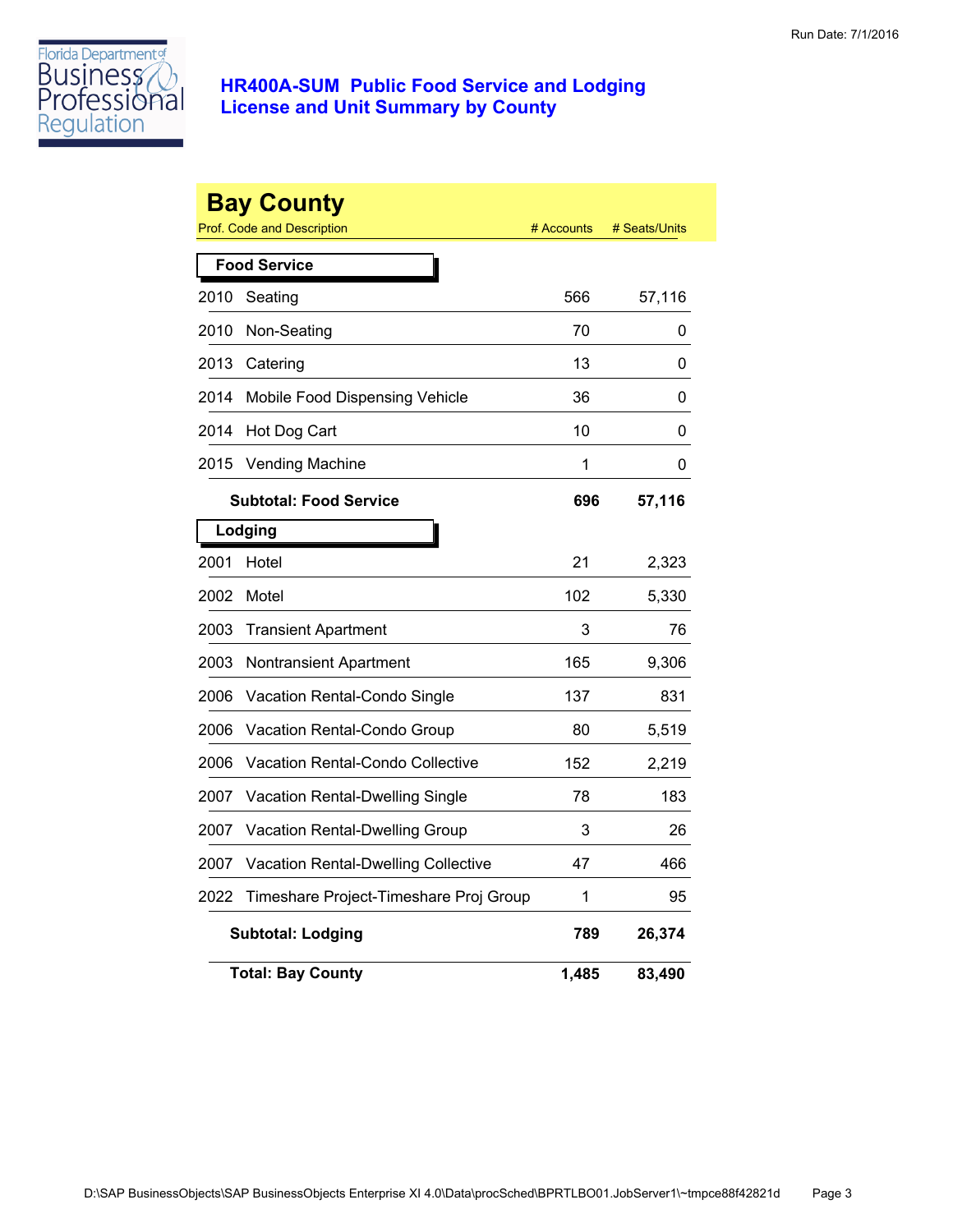

|      | <b>Bradford County</b>        |            |               |
|------|-------------------------------|------------|---------------|
|      | Prof. Code and Description    | # Accounts | # Seats/Units |
|      | <b>Food Service</b>           |            |               |
| 2010 | Seating                       | 33         | 2,718         |
| 2010 | Non-Seating                   | 2          | 0             |
| 2013 | Catering                      | 2          | 0             |
|      | <b>Subtotal: Food Service</b> | 37         | 2,718         |
|      | Lodging                       |            |               |
| 2001 | Hotel                         | 1          | 29            |
| 2002 | Motel                         | 10         | 337           |
| 2003 | <b>Transient Apartment</b>    | 2          | 10            |
| 2003 | <b>Nontransient Apartment</b> | 11         | 470           |
| 2005 | <b>Bed and Breakfast</b>      | 1          | 7             |
|      | <b>Subtotal: Lodging</b>      | 25         | 853           |
|      | <b>Total: Bradford County</b> | 62         | 3,571         |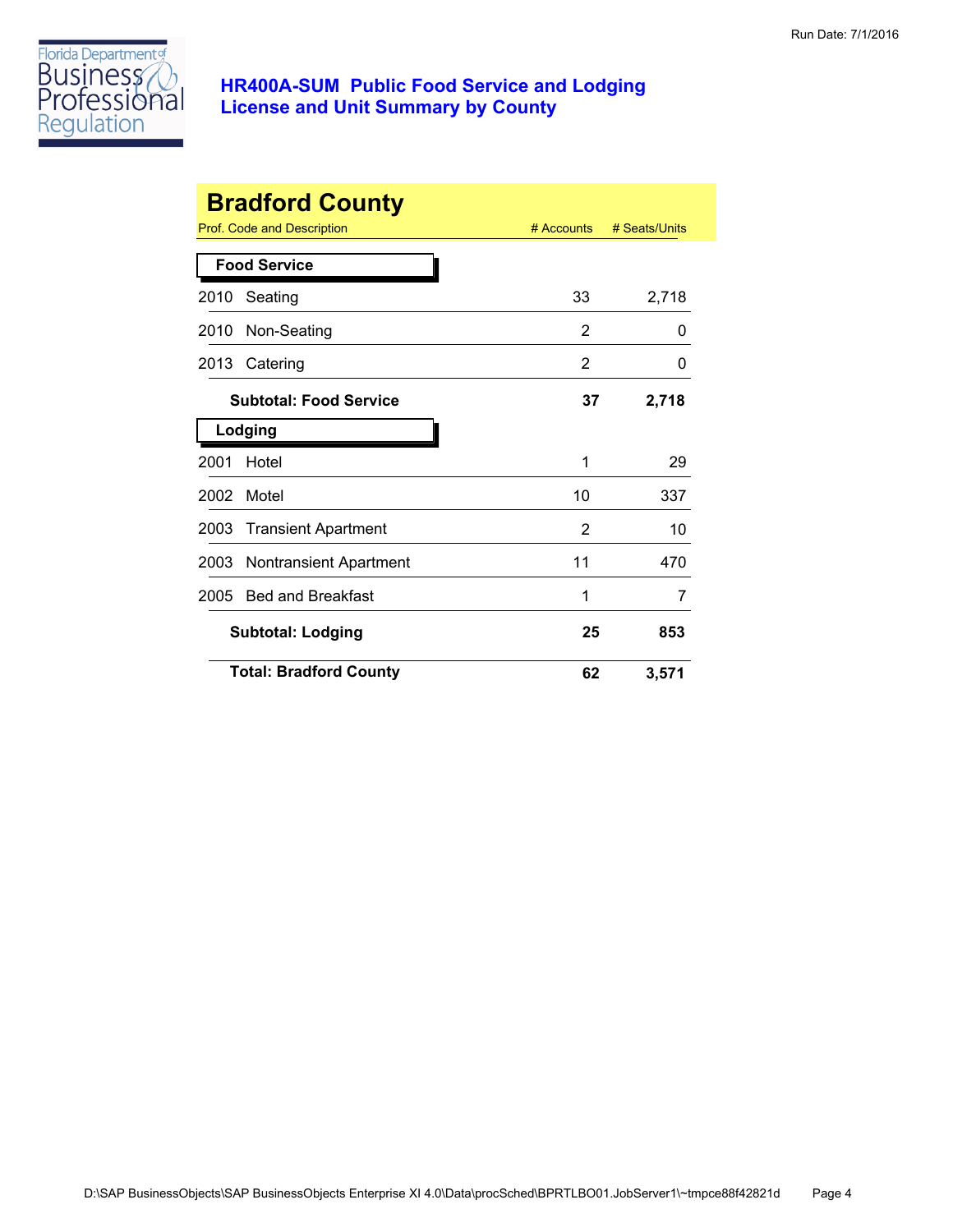

|      | <b>Brevard County</b><br><b>Prof. Code and Description</b> | # Accounts | # Seats/Units |
|------|------------------------------------------------------------|------------|---------------|
|      | <b>Food Service</b>                                        |            |               |
| 2010 | Seating                                                    | 1,117      | 105,644       |
| 2010 | Non-Seating                                                | 112        | 0             |
| 2013 | Catering                                                   | 28         | 0             |
| 2014 | Mobile Food Dispensing Vehicle                             | 46         | 0             |
| 2014 | Hot Dog Cart                                               | 15         | 0             |
| 2015 | <b>Vending Machine</b>                                     | 15         | 0             |
|      | <b>Subtotal: Food Service</b>                              | 1,333      | 105,644       |
|      | Lodging                                                    |            |               |
| 2001 | Hotel                                                      | 33         | 3,878         |
| 2002 | Motel                                                      | 78         | 5,457         |
| 2003 | <b>Transient Apartment</b>                                 | 33         | 418           |
| 2003 | Nontransient Apartment                                     | 405        | 24,029        |
| 2005 | <b>Bed and Breakfast</b>                                   | 11         | 57            |
| 2006 | Vacation Rental-Condo Single                               | 112        | 223           |
| 2006 | Vacation Rental-Condo Group                                | 30         | 1,165         |
| 2006 | <b>Vacation Rental-Condo Collective</b>                    | 22         | 527           |
| 2007 | <b>Vacation Rental-Dwelling Single</b>                     | 71         | 88            |
| 2007 | Vacation Rental-Dwelling Group                             | 6          | 16            |
| 2007 | <b>Vacation Rental-Dwelling Collective</b>                 | 13         | 25            |
|      | <b>Subtotal: Lodging</b>                                   | 814        | 35,883        |
|      | <b>Total: Brevard County</b>                               | 2,147      | 141,527       |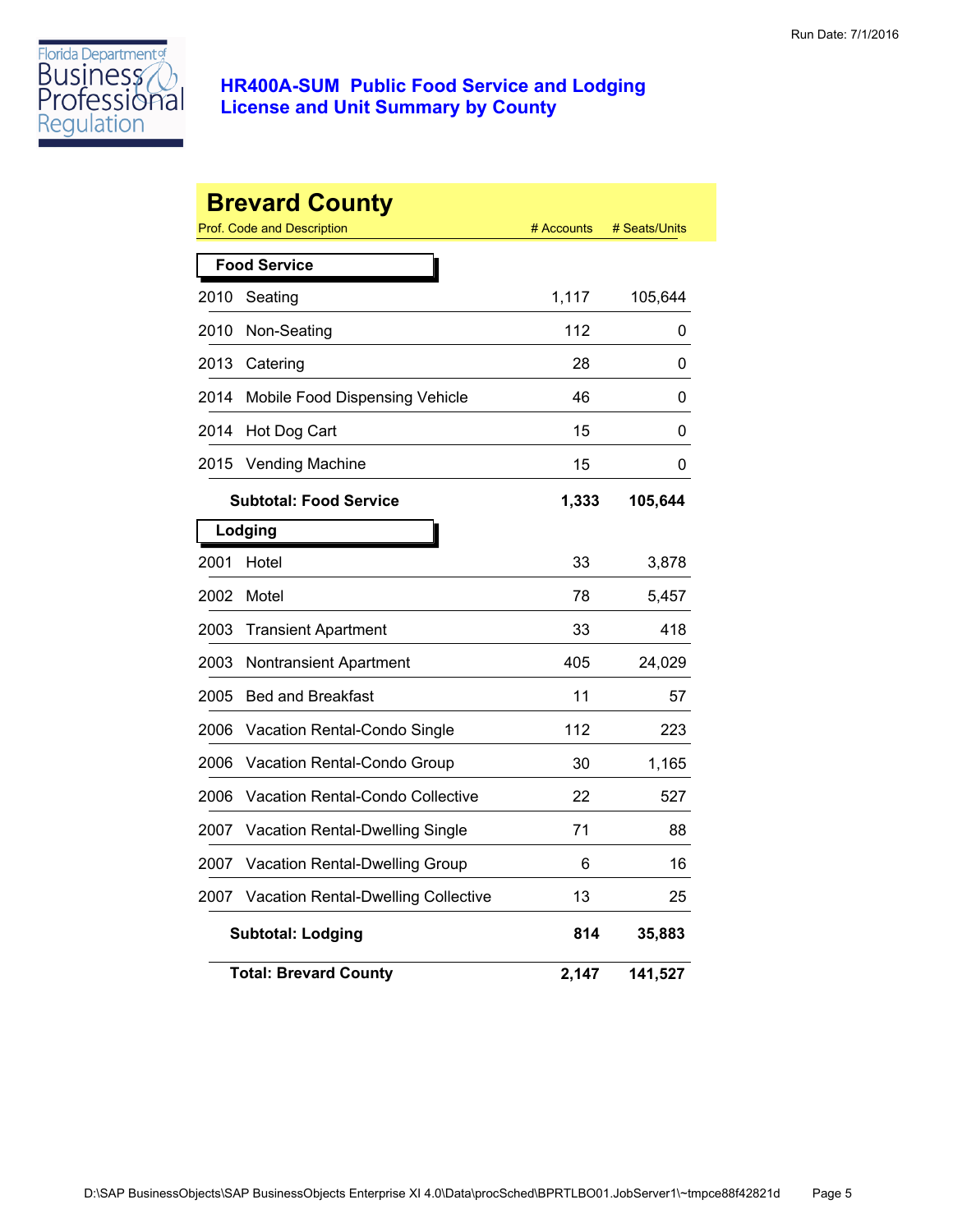

|      | <b>Broward County</b>                      |            |               |
|------|--------------------------------------------|------------|---------------|
|      | <b>Prof. Code and Description</b>          | # Accounts | # Seats/Units |
|      | <b>Food Service</b>                        |            |               |
| 2010 | Seating                                    | 3,643      | 340,335       |
| 2010 | Non-Seating                                | 568        | 0             |
| 2012 | Theme Park Food Cart                       | 1          | 7             |
| 2013 | Catering                                   | 101        | 0             |
| 2014 | Mobile Food Dispensing Vehicle             | 145        | 0             |
| 2014 | Hot Dog Cart                               | 31         | 0             |
| 2015 | <b>Vending Machine</b>                     | 34         | 0             |
|      | <b>Subtotal: Food Service</b>              | 4,523      | 340,342       |
|      | Lodging                                    |            |               |
| 2001 | Hotel                                      | 160        | 24,739        |
| 2002 | Motel                                      | 230        | 6,946         |
| 2003 | <b>Transient Apartment</b>                 | 177        | 2,229         |
| 2003 | <b>Nontransient Apartment</b>              | 2,583      | 109,399       |
| 2005 | <b>Bed and Breakfast</b>                   | 11         | 50            |
| 2006 | Vacation Rental-Condo Single               | 37         | 1,143         |
| 2006 | Vacation Rental-Condo Group                | 47         | 2,460         |
| 2006 | Vacation Rental-Condo Collective           | 10         | 29            |
| 2007 | <b>Vacation Rental-Dwelling Single</b>     | 225        | 260           |
| 2007 | Vacation Rental-Dwelling Group             | 9          | 21            |
| 2007 | <b>Vacation Rental-Dwelling Collective</b> | 80         | 345           |
|      | <b>Subtotal: Lodging</b>                   | 3,569      | 147,621       |
|      | <b>Total: Broward County</b>               | 8,092      | 487,963       |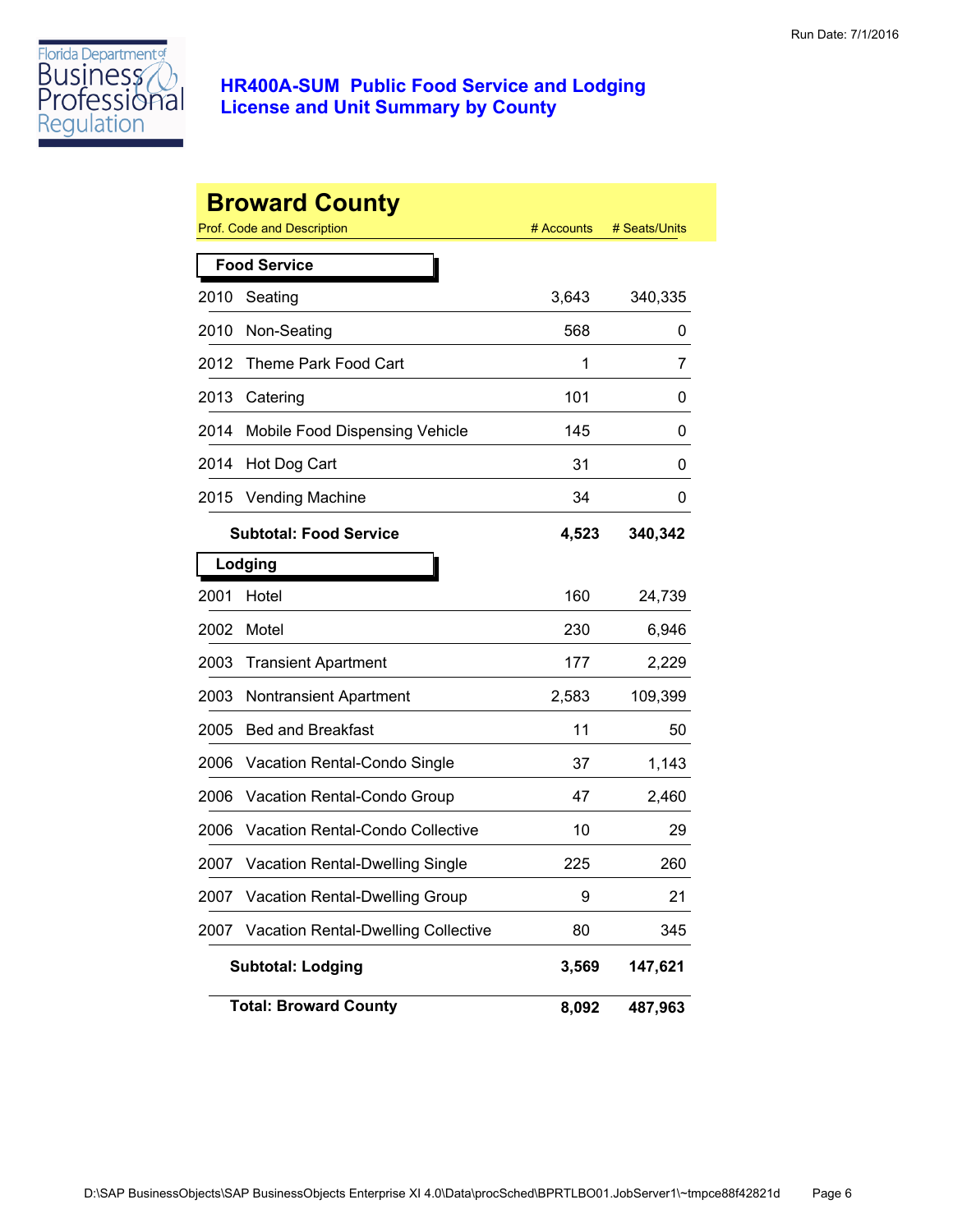

|      | <b>Calhoun County</b><br>Prof. Code and Description | $#$ Accounts | # Seats/Units |
|------|-----------------------------------------------------|--------------|---------------|
|      | <b>Food Service</b>                                 |              |               |
| 2010 | Seating                                             | 17           | 1,333         |
|      | 2010 Non-Seating                                    | 1            | O             |
|      | 2014 Mobile Food Dispensing Vehicle                 | 2            | O             |
|      | <b>Subtotal: Food Service</b>                       | 20           | 1,333         |
|      | Lodging                                             |              |               |
| 2002 | Motel                                               | 2            | 24            |
|      | 2003 Nontransient Apartment                         | 4            | 102           |
|      | <b>Subtotal: Lodging</b>                            | 6            | 126           |
|      | <b>Total: Calhoun County</b>                        | 26           | 1,459         |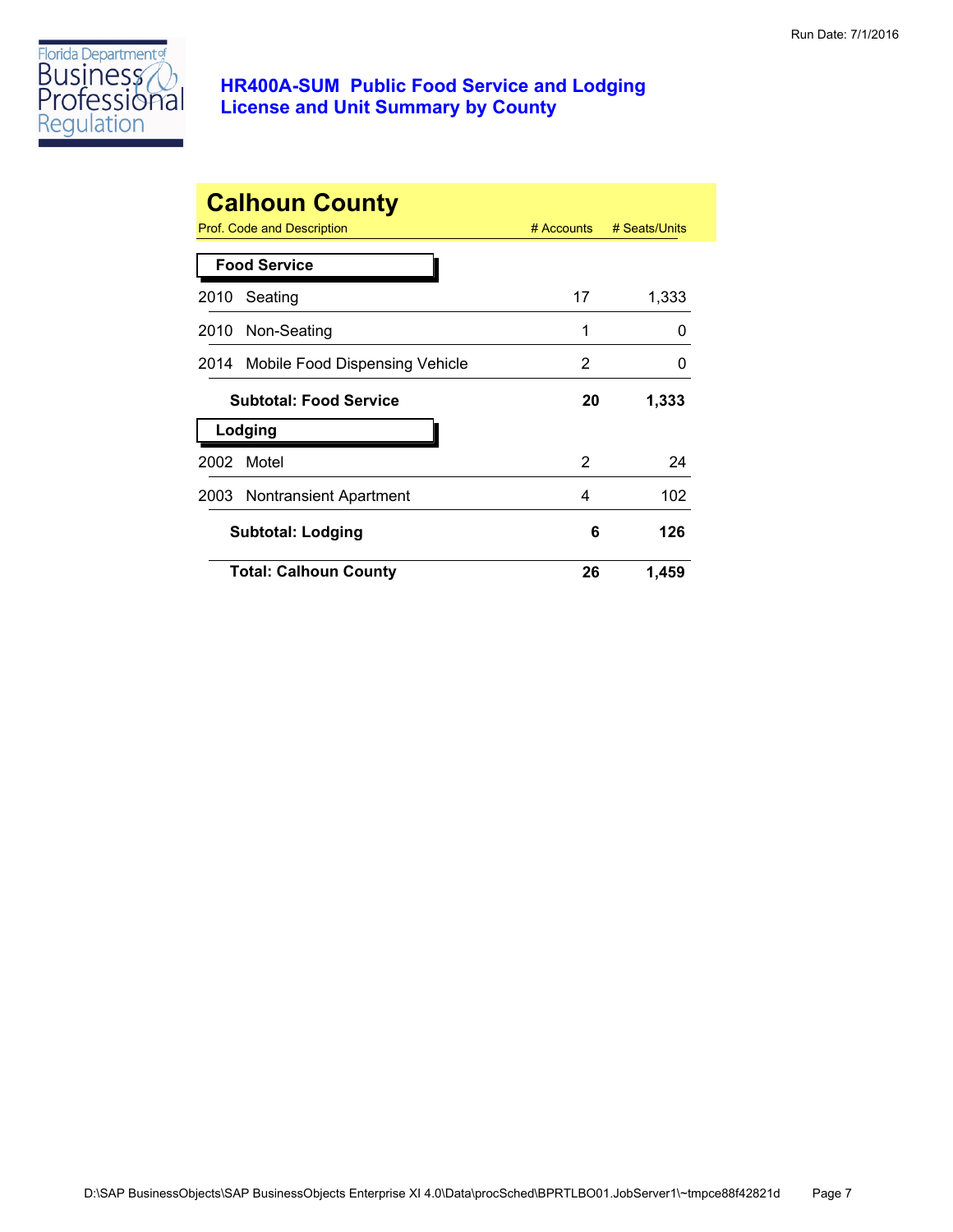

|      | <b>Charlotte County</b><br>Prof. Code and Description | # Accounts | # Seats/Units |
|------|-------------------------------------------------------|------------|---------------|
|      |                                                       |            |               |
|      | <b>Food Service</b>                                   |            |               |
| 2010 | Seating                                               | 314        | 33,387        |
| 2010 | Non-Seating                                           | 36         | 0             |
| 2013 | Catering                                              | 3          | 0             |
| 2014 | Mobile Food Dispensing Vehicle                        | 15         | 0             |
| 2014 | Hot Dog Cart                                          | 5          | 0             |
| 2015 | <b>Vending Machine</b>                                | 1          | 0             |
|      | <b>Subtotal: Food Service</b>                         | 374        | 33,387        |
|      | Lodging                                               |            |               |
| 2001 | Hotel                                                 | 9          | 837           |
| 2002 | Motel                                                 | 17         | 660           |
| 2003 | <b>Transient Apartment</b>                            | 9          | 76            |
| 2003 | Nontransient Apartment                                | 31         | 2,464         |
| 2005 | <b>Bed and Breakfast</b>                              | 2          | 10            |
| 2006 | Vacation Rental-Condo Single                          | 9          | 78            |
| 2006 | Vacation Rental-Condo Group                           | 17         | 425           |
| 2006 | Vacation Rental-Condo Collective                      | 13         | 207           |
| 2007 | Vacation Rental-Dwelling Single                       | 27         | 143           |
| 2007 | Vacation Rental-Dwelling Group                        | 1          | 13            |
| 2007 | Vacation Rental-Dwelling Collective                   | 31         | 342           |
|      | <b>Subtotal: Lodging</b>                              | 166        | 5,255         |
|      | <b>Total: Charlotte County</b>                        | 540        | 38,642        |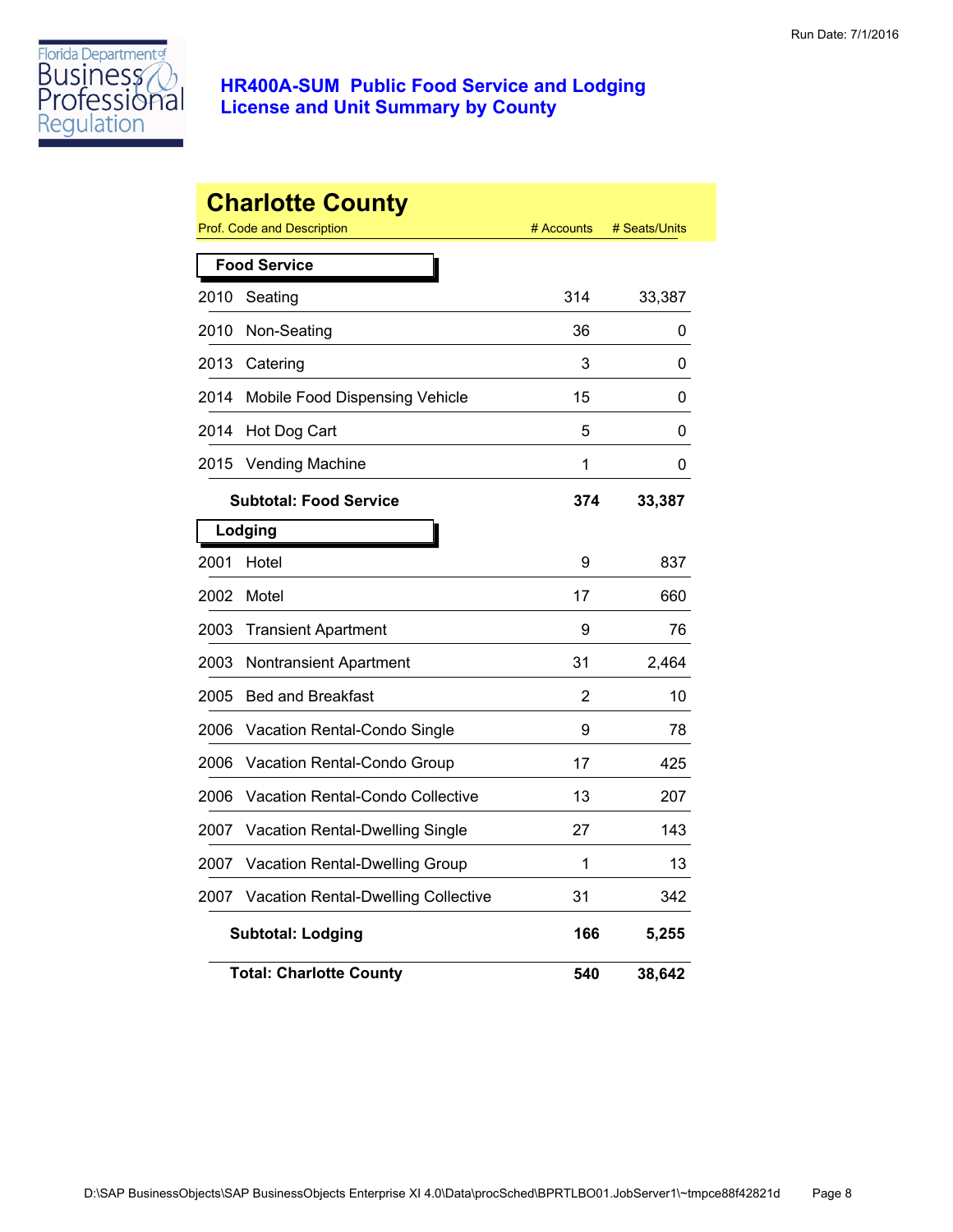

|      | <b>Citrus County</b><br>Prof. Code and Description | # Accounts | # Seats/Units |
|------|----------------------------------------------------|------------|---------------|
|      | <b>Food Service</b>                                |            |               |
| 2010 | Seating                                            | 254        | 20,359        |
| 2010 | Non-Seating                                        | 15         | 0             |
| 2014 | Mobile Food Dispensing Vehicle                     | 22         | 0             |
| 2014 | Hot Dog Cart                                       | 9          | 0             |
| 2015 | Vending Machine                                    | 3          | 0             |
|      | <b>Subtotal: Food Service</b>                      | 303        | 20,359        |
|      | Lodging                                            |            |               |
| 2001 | Hotel                                              | 4          | 191           |
| 2002 | Motel                                              | 21         | 1,039         |
| 2003 | <b>Transient Apartment</b>                         | 10         | 76            |
| 2003 | <b>Nontransient Apartment</b>                      | 37         | 1,167         |
| 2005 | <b>Bed and Breakfast</b>                           | 4          | 15            |
| 2006 | Vacation Rental-Condo Single                       | 4          | 4             |
| 2006 | <b>Vacation Rental-Condo Collective</b>            | 1          | 5             |
| 2007 | Vacation Rental-Dwelling Single                    | 38         | 51            |
| 2007 | <b>Vacation Rental-Dwelling Collective</b>         | 9          | 151           |
|      | <b>Subtotal: Lodging</b>                           | 128        | 2,699         |
|      | <b>Total: Citrus County</b>                        | 431        | 23,058        |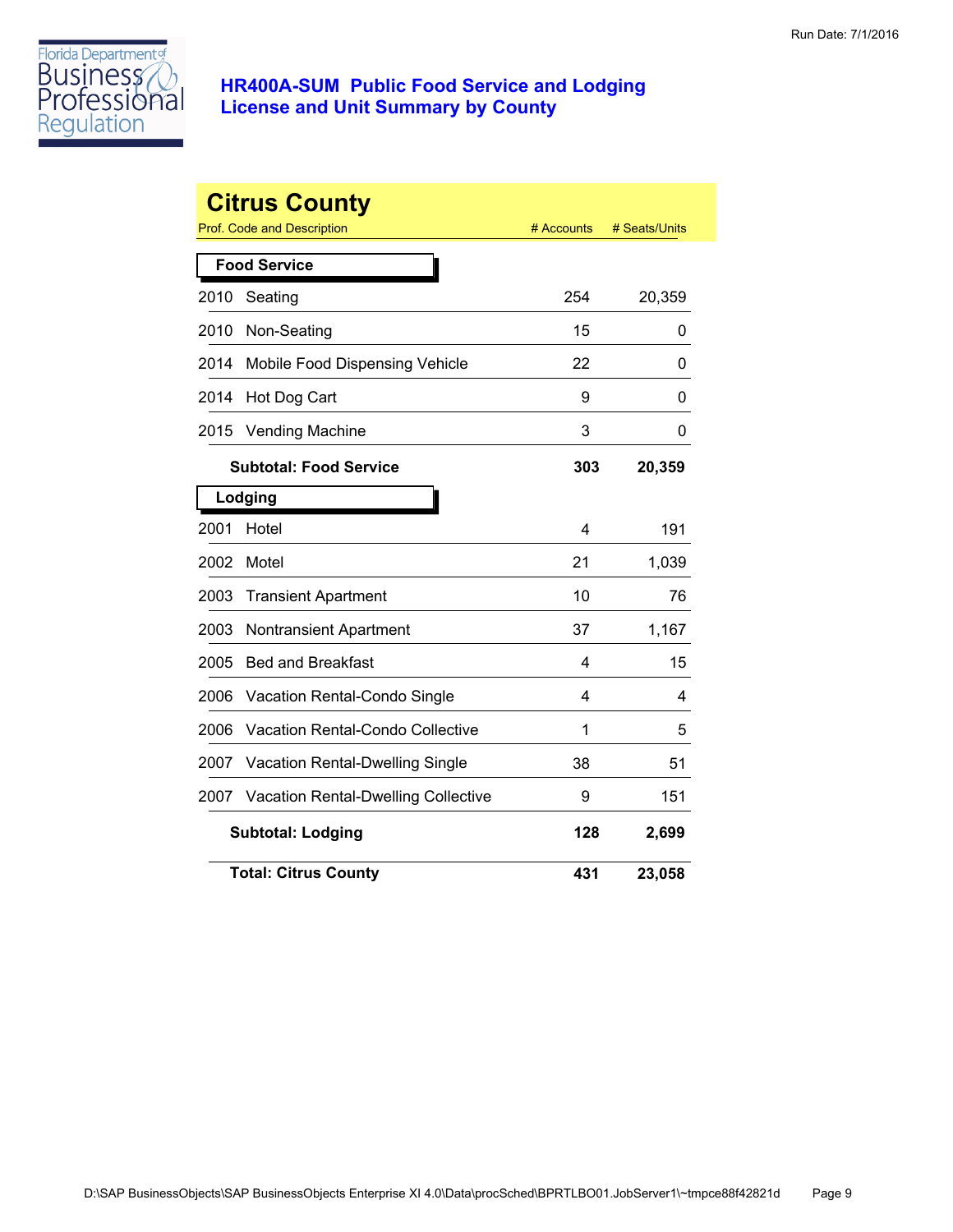

|      | <b>Clay County</b><br>Prof. Code and Description | # Accounts | # Seats/Units |
|------|--------------------------------------------------|------------|---------------|
|      | <b>Food Service</b>                              |            |               |
| 2010 | Seating                                          | 280        | 26,030        |
| 2010 | Non-Seating                                      | 42         | 0             |
| 2013 | Catering                                         | 4          | 0             |
| 2014 | Mobile Food Dispensing Vehicle                   | 13         | 0             |
| 2014 | Hot Dog Cart                                     | 2          | 0             |
| 2015 | <b>Vending Machine</b>                           | 4          | 0             |
|      | <b>Subtotal: Food Service</b>                    | 345        | 26,030        |
|      | Lodging                                          |            |               |
| 2001 | Hotel                                            | 8          | 805           |
| 2002 | Motel                                            | 4          | 357           |
| 2003 | <b>Transient Apartment</b>                       | 1          | 183           |
| 2003 | Nontransient Apartment                           | 51         | 6,249         |
| 2005 | <b>Bed and Breakfast</b>                         | 3          | 14            |
|      | <b>Subtotal: Lodging</b>                         | 67         | 7,608         |
|      | <b>Total: Clay County</b>                        | 412        | 33,638        |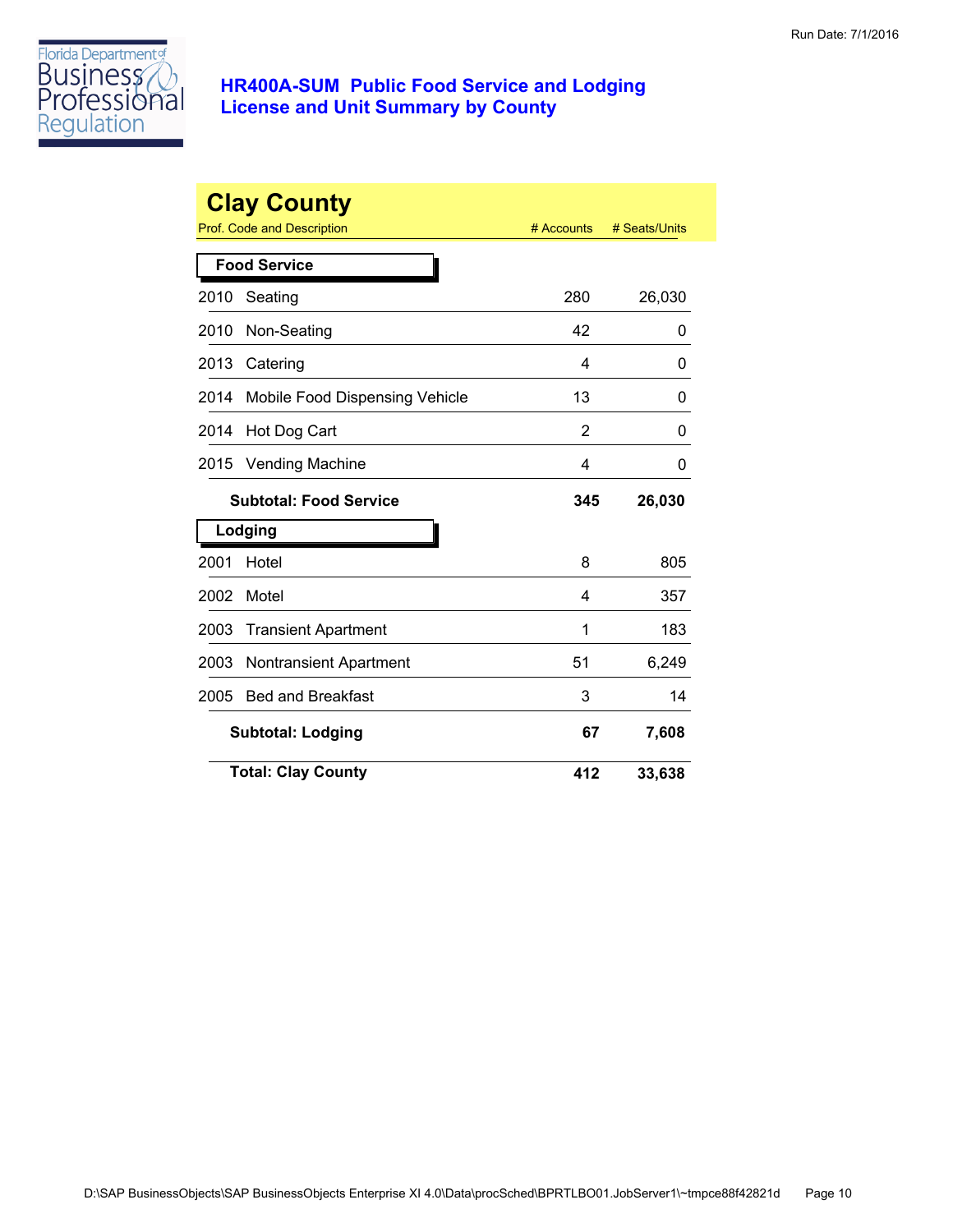

|      | <b>Collier County</b><br>Prof. Code and Description | # Accounts | # Seats/Units |
|------|-----------------------------------------------------|------------|---------------|
|      | <b>Food Service</b>                                 |            |               |
| 2010 | Seating                                             | 950        | 107,363       |
| 2010 | Non-Seating                                         | 97         | 0             |
| 2013 | Catering                                            | 30         | 0             |
| 2014 | Mobile Food Dispensing Vehicle                      | 32         | 0             |
| 2014 | Hot Dog Cart                                        | 7          | 0             |
| 2015 | <b>Vending Machine</b>                              | 3          | 0             |
|      | <b>Subtotal: Food Service</b>                       | 1,119      | 107,363       |
|      | Lodging                                             |            |               |
| 2001 | Hotel                                               | 36         | 5,370         |
| 2002 | Motel                                               | 42         | 2,022         |
| 2003 | <b>Transient Apartment</b>                          | 5          | 135           |
| 2003 | <b>Nontransient Apartment</b>                       | 108        | 15,607        |
| 2005 | <b>Bed and Breakfast</b>                            | 1          | 3             |
| 2006 | Vacation Rental-Condo Single                        | 10         | 19            |
| 2006 | Vacation Rental-Condo Group                         | 25         | 1,112         |
| 2006 | Vacation Rental-Condo Collective                    | 34         | 738           |
| 2007 | Vacation Rental-Dwelling Single                     | 26         | 28            |
| 2007 | Vacation Rental-Dwelling Group                      | 1          | 19            |
| 2007 | Vacation Rental-Dwelling Collective                 | 34         | 439           |
|      | <b>Subtotal: Lodging</b>                            | 322        | 25,492        |
|      | <b>Total: Collier County</b>                        | 1,441      | 132,855       |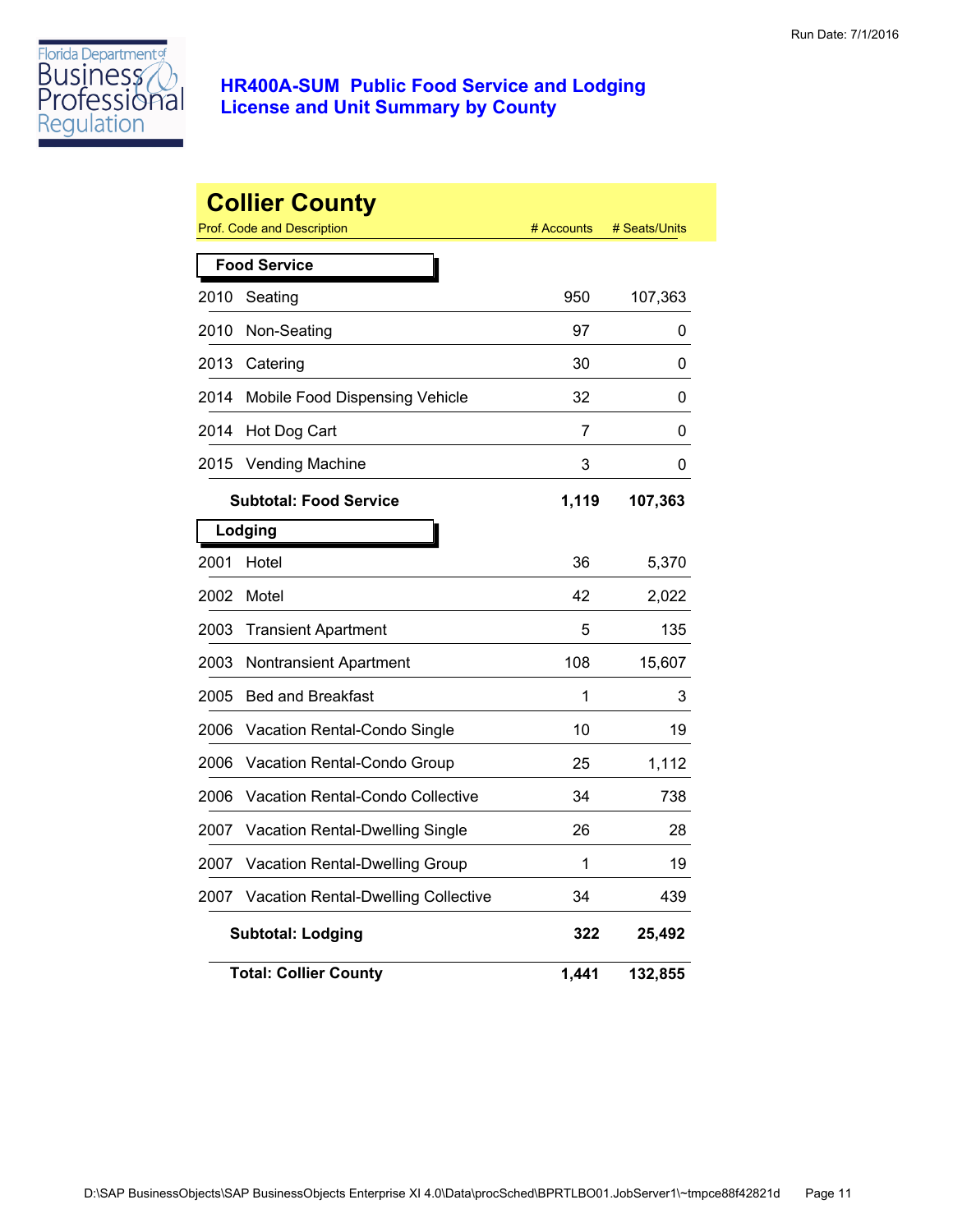

| <b>Columbia County</b> |                                |            |               |  |
|------------------------|--------------------------------|------------|---------------|--|
|                        | Prof. Code and Description     | # Accounts | # Seats/Units |  |
|                        | <b>Food Service</b>            |            |               |  |
| 2010                   | Seating                        | 115        | 9,936         |  |
| 2010                   | Non-Seating                    | 7          | 0             |  |
| 2014                   | Mobile Food Dispensing Vehicle | 13         | 0             |  |
| 2015                   | <b>Vending Machine</b>         | 7          | 0             |  |
|                        | <b>Subtotal: Food Service</b>  | 142        | 9,936         |  |
|                        | Lodging                        |            |               |  |
| 2001                   | Hotel                          | 6          | 540           |  |
| 2002                   | Motel                          | 23         | 1,244         |  |
| 2003                   | <b>Transient Apartment</b>     | 2          | 46            |  |
| 2003                   | <b>Nontransient Apartment</b>  | 53         | 1,758         |  |
| 2005                   | <b>Bed and Breakfast</b>       | 1          | 1             |  |
|                        | <b>Subtotal: Lodging</b>       | 85         | 3,589         |  |
|                        | <b>Total: Columbia County</b>  | 227        | 13,525        |  |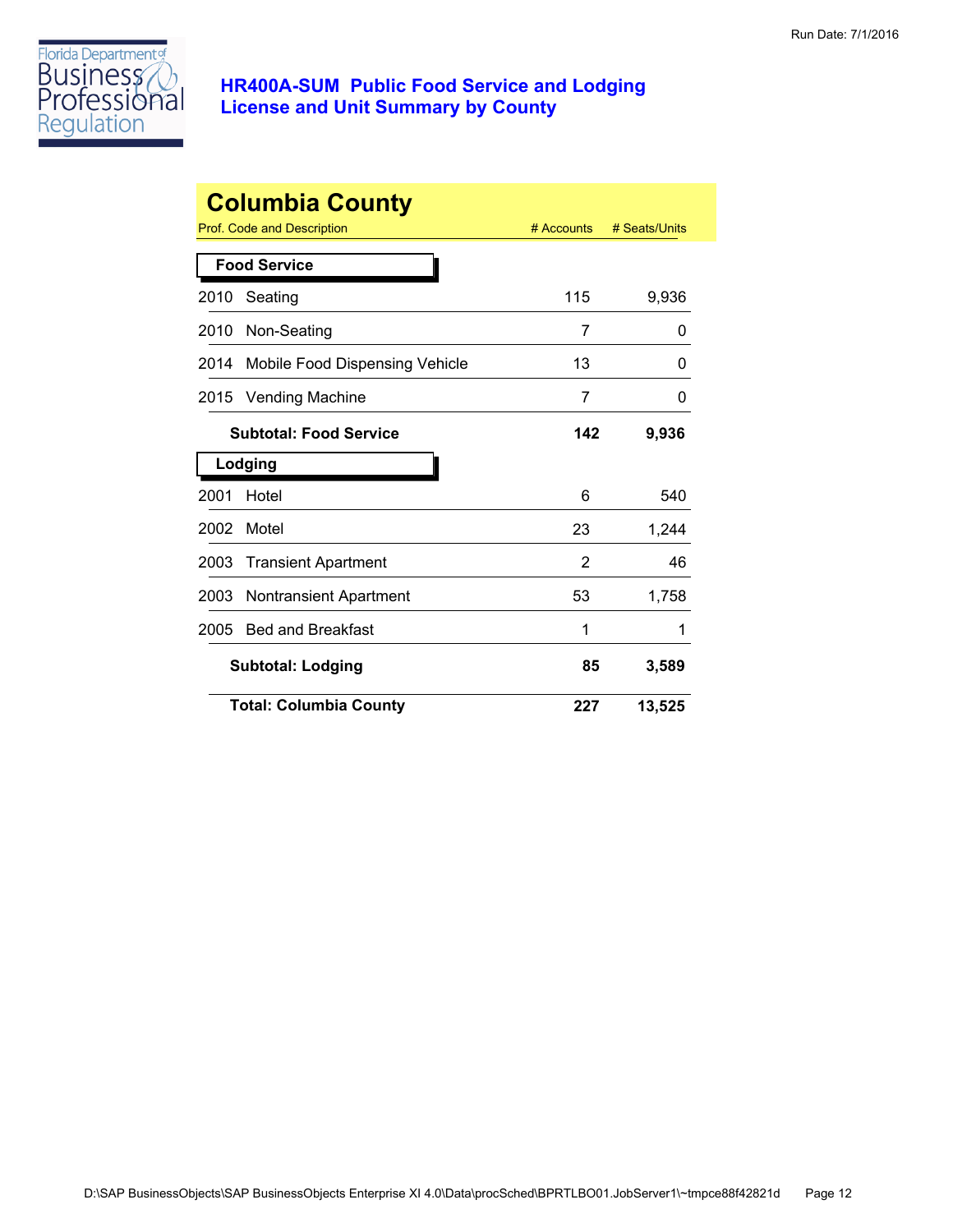

|      | <b>Dade County</b><br>Prof. Code and Description | # Accounts | # Seats/Units |
|------|--------------------------------------------------|------------|---------------|
|      | <b>Food Service</b>                              |            |               |
| 2010 | Seating                                          | 5,279      | 625,889       |
| 2010 | Non-Seating                                      | 943        | 0             |
| 2013 | Catering                                         | 176        | 0             |
| 2014 | Mobile Food Dispensing Vehicle                   | 536        | 0             |
| 2014 | Hot Dog Cart                                     | 118        | 0             |
| 2015 | <b>Vending Machine</b>                           | 10         | 0             |
|      | <b>Subtotal: Food Service</b>                    | 7,062      | 625,889       |
|      | Lodging                                          |            |               |
| 2001 | Hotel                                            | 377        | 47,342        |
| 2002 | Motel                                            | 127        | 7,573         |
| 2003 | <b>Transient Apartment</b>                       | 87         | 2,794         |
| 2003 | <b>Nontransient Apartment</b>                    | 5,288      | 155,436       |
| 2005 | <b>Bed and Breakfast</b>                         | 8          | 32            |
| 2006 | Vacation Rental-Condo Single                     | 180        | 1,079         |
| 2006 | Vacation Rental-Condo Group                      | 48         | 2,521         |
| 2006 | Vacation Rental-Condo Collective                 | 56         | 470           |
| 2007 | Vacation Rental-Dwelling Single                  | 48         | 185           |
| 2007 | Vacation Rental-Dwelling Group                   | 3          | 20            |
| 2007 | Vacation Rental-Dwelling Collective              | 22         | 31            |
|      | <b>Subtotal: Lodging</b>                         | 6,244      | 217,483       |
|      | <b>Total: Dade County</b>                        | 13,306     | 843,372       |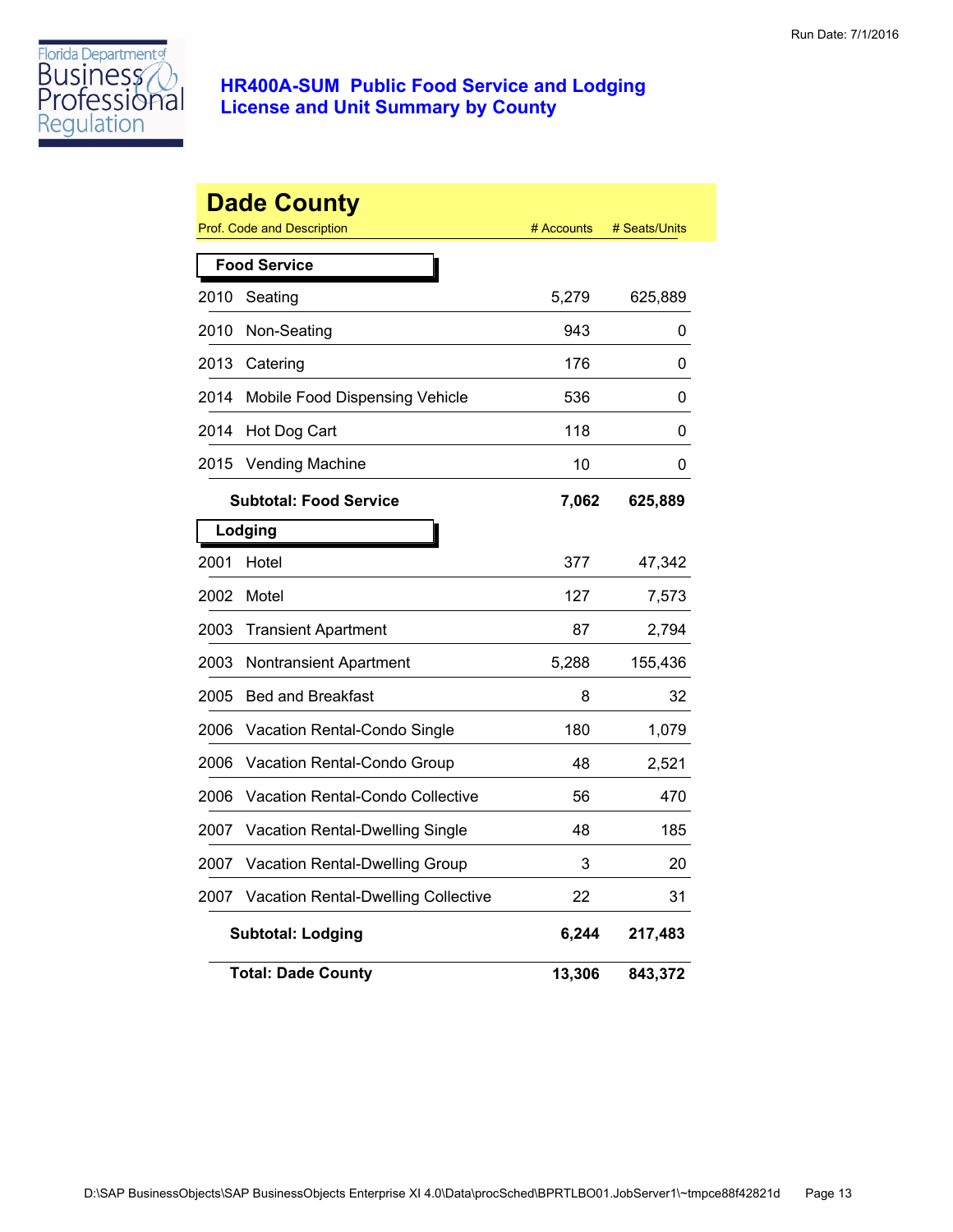

|      | <b>DeSoto County</b>           |            |               |
|------|--------------------------------|------------|---------------|
|      | Prof. Code and Description     | # Accounts | # Seats/Units |
|      | <b>Food Service</b>            |            |               |
| 2010 | Seating                        | 41         | 2,947         |
| 2010 | Non-Seating                    | 5          | ი             |
| 2014 | Mobile Food Dispensing Vehicle | 3          | O             |
|      | <b>Subtotal: Food Service</b>  | 49         | 2,947         |
|      | Lodging                        |            |               |
| 2001 | Hotel                          | 1          | 63            |
| 2002 | Motel                          | 3          | 87            |
| 2003 | <b>Transient Apartment</b>     | 1          | 3             |
| 2003 | <b>Nontransient Apartment</b>  | 12         | 553           |
| 2005 | <b>Bed and Breakfast</b>       | 1          | 12            |
|      | <b>Subtotal: Lodging</b>       | 18         | 718           |
|      | <b>Total: DeSoto County</b>    | 67         | 3,665         |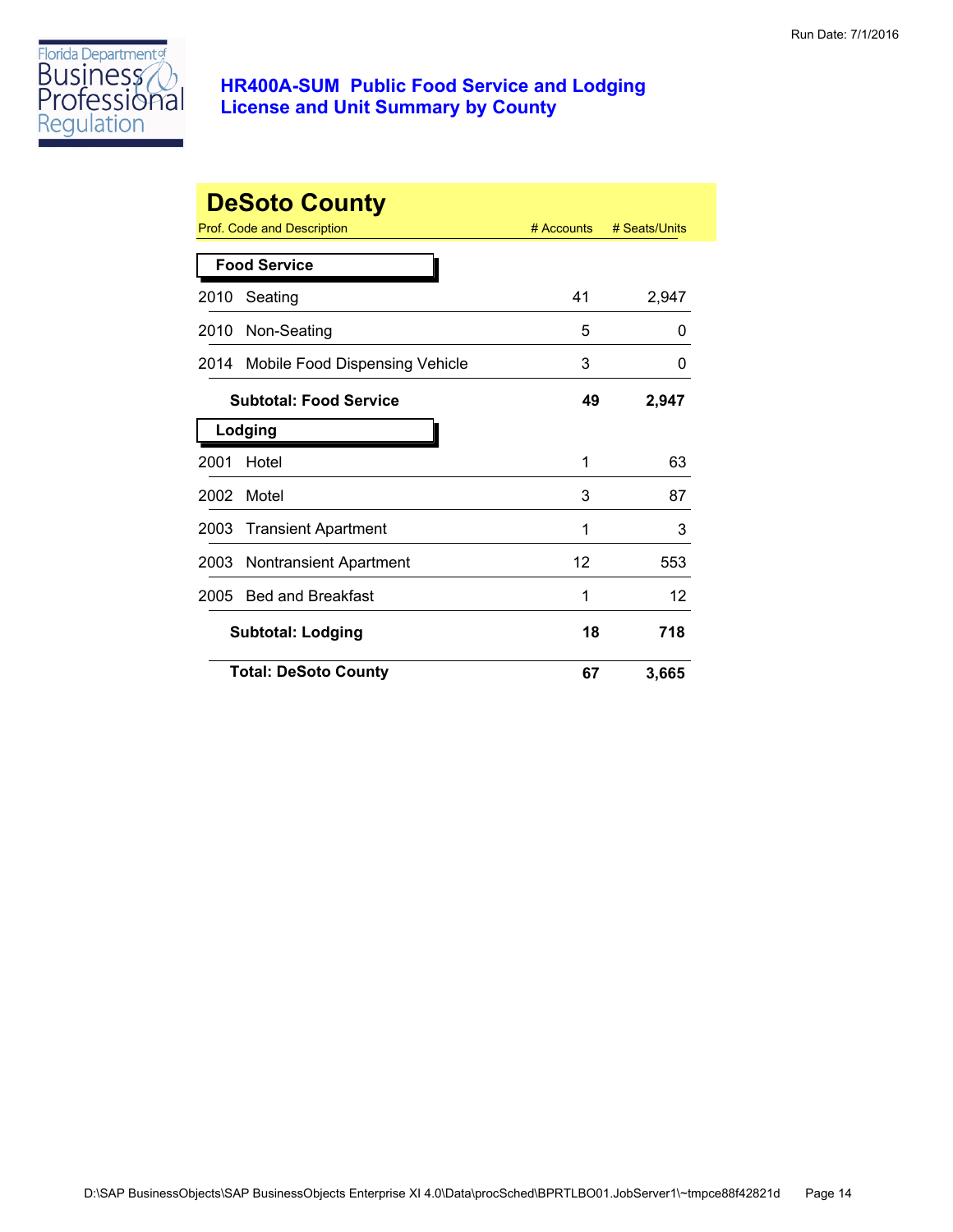

|      | <b>Dixie County</b><br>Prof. Code and Description | $#$ Accounts | # Seats/Units |
|------|---------------------------------------------------|--------------|---------------|
|      | <b>Food Service</b>                               |              |               |
| 2010 | Seating                                           | 19           | 1,268         |
| 2013 | Catering                                          | 1            | 0             |
|      | <b>Subtotal: Food Service</b>                     | 20           | 1,268         |
|      | Lodging                                           |              |               |
| 2001 | Hotel                                             | 1            | 25            |
| 2002 | Motel                                             | 8            | 121           |
|      | 2003 Nontransient Apartment                       | 1            | 32            |
| 2007 | <b>Vacation Rental-Dwelling Collective</b>        | 2            | 12            |
|      | Subtotal: Lodging                                 | 12           | 190           |
|      | <b>Total: Dixie County</b>                        | 32           | 1,458         |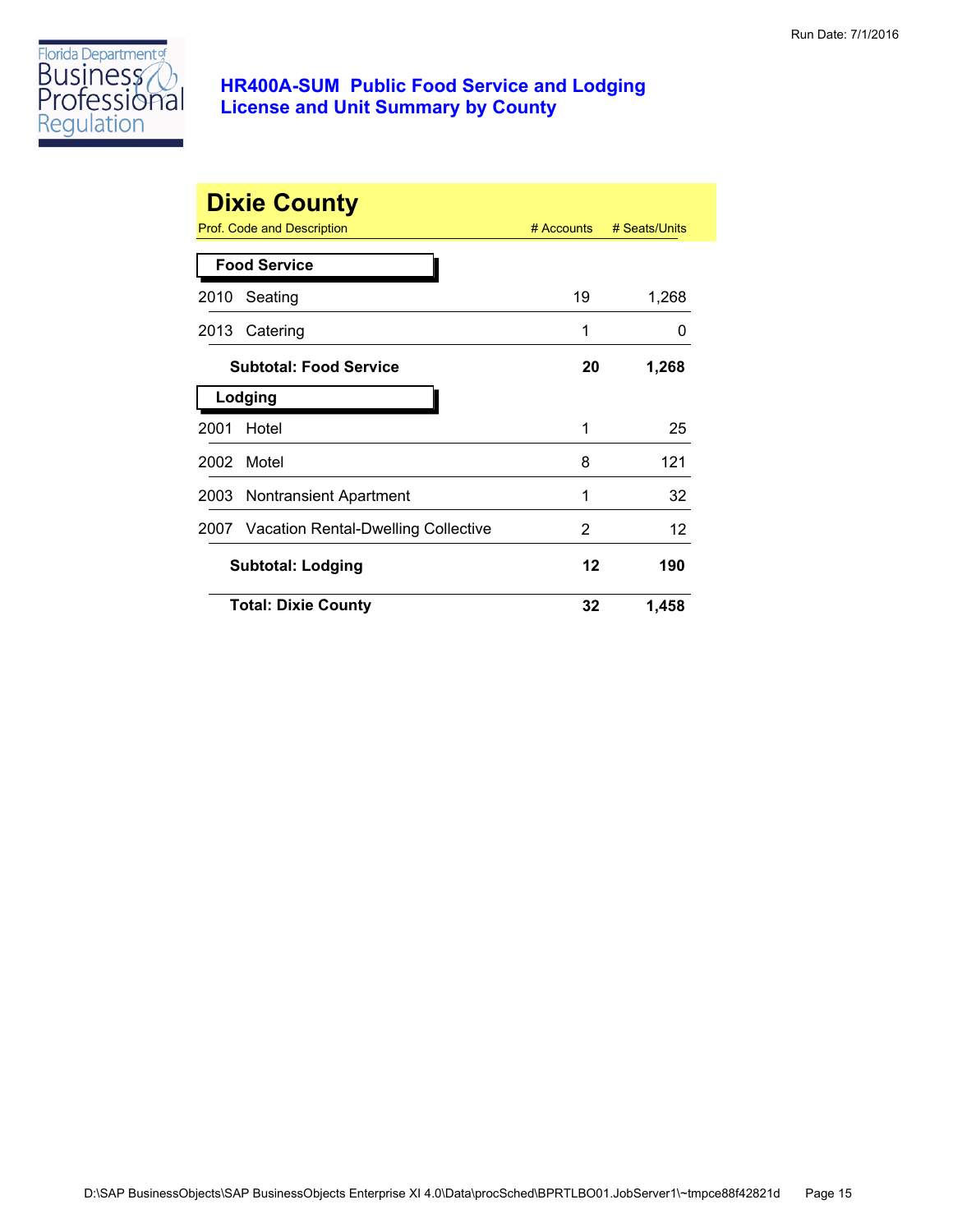

|      | <b>Duval County</b><br><b>Prof. Code and Description</b> | # Accounts | # Seats/Units |
|------|----------------------------------------------------------|------------|---------------|
|      | <b>Food Service</b>                                      |            |               |
| 2010 | Seating                                                  | 1,963      | 198,474       |
| 2010 | Non-Seating                                              | 311        | 0             |
| 2012 | Theme Park Food Cart                                     | 6          | 74            |
| 2013 | Catering                                                 | 56         | 0             |
| 2014 | Mobile Food Dispensing Vehicle                           | 187        | 0             |
| 2014 | Hot Dog Cart                                             | 48         | 0             |
| 2015 | <b>Vending Machine</b>                                   | 93         | 0             |
|      | <b>Subtotal: Food Service</b>                            | 2,664      | 198,548       |
|      | Lodging                                                  |            |               |
| 2001 | Hotel                                                    | 95         | 11,935        |
| 2002 | Motel                                                    | 69         | 5,799         |
| 2003 | <b>Transient Apartment</b>                               | 1          | 248           |
| 2003 | Nontransient Apartment                                   | 658        | 81,709        |
| 2005 | <b>Bed and Breakfast</b>                                 | 4          | 14            |
| 2006 | Vacation Rental-Condo Single                             | 1          | 1             |
| 2006 | Vacation Rental-Condo Group                              | 1          | 2             |
| 2006 | Vacation Rental-Condo Collective                         | 5          | 10            |
| 2007 | Vacation Rental-Dwelling Single                          | 8          | 8             |
| 2007 | Vacation Rental-Dwelling Collective                      | 18         | 821           |
|      | <b>Subtotal: Lodging</b>                                 | 860        | 100,547       |
|      | <b>Total: Duval County</b>                               | 3,524      | 299,095       |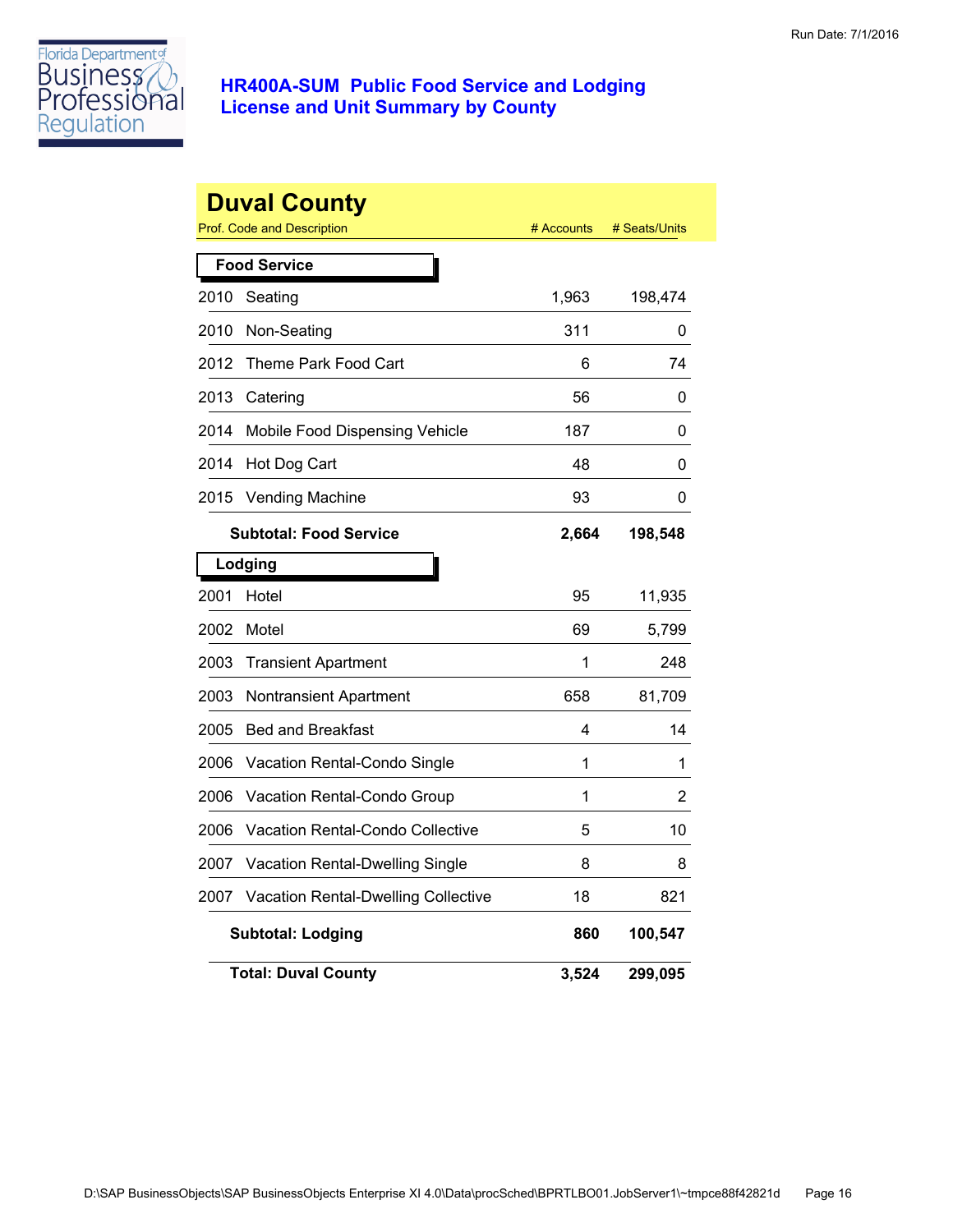

|      | <b>Escambia County</b><br>Prof. Code and Description | # Accounts | # Seats/Units |
|------|------------------------------------------------------|------------|---------------|
|      | <b>Food Service</b>                                  |            |               |
| 2010 | Seating                                              | 585        | 57,907        |
| 2010 | Non-Seating                                          | 70         | 0             |
| 2013 | Catering                                             | 12         | 0             |
| 2014 | Mobile Food Dispensing Vehicle                       | 55         | 0             |
| 2014 | Hot Dog Cart                                         | 10         | 0             |
| 2015 | <b>Vending Machine</b>                               | 1          | 0             |
|      | <b>Subtotal: Food Service</b>                        | 733        | 57,907        |
|      | Lodging                                              |            |               |
| 2001 | Hotel                                                | 35         | 3,714         |
| 2002 | Motel                                                | 50         | 3,527         |
| 2003 | <b>Transient Apartment</b>                           | 4          | 527           |
| 2003 | Nontransient Apartment                               | 181        | 16,261        |
| 2005 | <b>Bed and Breakfast</b>                             | 3          | 16            |
| 2006 | Vacation Rental-Condo Single                         | 9          | 34            |
| 2006 | Vacation Rental-Condo Group                          | 16         | 752           |
| 2006 | Vacation Rental-Condo Collective                     | 36         | 852           |
| 2007 | Vacation Rental-Dwelling Single                      | 6          | 11            |
| 2007 | <b>Vacation Rental-Dwelling Collective</b>           | 22         | 187           |
|      | <b>Subtotal: Lodging</b>                             | 362        | 25,881        |
|      | <b>Total: Escambia County</b>                        | 1,095      | 83,788        |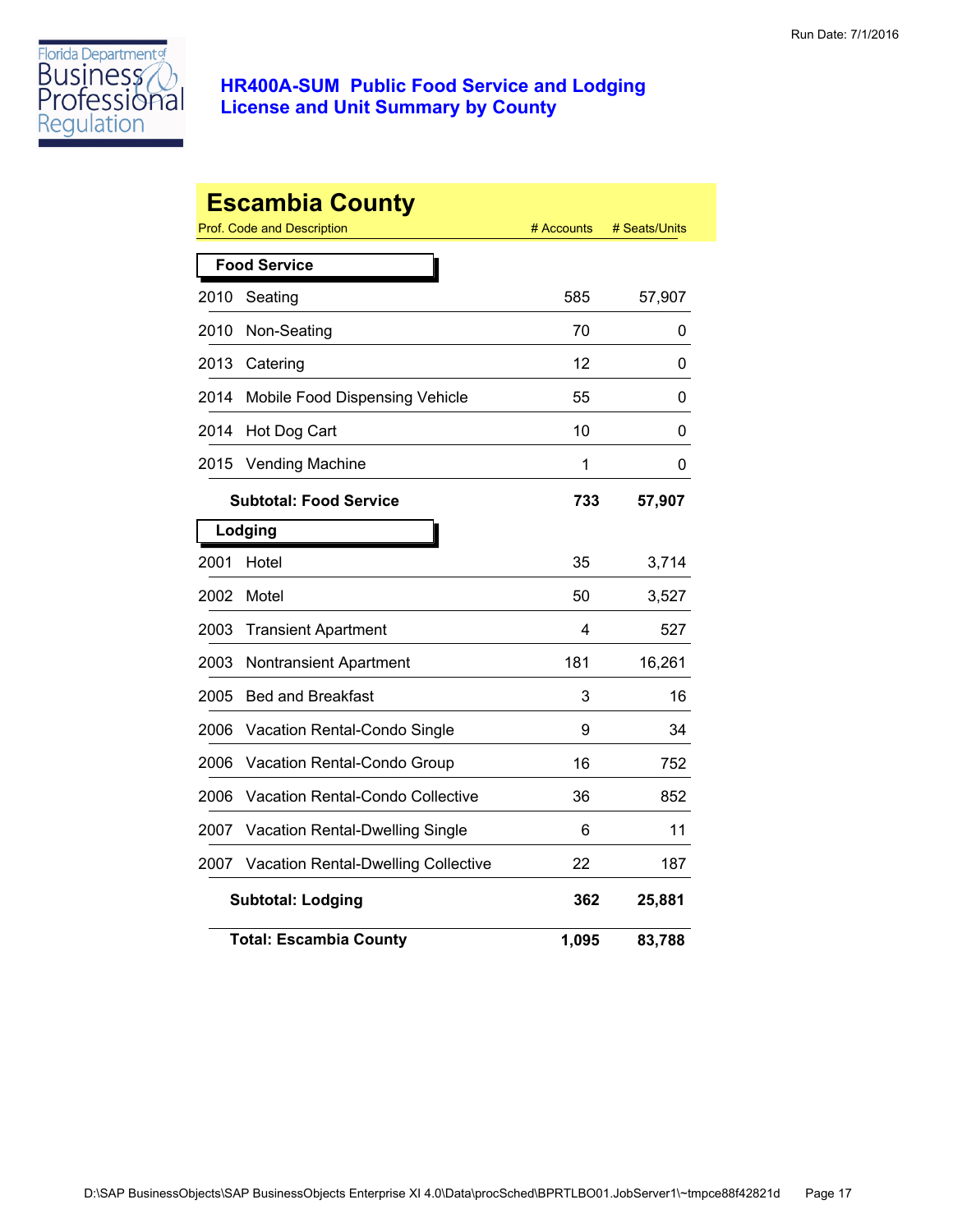

|      | <b>Flagler County</b><br><b>Prof. Code and Description</b> | # Accounts     | # Seats/Units |
|------|------------------------------------------------------------|----------------|---------------|
|      | <b>Food Service</b>                                        |                |               |
| 2010 | Seating                                                    | 188            | 14,722        |
| 2010 | Non-Seating                                                | 9              | 0             |
| 2013 | Catering                                                   | $\overline{2}$ | 0             |
| 2014 | Mobile Food Dispensing Vehicle                             | 4              | 0             |
| 2014 | Hot Dog Cart                                               | 3              | 0             |
| 2015 | <b>Vending Machine</b>                                     | 1              | 0             |
|      | <b>Subtotal: Food Service</b>                              | 207            | 14,722        |
|      | Lodging                                                    |                |               |
| 2001 | Hotel                                                      | 8              | 704           |
| 2002 | Motel                                                      | 10             | 240           |
| 2003 | <b>Transient Apartment</b>                                 | 4              | 32            |
| 2003 | Nontransient Apartment                                     | 12             | 920           |
| 2005 | <b>Bed and Breakfast</b>                                   | 2              | 11            |
| 2006 | Vacation Rental-Condo Single                               | 56             | 94            |
| 2006 | Vacation Rental-Condo Group                                | 5              | 140           |
| 2006 | Vacation Rental-Condo Collective                           | 14             | 432           |
| 2007 | Vacation Rental-Dwelling Single                            | 29             | 34            |
| 2007 | Vacation Rental-Dwelling Group                             | 2              | 13            |
| 2007 | <b>Vacation Rental-Dwelling Collective</b>                 | 17             | 62            |
|      | <b>Subtotal: Lodging</b>                                   | 159            | 2,682         |
|      | <b>Total: Flagler County</b>                               | 366            | 17,404        |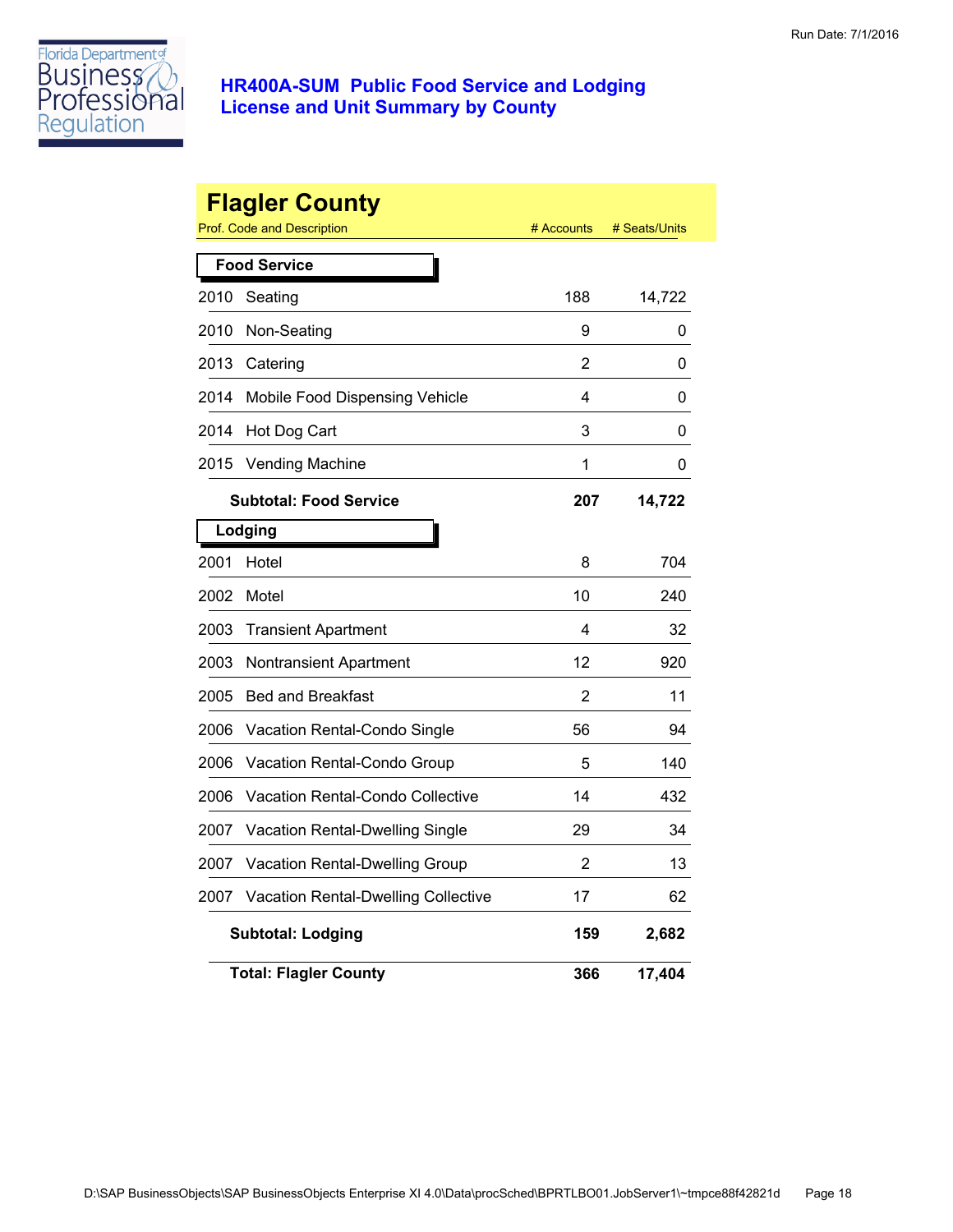

|      | <b>Franklin County</b>                     |            |               |
|------|--------------------------------------------|------------|---------------|
|      | Prof. Code and Description                 | # Accounts | # Seats/Units |
|      | <b>Food Service</b>                        |            |               |
| 2010 | Seating                                    | 46         | 4,132         |
| 2010 | Non-Seating                                | 1          | 0             |
| 2014 | Mobile Food Dispensing Vehicle             | 3          | 0             |
| 2014 | Hot Dog Cart                               | 1          | 0             |
|      | <b>Subtotal: Food Service</b>              | 51         | 4,132         |
|      | Lodging                                    |            |               |
| 2001 | Hotel                                      | 4          | 81            |
| 2002 | Motel                                      | 8          | 324           |
| 2003 | <b>Transient Apartment</b>                 | 3          | 13            |
| 2003 | <b>Nontransient Apartment</b>              | 5          | 129           |
| 2005 | <b>Bed and Breakfast</b>                   | 3          | 28            |
| 2006 | Vacation Rental-Condo Single               | 13         | 13            |
| 2006 | Vacation Rental-Condo Collective           | 2          | 85            |
| 2007 | Vacation Rental-Dwelling Single            | 78         | 85            |
| 2007 | <b>Vacation Rental-Dwelling Collective</b> | 19         | 665           |
|      | <b>Subtotal: Lodging</b>                   | 135        | 1,423         |
|      | <b>Total: Franklin County</b>              | 186        | 5,555         |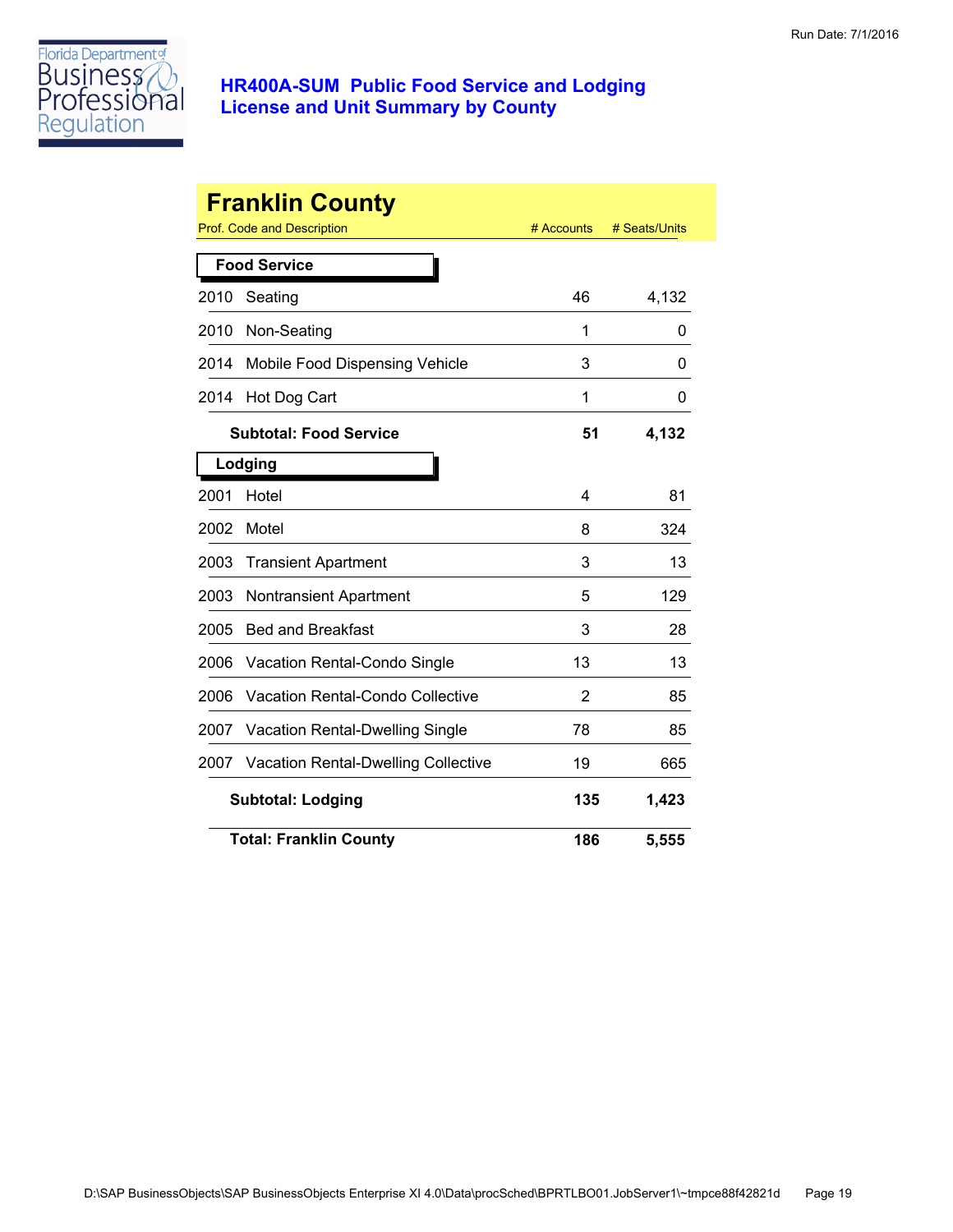

|      | <b>Gadsden County</b><br><b>Prof. Code and Description</b> | # Accounts | # Seats/Units |
|------|------------------------------------------------------------|------------|---------------|
|      | <b>Food Service</b>                                        |            |               |
| 2010 | Seating                                                    | 59         | 3,558         |
| 2010 | Non-Seating                                                | 2          | 0             |
| 2013 | Catering                                                   | 1          | 0             |
| 2014 | Mobile Food Dispensing Vehicle                             | 26         | 0             |
| 2014 | Hot Dog Cart                                               | 1          | O             |
| 2015 | <b>Vending Machine</b>                                     | 1          | 0             |
|      | <b>Subtotal: Food Service</b>                              | 90         | 3,558         |
|      | Lodging                                                    |            |               |
| 2001 | Hotel                                                      | 4          | 236           |
| 2002 | Motel                                                      | 10         | 229           |
| 2003 | <b>Transient Apartment</b>                                 | 1          | 60            |
| 2003 | <b>Nontransient Apartment</b>                              | 16         | 958           |
| 2005 | <b>Bed and Breakfast</b>                                   | 2          | 15            |
| 2007 | Vacation Rental-Dwelling Group                             | 2          | 8             |
|      | <b>Subtotal: Lodging</b>                                   |            | 1,506         |
|      | <b>Total: Gadsden County</b>                               | 125        | 5,064         |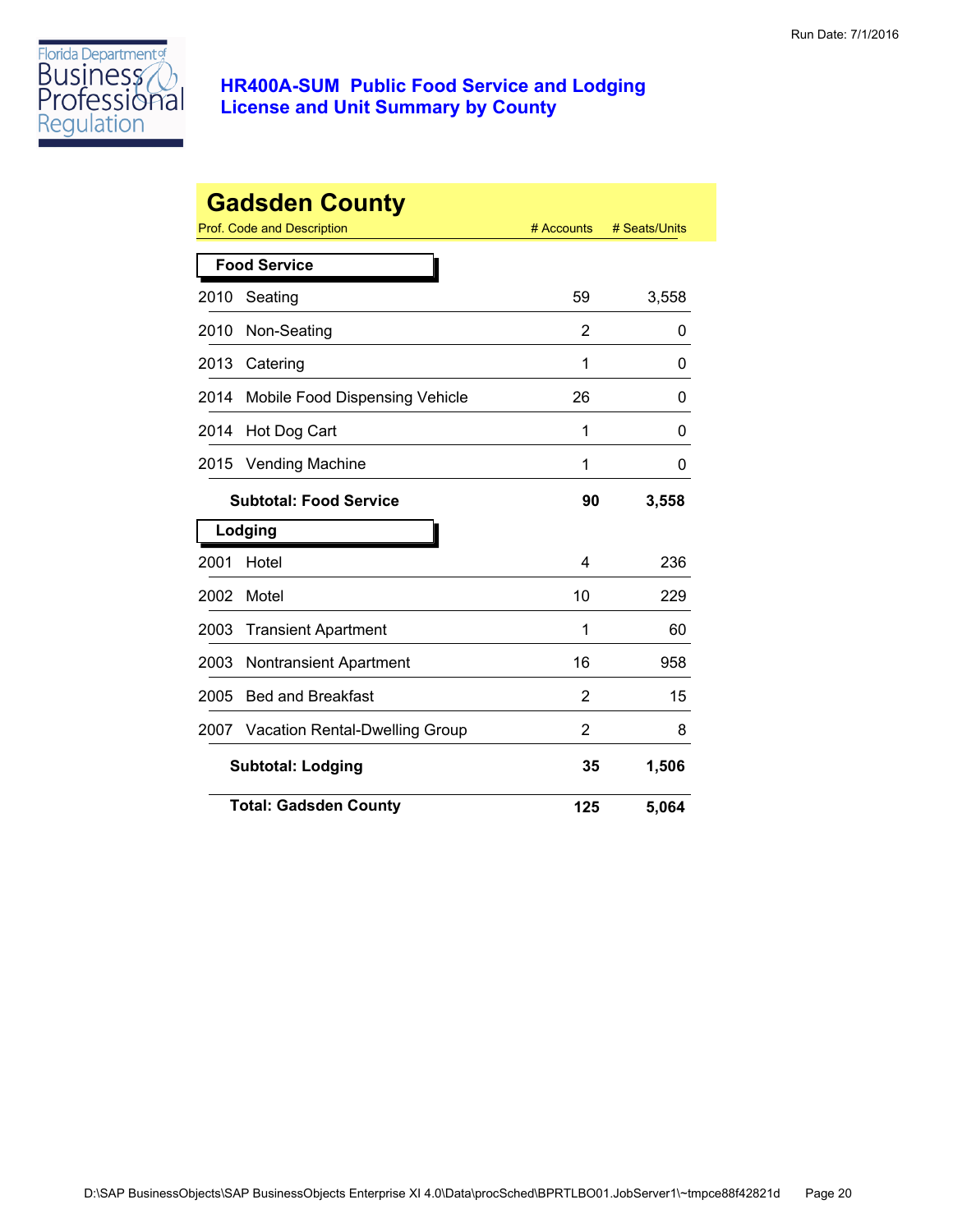

|      | <b>Gilchrist County</b>                  | $#$ Accounts | # Seats/Units |
|------|------------------------------------------|--------------|---------------|
|      | Prof. Code and Description               |              |               |
|      | <b>Food Service</b>                      |              |               |
| 2010 | Seating                                  | 13           | 928           |
|      | 2014 Mobile Food Dispensing Vehicle      | 2            | O             |
|      | <b>Subtotal: Food Service</b>            | 15           | 928           |
|      | Lodging                                  |              |               |
| 2002 | Motel                                    | 2            | 52            |
|      | 2003 Transient Apartment                 | 1            | 1             |
|      | 2003 Nontransient Apartment              | 3            | 66            |
|      | 2007 Vacation Rental-Dwelling Collective | 1            | 1             |
|      | <b>Subtotal: Lodging</b>                 | 7            | 120           |
|      | <b>Total: Gilchrist County</b>           | 22           | 1,048         |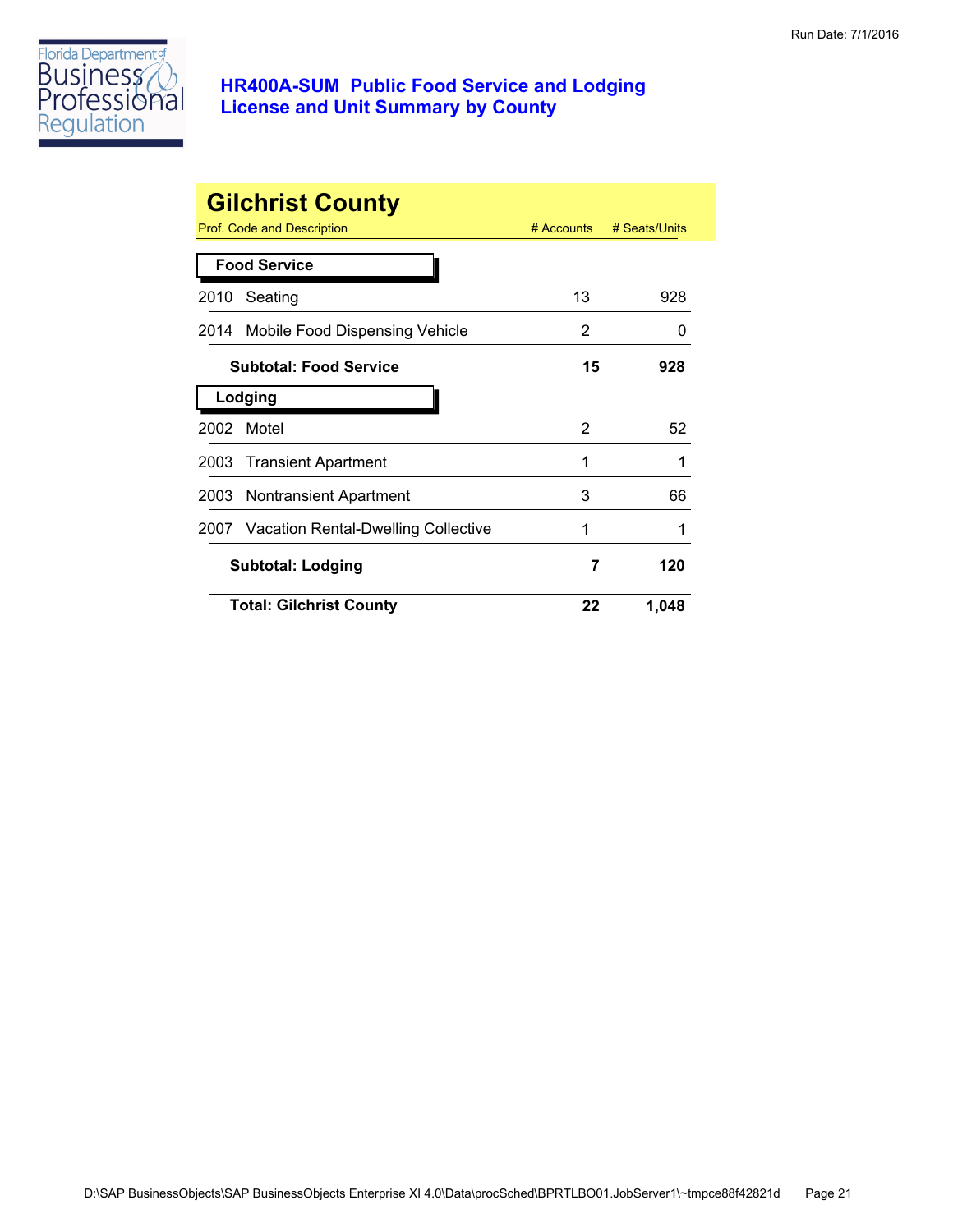

|      | <b>Glades County</b><br>Prof. Code and Description | $#$ Accounts | # Seats/Units |
|------|----------------------------------------------------|--------------|---------------|
|      | <b>Food Service</b>                                |              |               |
| 2010 | Seating                                            | 13           | 585           |
|      | 2010 Non-Seating                                   | 1            | $\Omega$      |
| 2013 | Catering                                           | 1            | 0             |
|      | <b>Subtotal: Food Service</b>                      | 15           | 585           |
|      | Lodging                                            |              |               |
| 2002 | Motel                                              | 8            | 99            |
|      | 2003 Transient Apartment                           | 2            | 22            |
|      | 2003 Nontransient Apartment                        | 1            | 28            |
|      | <b>Subtotal: Lodging</b>                           | 11           | 149           |
|      | <b>Total: Glades County</b>                        | 26           | 734           |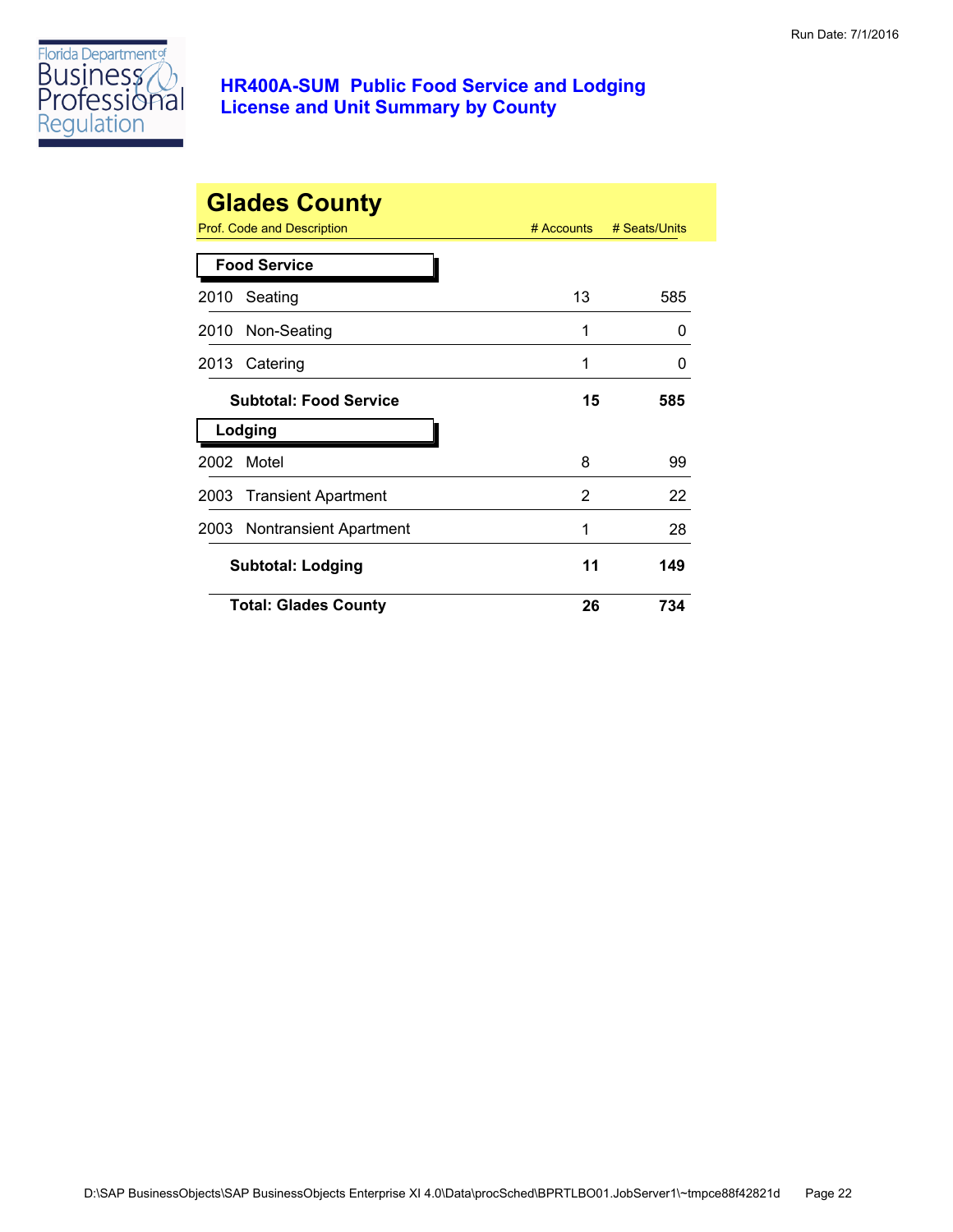

|      | <b>Gulf County</b><br><b>Prof. Code and Description</b> | # Accounts | # Seats/Units |
|------|---------------------------------------------------------|------------|---------------|
|      | <b>Food Service</b>                                     |            |               |
| 2010 | Seating                                                 | 38         | 2,364         |
| 2010 | Non-Seating                                             | 3          | 0             |
| 2013 | Catering                                                | 1          | 0             |
| 2014 | Mobile Food Dispensing Vehicle                          | 8          | 0             |
|      | <b>Subtotal: Food Service</b>                           | 50         | 2,364         |
|      | Lodging                                                 |            |               |
| 2001 | Hotel                                                   | 3          | 101           |
| 2002 | Motel                                                   | 3          | 38            |
| 2003 | Nontransient Apartment                                  | 3          | 113           |
| 2005 | <b>Bed and Breakfast</b>                                | 3          | 17            |
| 2006 | Vacation Rental-Condo Single                            | 10         | 12            |
| 2006 | Vacation Rental-Condo Group                             | 1          | 15            |
| 2006 | <b>Vacation Rental-Condo Collective</b>                 | 4          | 83            |
| 2007 | <b>Vacation Rental-Dwelling Single</b>                  | 36         | 37            |
| 2007 | Vacation Rental-Dwelling Group                          | 4          | 39            |
| 2007 | <b>Vacation Rental-Dwelling Collective</b>              | 28         | 438           |
|      | <b>Subtotal: Lodging</b>                                | 95         | 893           |
|      | <b>Total: Gulf County</b>                               | 145        | 3,257         |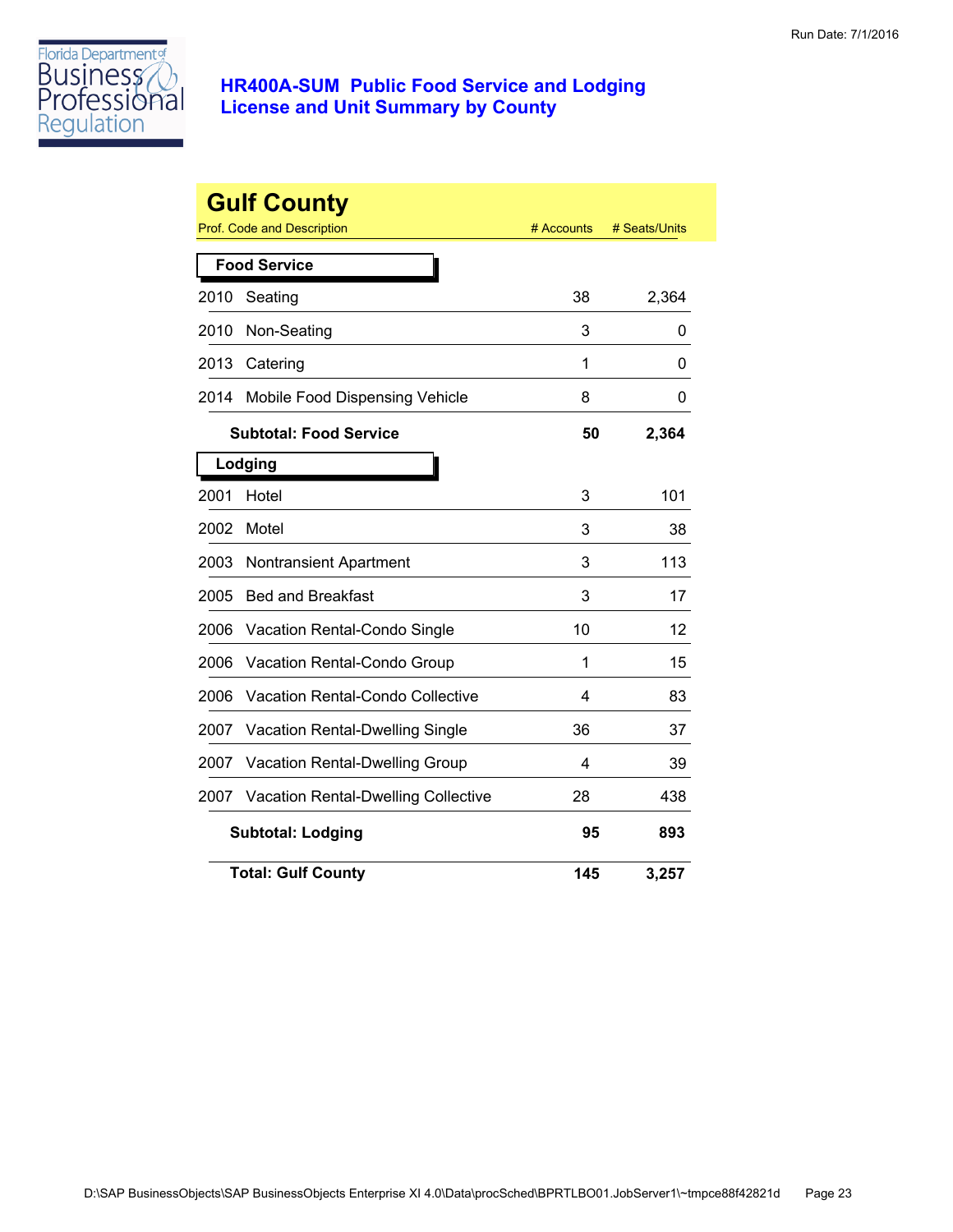

|      | <b>Hamilton County</b><br>Prof. Code and Description | $#$ Accounts | # Seats/Units |
|------|------------------------------------------------------|--------------|---------------|
|      | <b>Food Service</b>                                  |              |               |
| 2010 | Seating                                              | 11           | 607           |
|      | 2010 Non-Seating                                     | 3            | 0             |
| 2014 | Mobile Food Dispensing Vehicle                       | 7            | 0             |
|      | 2015 Vending Machine                                 | 2            | 0             |
|      | <b>Subtotal: Food Service</b>                        | 23           | 607           |
|      | Lodging                                              |              |               |
| 2002 | Motel                                                | 8            | 370           |
|      | 2003 Nontransient Apartment                          | 6            | 155           |
| 2005 | <b>Bed and Breakfast</b>                             | 1            | 5             |
|      | <b>Subtotal: Lodging</b>                             | 15           | 530           |
|      | <b>Total: Hamilton County</b>                        | 38           | 1,137         |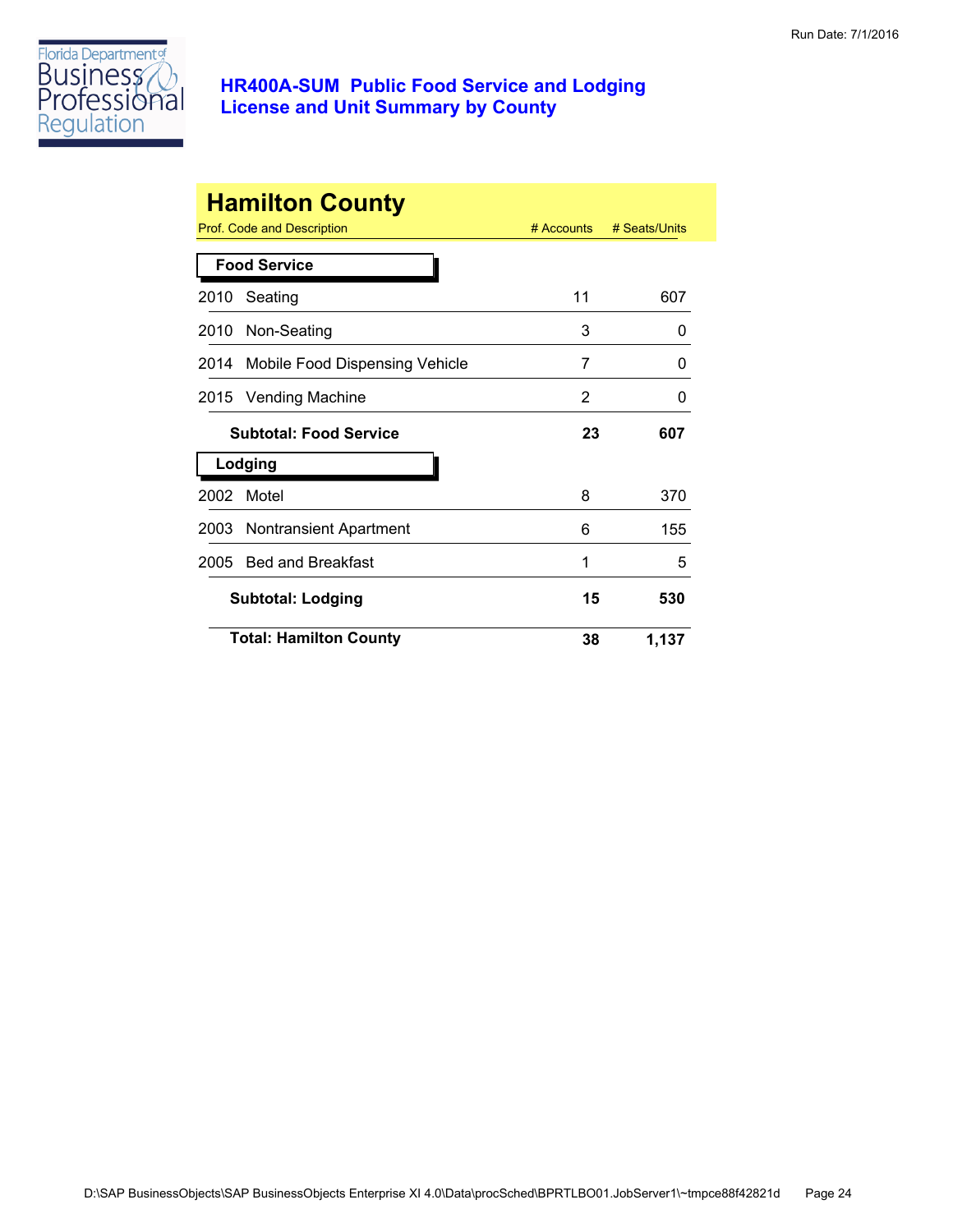

|      | <b>Hardee County</b>            |            |               |
|------|---------------------------------|------------|---------------|
|      | Prof. Code and Description      | # Accounts | # Seats/Units |
|      | <b>Food Service</b>             |            |               |
| 2010 | Seating                         | 32         | 1,972         |
| 2010 | Non-Seating                     | 1          | 0             |
| 2014 | Mobile Food Dispensing Vehicle  | 11         | 0             |
| 2015 | <b>Vending Machine</b>          | 2          | 0             |
|      | <b>Subtotal: Food Service</b>   | 46         | 1,972         |
|      | Lodging                         |            |               |
| 2001 | Hotel                           | 1          | 48            |
| 2002 | Motel                           | 4          | 64            |
| 2003 | <b>Nontransient Apartment</b>   | 14         | 613           |
| 2007 | Vacation Rental-Dwelling Single | 1          | 1             |
|      | <b>Subtotal: Lodging</b>        | 20         | 726           |
|      | <b>Total: Hardee County</b>     | 66         | 2,698         |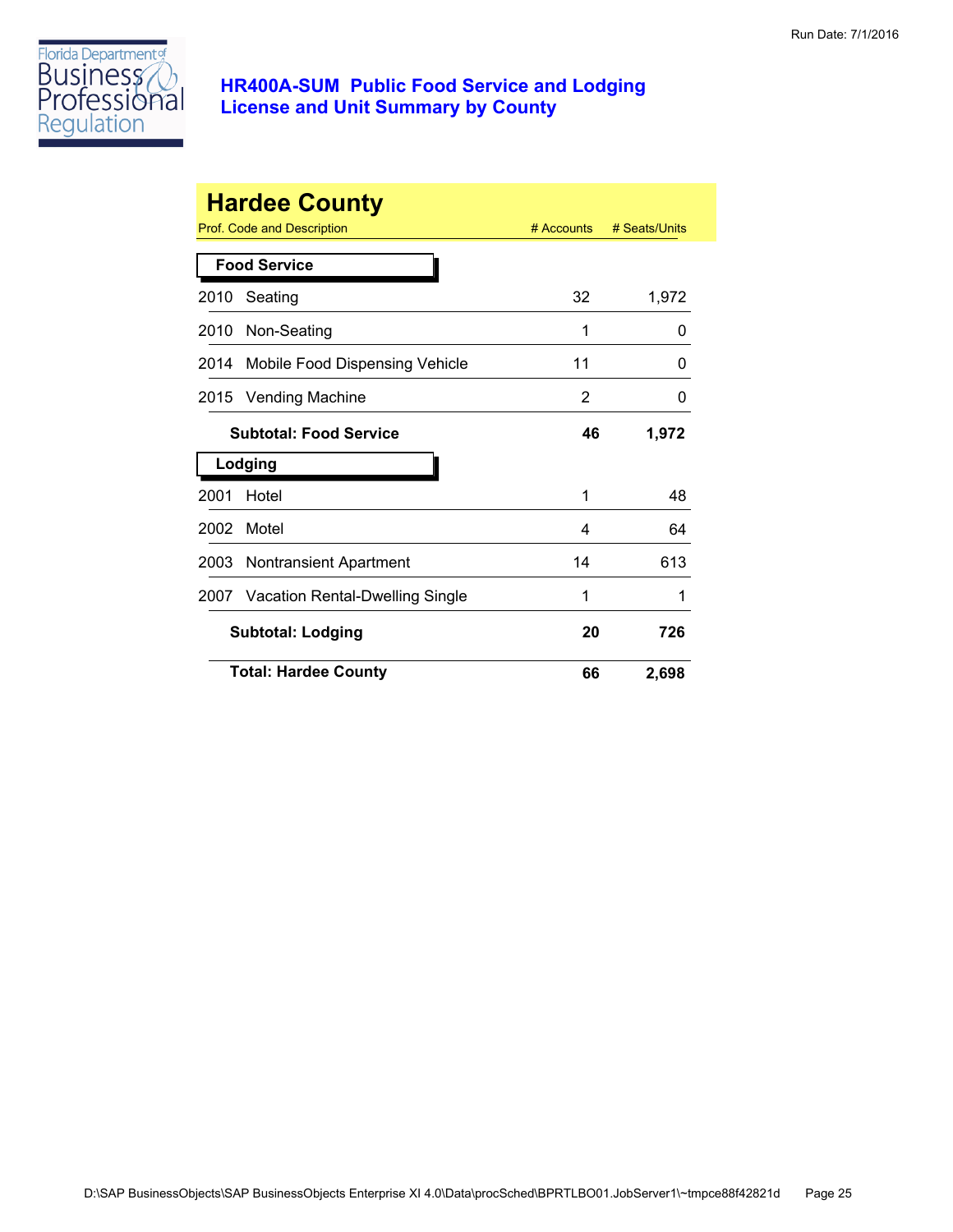

|      | <b>Hendry County</b>                   |              |               |
|------|----------------------------------------|--------------|---------------|
|      | Prof. Code and Description             | $#$ Accounts | # Seats/Units |
|      | <b>Food Service</b>                    |              |               |
| 2010 | Seating                                | 60           | 4,360         |
| 2010 | Non-Seating                            | 6            | 0             |
| 2014 | Mobile Food Dispensing Vehicle         | 8            | 0             |
|      | <b>Subtotal: Food Service</b>          | 74           | 4,360         |
|      | Lodging                                |              |               |
| 2001 | Hotel                                  | 4            | 175           |
| 2002 | Motel                                  | 10           | 263           |
| 2003 | Nontransient Apartment                 | 17           | 533           |
| 2006 | Vacation Rental-Condo Group            | 1            | 6             |
| 2006 | Vacation Rental-Condo Collective       | 2            | 4             |
| 2007 | <b>Vacation Rental-Dwelling Single</b> | 2            | 4             |
|      | <b>Subtotal: Lodging</b>               | 36           | 985           |
|      | <b>Total: Hendry County</b>            | 110          | 5,345         |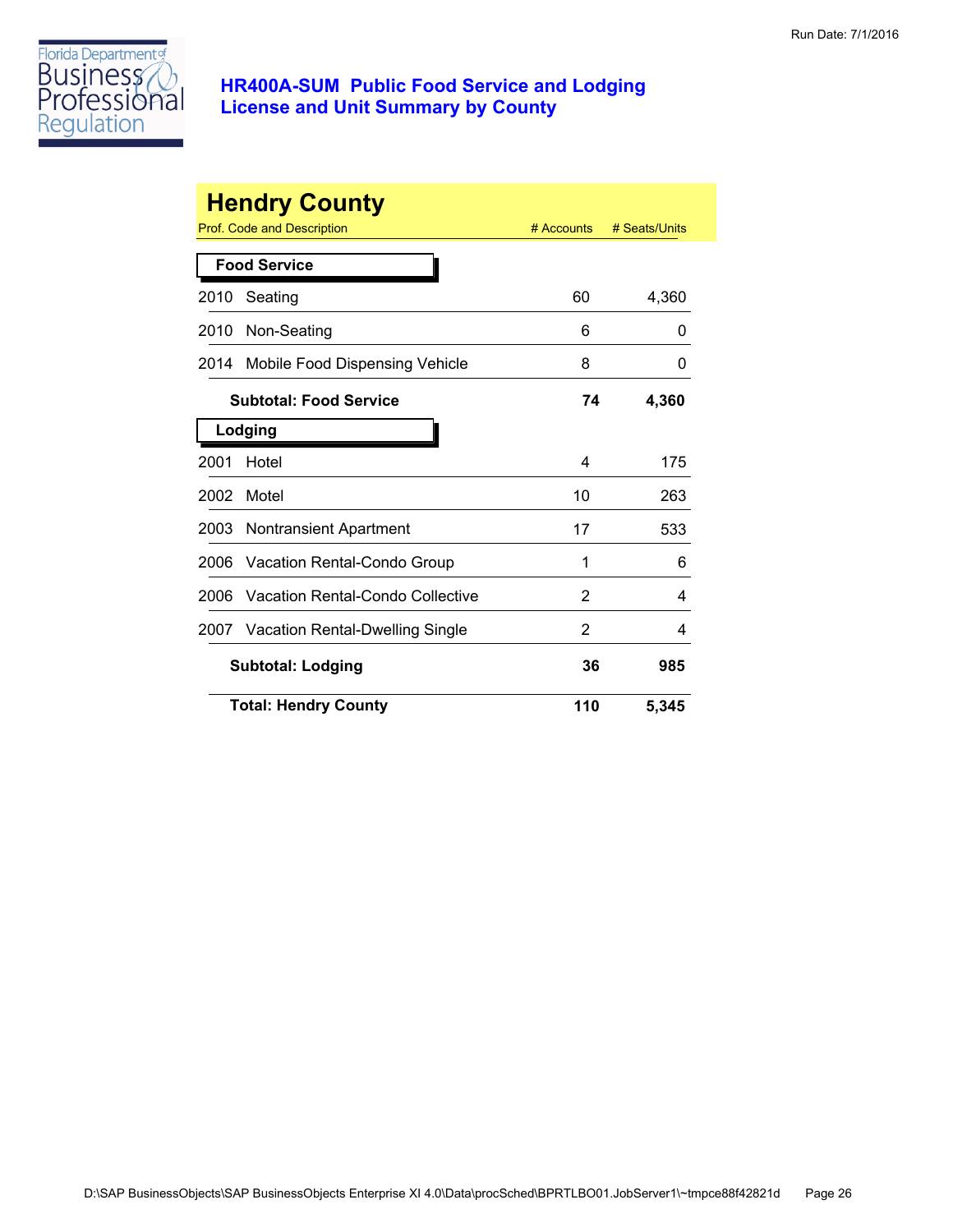

|      | <b>Hernando County</b><br>Prof. Code and Description | # Accounts | # Seats/Units |
|------|------------------------------------------------------|------------|---------------|
|      | <b>Food Service</b>                                  |            |               |
| 2010 | Seating                                              | 276        | 24,623        |
| 2010 | Non-Seating                                          | 26         | 0             |
| 2013 | Catering                                             | 5          | 0             |
| 2014 | Mobile Food Dispensing Vehicle                       | 21         | 0             |
| 2014 | Hot Dog Cart                                         | 4          | 0             |
| 2015 | <b>Vending Machine</b>                               | 5          | 0             |
|      | <b>Subtotal: Food Service</b>                        | 337        | 24,623        |
|      | Lodging                                              |            |               |
| 2001 | Hotel                                                | 5          | 343           |
| 2002 | Motel                                                | 13         | 634           |
| 2003 | <b>Transient Apartment</b>                           | 3          | 21            |
| 2003 | <b>Nontransient Apartment</b>                        | 59         | 3,234         |
| 2007 | <b>Vacation Rental-Dwelling Single</b>               | 3          | 3             |
| 2007 | <b>Vacation Rental-Dwelling Collective</b>           | 7          | 7             |
|      | <b>Subtotal: Lodging</b>                             | 90         | 4,242         |
|      | <b>Total: Hernando County</b>                        | 427        | 28,865        |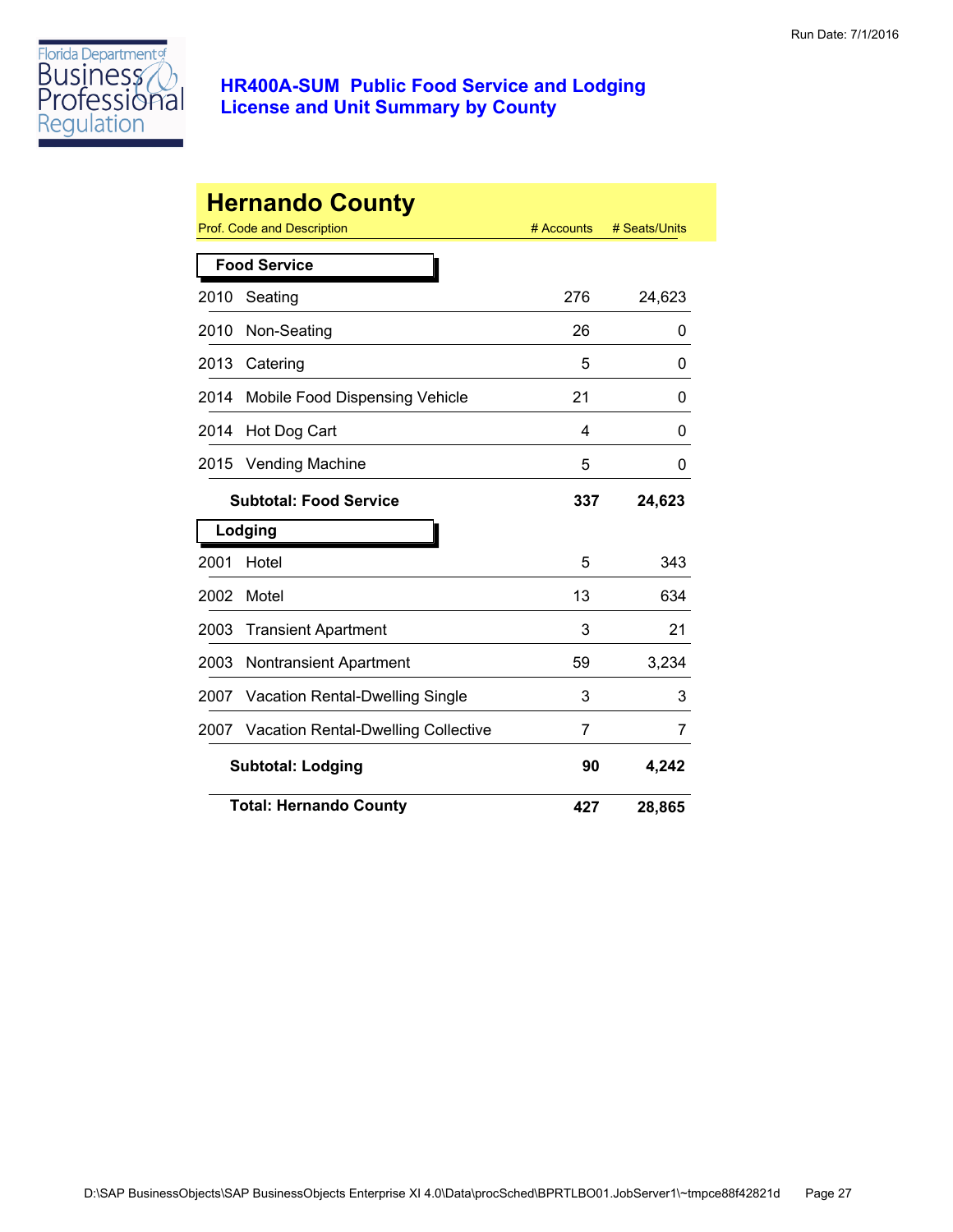

|      | <b>Highlands County</b><br><b>Prof. Code and Description</b> | # Accounts | # Seats/Units |
|------|--------------------------------------------------------------|------------|---------------|
|      |                                                              |            |               |
|      | <b>Food Service</b>                                          |            |               |
| 2010 | Seating                                                      | 162        | 14,129        |
| 2010 | Non-Seating                                                  | 12         | 0             |
| 2014 | Mobile Food Dispensing Vehicle                               | 16         | 0             |
| 2014 | Hot Dog Cart                                                 | 3          | 0             |
| 2015 | <b>Vending Machine</b>                                       | 4          | 0             |
|      | <b>Subtotal: Food Service</b>                                | 197        | 14,129        |
|      | Lodging                                                      |            |               |
| 2001 | Hotel                                                        | 9          | 928           |
| 2002 | Motel                                                        | 12         | 362           |
| 2003 | <b>Transient Apartment</b>                                   | 12         | 254           |
| 2003 | <b>Nontransient Apartment</b>                                | 74         | 2,377         |
| 2006 | Vacation Rental-Condo Group                                  | 3          | 42            |
| 2006 | <b>Vacation Rental-Condo Collective</b>                      | 1          | 8             |
| 2007 | Vacation Rental-Dwelling Group                               | 1          | 84            |
| 2007 | Vacation Rental-Dwelling Collective                          | 1          | 1             |
|      | <b>Subtotal: Lodging</b>                                     | 113        | 4,056         |
|      | <b>Total: Highlands County</b>                               | 310        | 18,185        |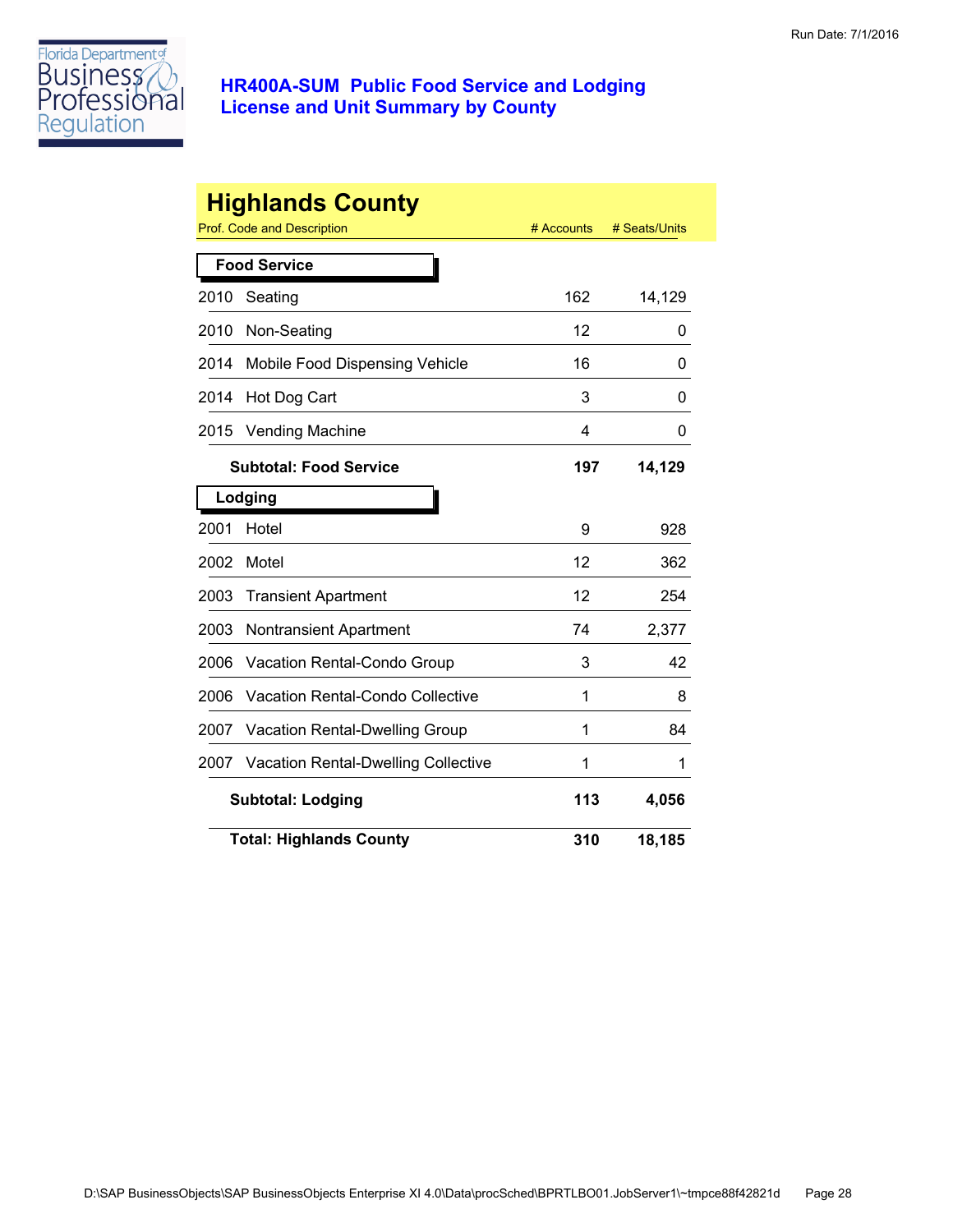

|      | <b>Hillsborough County</b><br>Prof. Code and Description | # Accounts | # Seats/Units |
|------|----------------------------------------------------------|------------|---------------|
|      |                                                          |            |               |
|      | <b>Food Service</b>                                      |            |               |
| 2010 | Seating                                                  | 2,414      | 223,520       |
| 2010 | Non-Seating                                              | 370        | 0             |
| 2012 | Theme Park Food Cart                                     | 5          | 106           |
| 2013 | Catering                                                 | 76         | 0             |
| 2014 | Mobile Food Dispensing Vehicle                           | 305        | 0             |
| 2014 | Hot Dog Cart                                             | 22         | 0             |
| 2015 | <b>Vending Machine</b>                                   | 84         | 0             |
|      | <b>Subtotal: Food Service</b>                            | 3,276      | 223,626       |
|      | Lodging                                                  |            |               |
| 2001 | Hotel                                                    | 100        | 15,956        |
| 2002 | Motel                                                    | 98         | 5,122         |
| 2003 | <b>Transient Apartment</b>                               | 21         | 1,324         |
| 2003 | <b>Nontransient Apartment</b>                            | 866        | 112,683       |
| 2005 | <b>Bed and Breakfast</b>                                 | 5          | 16            |
| 2006 | Vacation Rental-Condo Single                             | 3          | 3             |
| 2006 | Vacation Rental-Condo Group                              | 4          | 353           |
| 2006 | Vacation Rental-Condo Collective                         | 2          | 3             |
| 2007 | Vacation Rental-Dwelling Single                          | 13         | 20            |
| 2007 | Vacation Rental-Dwelling Collective                      | 13         | 61            |
|      | <b>Subtotal: Lodging</b>                                 | 1,125      | 135,541       |
|      | <b>Total: Hillsborough County</b>                        | 4,401      | 359,167       |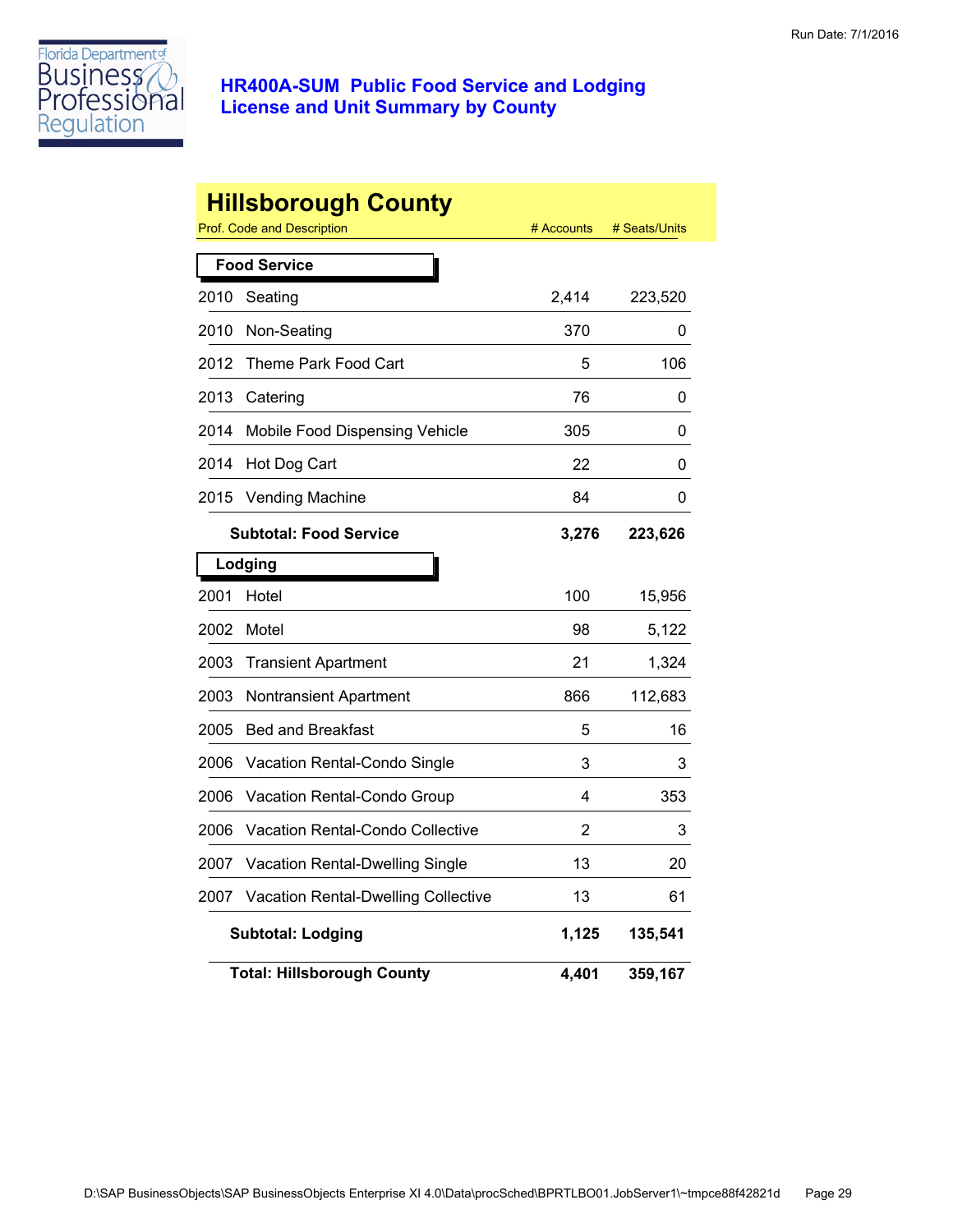

|      | <b>Holmes County</b><br>Prof. Code and Description | $#$ Accounts | # Seats/Units |
|------|----------------------------------------------------|--------------|---------------|
|      | <b>Food Service</b>                                |              |               |
| 2010 | Seating                                            | 19           | 1,373         |
| 2010 | Non-Seating                                        | 1            | O             |
|      | 2014 Mobile Food Dispensing Vehicle                | 2            | O             |
|      | <b>Subtotal: Food Service</b>                      | 22           | 1,373         |
|      | Lodging                                            |              |               |
| 2002 | Motel                                              | 5            | 245           |
|      | 2003 Nontransient Apartment                        | 10           | 139           |
|      | <b>Subtotal: Lodging</b>                           | 15           | 384           |
|      | <b>Total: Holmes County</b>                        | 37           | 1,757         |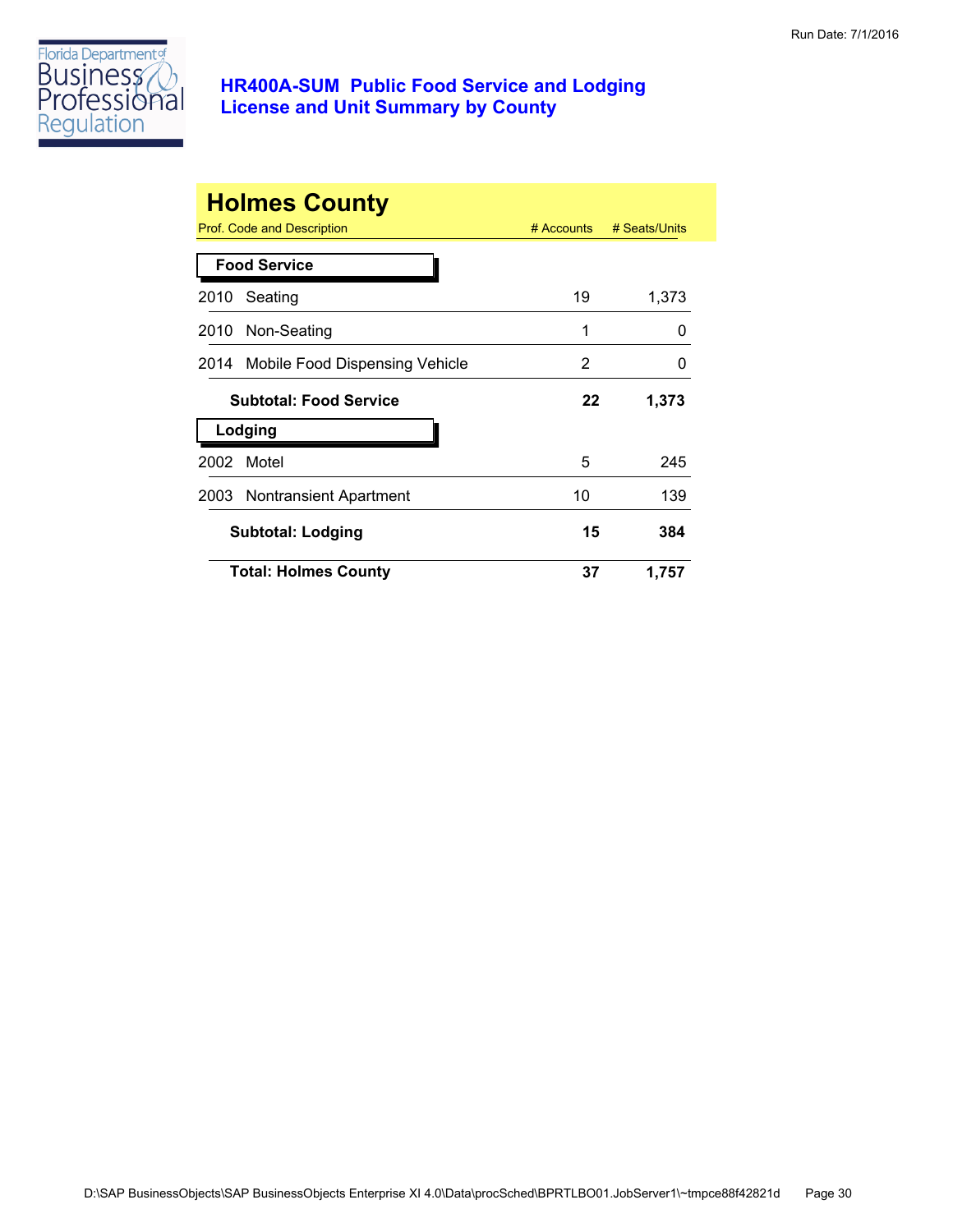

|      | <b>Indian River County</b><br>Prof. Code and Description | # Accounts | # Seats/Units |
|------|----------------------------------------------------------|------------|---------------|
|      | <b>Food Service</b>                                      |            |               |
| 2010 | Seating                                                  | 304        | 27,075        |
| 2010 | Non-Seating                                              | 46         | 0             |
| 2013 | Catering                                                 | 4          | 0             |
| 2014 | Mobile Food Dispensing Vehicle                           | 12         | 0             |
| 2014 | Hot Dog Cart                                             | 4          | 0             |
| 2015 | <b>Vending Machine</b>                                   | 3          | 0             |
|      | <b>Subtotal: Food Service</b>                            | 373        | 27,075        |
|      | Lodging                                                  |            |               |
| 2001 | Hotel                                                    | 8          | 791           |
| 2002 | Motel                                                    | 27         | 1,090         |
| 2003 | <b>Transient Apartment</b>                               | 5          | 52            |
| 2003 | Nontransient Apartment                                   | 88         | 4,204         |
| 2005 | <b>Bed and Breakfast</b>                                 | 1          | 3             |
| 2006 | Vacation Rental-Condo Single                             | 1          | 1             |
| 2006 | Vacation Rental-Condo Group                              | 7          | 354           |
| 2006 | Vacation Rental-Condo Collective                         | 3          | 24            |
| 2007 | Vacation Rental-Dwelling Single                          | 14         | 17            |
| 2007 | <b>Vacation Rental-Dwelling Collective</b>               | 9          | 41            |
|      | <b>Subtotal: Lodging</b>                                 | 163        | 6,577         |
|      | <b>Total: Indian River County</b>                        | 536        | 33,652        |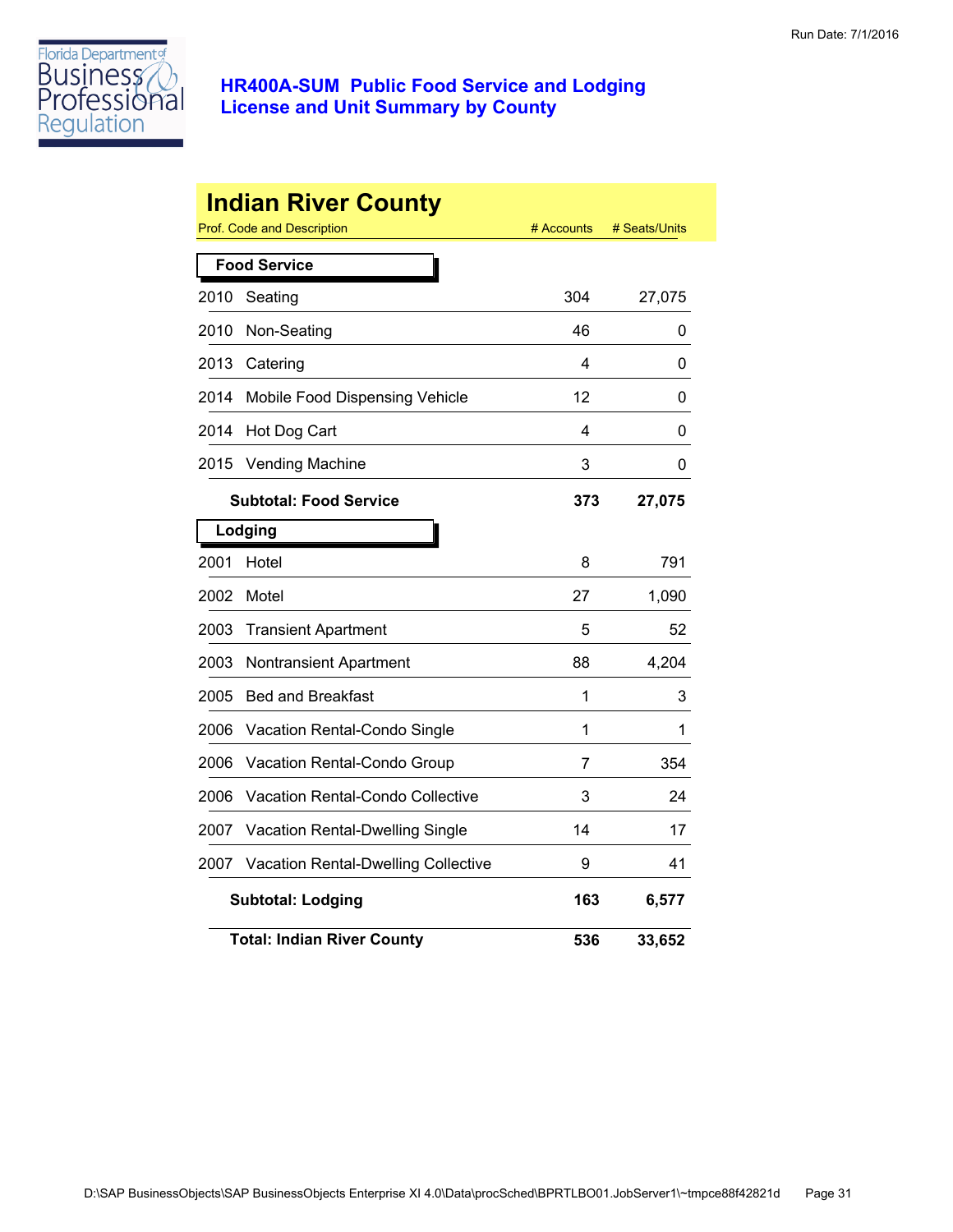

|      | <b>Jackson County</b>           |              |               |
|------|---------------------------------|--------------|---------------|
|      | Prof. Code and Description      | $#$ Accounts | # Seats/Units |
|      | <b>Food Service</b>             |              |               |
| 2010 | Seating                         | 78           | 5,852         |
| 2010 | Non-Seating                     | 3            | 0             |
| 2013 | Catering                        | 1            | 0             |
| 2014 | Mobile Food Dispensing Vehicle  | 9            | 0             |
| 2015 | <b>Vending Machine</b>          | 1            | 0             |
|      | <b>Subtotal: Food Service</b>   | 92           | 5,852         |
|      | Lodging                         |              |               |
| 2001 | Hotel                           | 2            | 141           |
| 2002 | Motel                           | 14           | 654           |
| 2003 | <b>Nontransient Apartment</b>   | 30           | 998           |
| 2005 | <b>Bed and Breakfast</b>        | 2            | 17            |
| 2007 | Vacation Rental-Dwelling Single | 1            | 10            |
|      | <b>Subtotal: Lodging</b>        | 49           | 1,820         |
|      | <b>Total: Jackson County</b>    | 141          | 7,672         |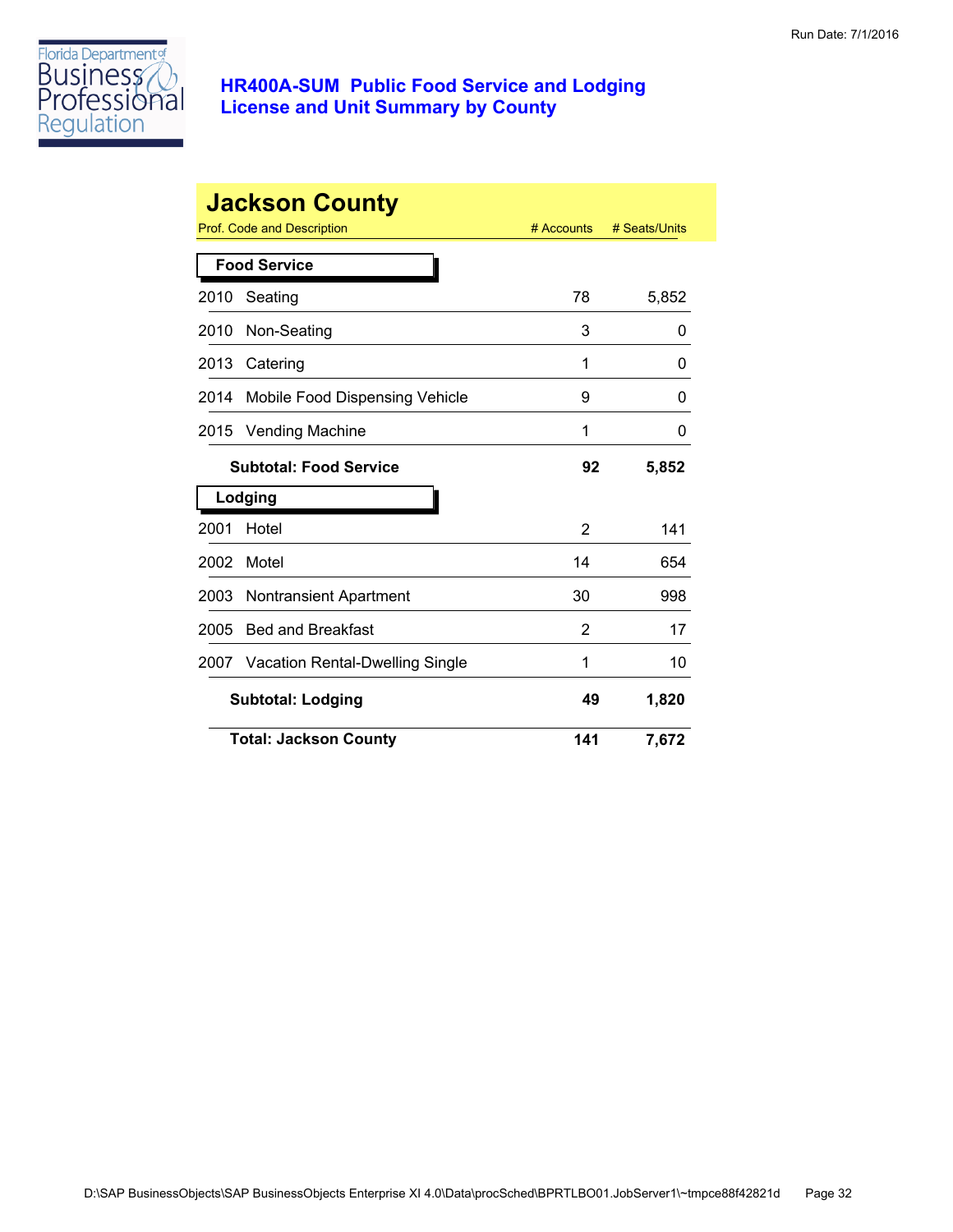

|      | <b>Jefferson County</b>              |            |               |
|------|--------------------------------------|------------|---------------|
|      | Prof. Code and Description           | # Accounts | # Seats/Units |
|      | <b>Food Service</b>                  |            |               |
| 2010 | Seating                              | 22         | 1,068         |
| 2010 | Non-Seating                          | 3          | 0             |
| 2013 | Catering                             | 1          | O             |
| 2014 | Mobile Food Dispensing Vehicle       | 3          | O             |
|      | <b>Subtotal: Food Service</b>        | 29         | 1,068         |
|      | Lodging                              |            |               |
| 2002 | Motel                                | 5          | 179           |
| 2003 | <b>Nontransient Apartment</b>        | 7          | 198           |
| 2005 | <b>Bed and Breakfast</b>             | 4          | 15            |
|      | 2007 Vacation Rental-Dwelling Single | 4          | 7             |
|      | <b>Subtotal: Lodging</b>             | 20         | 399           |
|      | <b>Total: Jefferson County</b>       | 49         | 1,467         |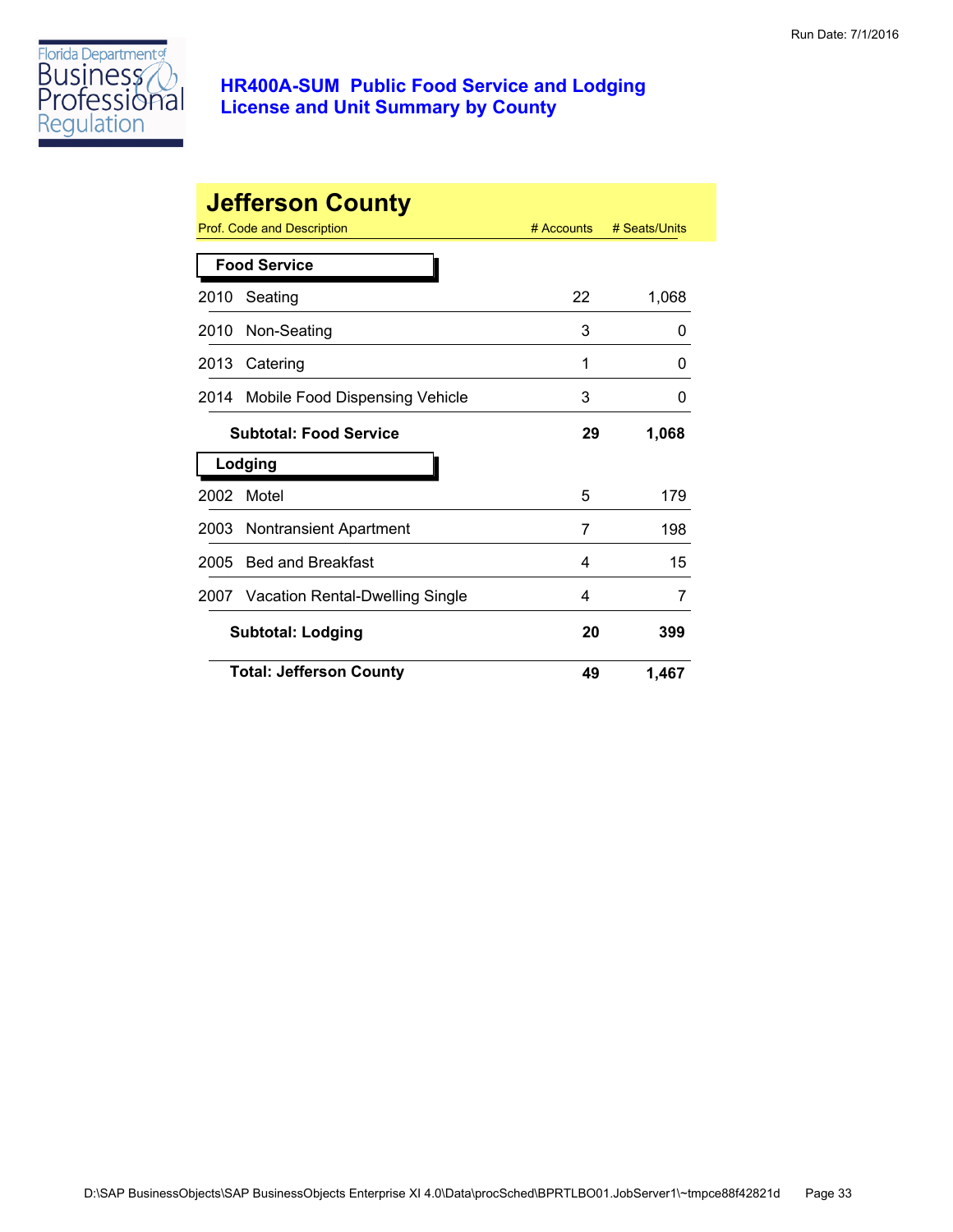

|                          | <b>Lafayette County</b><br>Prof. Code and Description<br># Accounts<br># Seats/Units |    |     |  |
|--------------------------|--------------------------------------------------------------------------------------|----|-----|--|
|                          | <b>Food Service</b>                                                                  |    |     |  |
| 2010                     | Seating                                                                              | 6  | 409 |  |
|                          | 2014 Mobile Food Dispensing Vehicle                                                  | 1  | 0   |  |
|                          | <b>Subtotal: Food Service</b>                                                        | 7  | 409 |  |
|                          | Lodging                                                                              |    |     |  |
| 2002                     | Motel                                                                                | 2  | 27  |  |
|                          | 2003 Nontransient Apartment                                                          | 1  | 36  |  |
|                          | 2005 Bed and Breakfast                                                               | 1  | 12  |  |
| <b>Subtotal: Lodging</b> |                                                                                      | 4  | 75  |  |
|                          | <b>Total: Lafayette County</b>                                                       | 11 | 484 |  |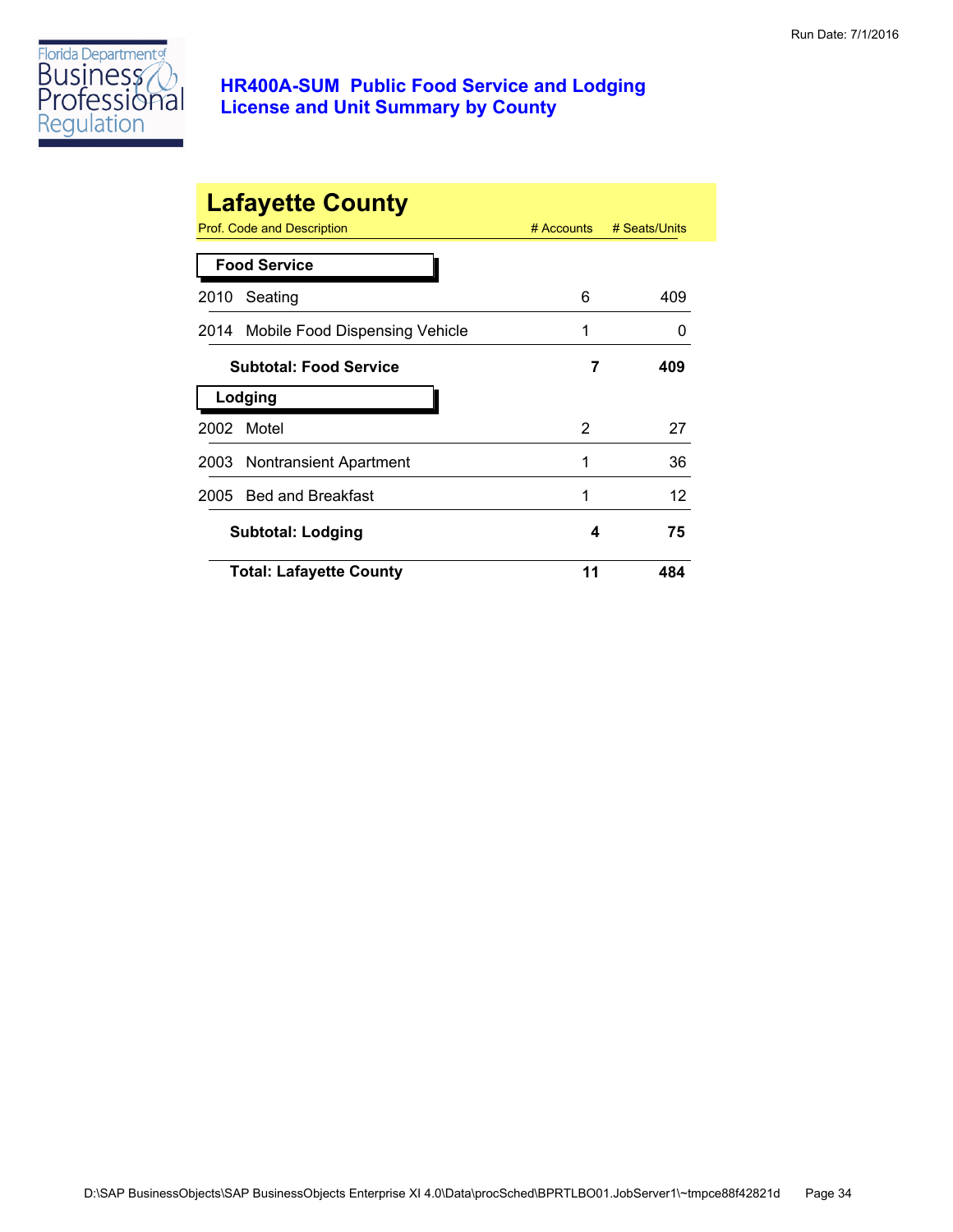

|      | <b>Lake County</b><br><b>Prof. Code and Description</b> | # Accounts | # Seats/Units |
|------|---------------------------------------------------------|------------|---------------|
|      | <b>Food Service</b>                                     |            |               |
| 2010 | Seating                                                 | 556        | 51,931        |
| 2010 | Non-Seating                                             | 46         | 0             |
| 2013 | Catering                                                | 7          | 0             |
| 2014 | Mobile Food Dispensing Vehicle                          | 50         | 0             |
| 2014 | Hot Dog Cart                                            | 6          | 0             |
| 2015 | <b>Vending Machine</b>                                  | 13         | 0             |
|      | <b>Subtotal: Food Service</b>                           | 678        | 51,931        |
|      | Lodging                                                 |            |               |
| 2001 | Hotel                                                   | 21         | 1,582         |
| 2002 | Motel                                                   | 29         | 1,170         |
| 2003 | <b>Transient Apartment</b>                              | 6          | 51            |
| 2003 | <b>Nontransient Apartment</b>                           | 181        | 12,390        |
| 2005 | <b>Bed and Breakfast</b>                                | 13         | 57            |
| 2006 | Vacation Rental-Condo Single                            | 9          | 542           |
| 2006 | Vacation Rental-Condo Group                             | 3          | 101           |
| 2007 | Vacation Rental-Dwelling Single                         | 700        | 764           |
| 2007 | Vacation Rental-Dwelling Group                          | 2          | 13            |
| 2007 | Vacation Rental-Dwelling Collective                     | 37         | 382           |
|      | <b>Subtotal: Lodging</b>                                | 1,001      | 17,052        |
|      | <b>Total: Lake County</b>                               | 1,679      | 68,983        |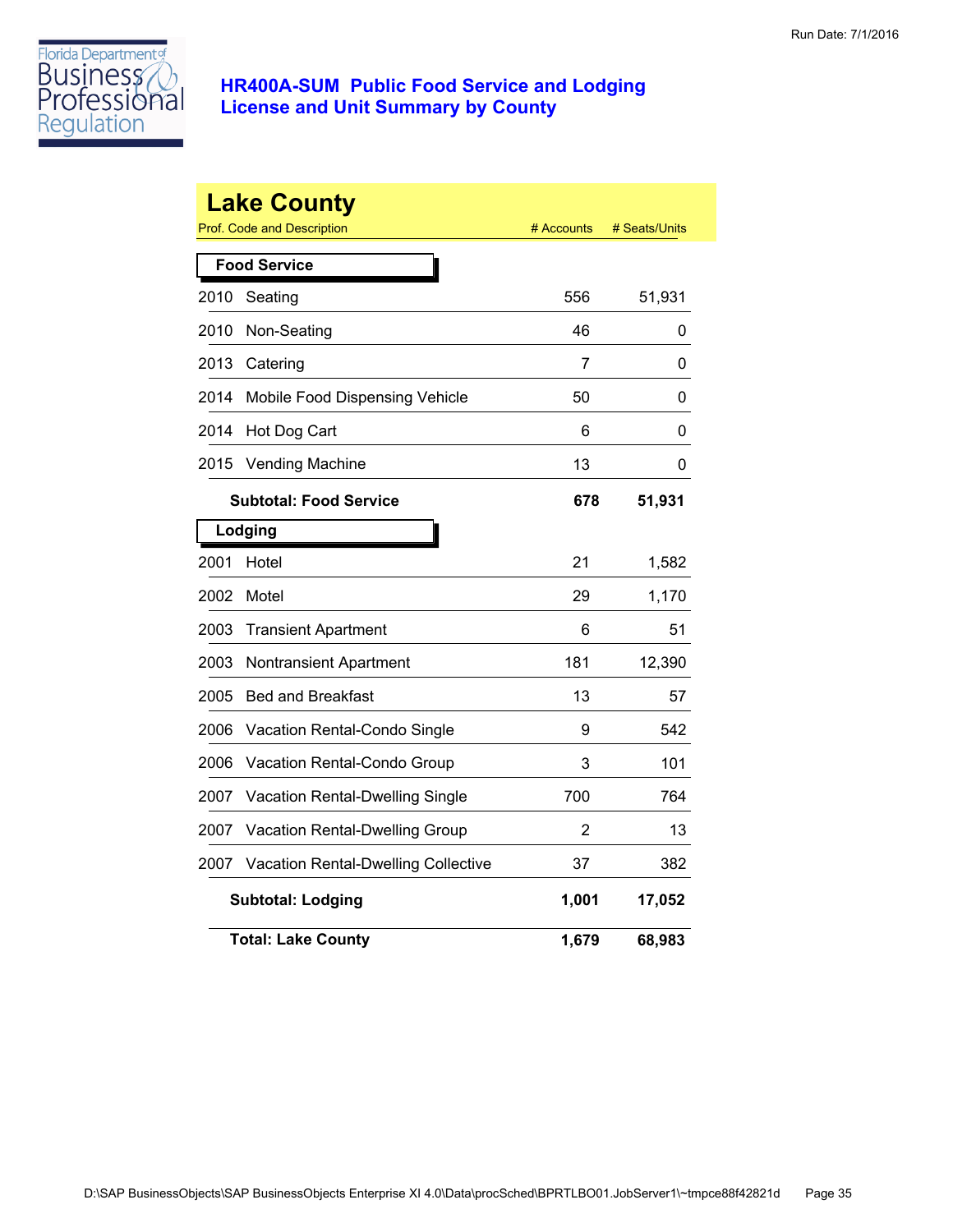

|      | <b>Lee County</b><br>Prof. Code and Description | # Accounts | # Seats/Units |
|------|-------------------------------------------------|------------|---------------|
|      | <b>Food Service</b>                             |            |               |
| 2010 | Seating                                         | 1,523      | 161,643       |
| 2010 | Non-Seating                                     | 198        | 0             |
| 2013 | Catering                                        | 21         | 0             |
| 2014 | Mobile Food Dispensing Vehicle                  | 87         | 0             |
| 2014 | Hot Dog Cart                                    | 12         | 0             |
| 2015 | <b>Vending Machine</b>                          | 7          | 0             |
|      | <b>Subtotal: Food Service</b>                   | 1,848      | 161,643       |
|      | Lodging                                         |            |               |
| 2001 | Hotel                                           | 68         | 7,474         |
| 2002 | Motel                                           | 108        | 3,871         |
| 2003 | <b>Transient Apartment</b>                      | 36         | 189           |
| 2003 | <b>Nontransient Apartment</b>                   | 275        | 18,188        |
| 2005 | <b>Bed and Breakfast</b>                        | 3          | 13            |
| 2006 | Vacation Rental-Condo Single                    | 32         | 36            |
| 2006 | Vacation Rental-Condo Group                     | 62         | 2,690         |
| 2006 | Vacation Rental-Condo Collective                | 69         | 1,374         |
| 2007 | Vacation Rental-Dwelling Single                 | 206        | 240           |
| 2007 | Vacation Rental-Dwelling Group                  | 9          | 76            |
| 2007 | <b>Vacation Rental-Dwelling Collective</b>      | 110        | 1,528         |
|      | <b>Subtotal: Lodging</b>                        | 978        | 35,679        |
|      | <b>Total: Lee County</b>                        | 2,826      | 197,322       |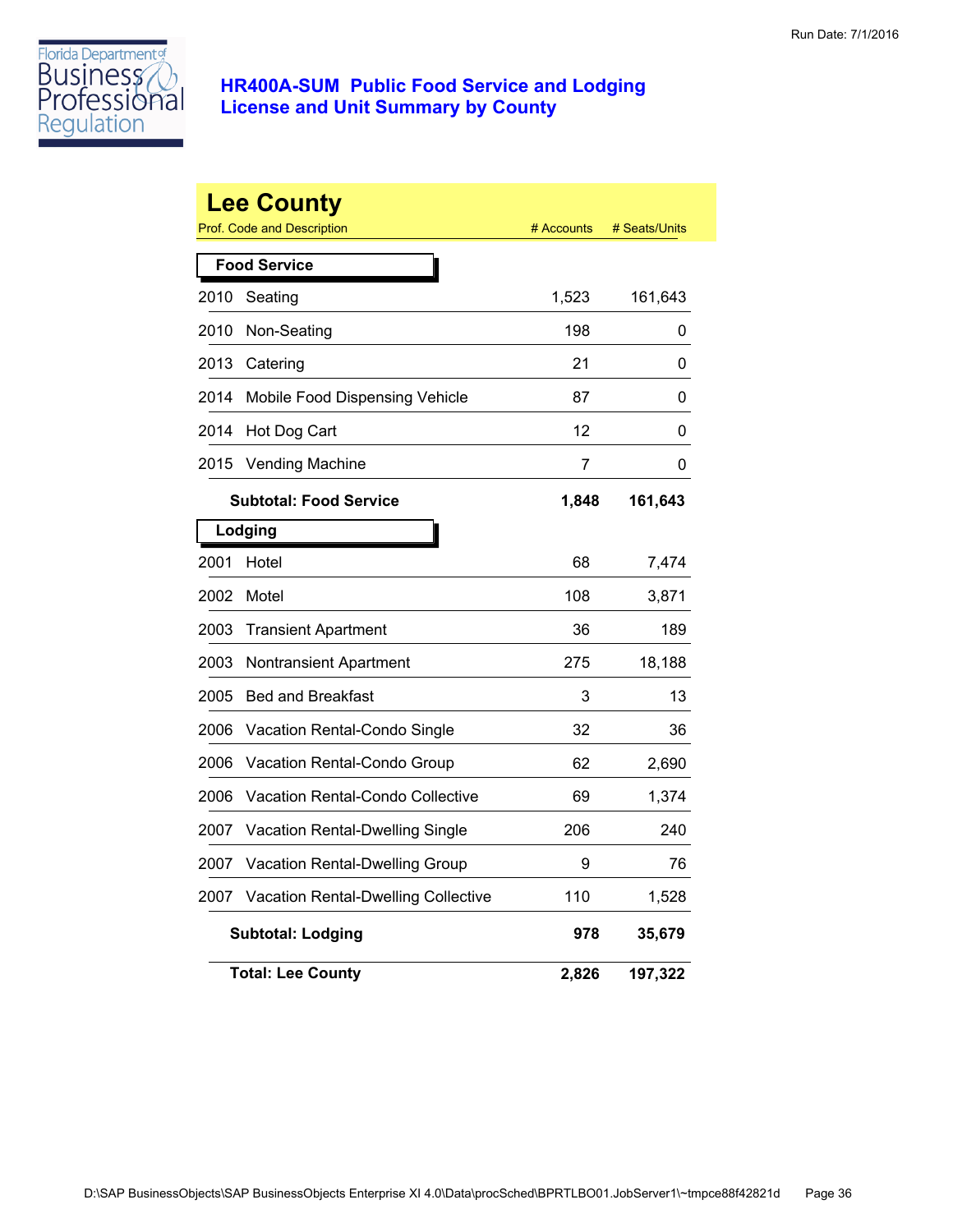

|      | <b>Leon County</b><br><b>Prof. Code and Description</b> | # Accounts | # Seats/Units |
|------|---------------------------------------------------------|------------|---------------|
|      | <b>Food Service</b>                                     |            |               |
| 2010 | Seating                                                 | 648        | 67,104        |
| 2010 | Non-Seating                                             | 53         | 0             |
| 2013 | Catering                                                | 17         | 0             |
| 2014 | Mobile Food Dispensing Vehicle                          | 75         | 0             |
| 2014 | Hot Dog Cart                                            | 7          | 0             |
| 2015 | <b>Vending Machine</b>                                  | 1          | 0             |
|      | <b>Subtotal: Food Service</b>                           | 801        | 67,104        |
|      | Lodging                                                 |            |               |
| 2001 | Hotel                                                   | 32         | 3,504         |
| 2002 | Motel                                                   | 29         | 2,072         |
| 2003 | <b>Transient Apartment</b>                              | 5          | 506           |
| 2003 | Nontransient Apartment                                  | 423        | 29,041        |
| 2005 | <b>Bed and Breakfast</b>                                | 1          | 5             |
| 2006 | Vacation Rental-Condo Single                            | 1          | 1             |
| 2006 | Vacation Rental-Condo Group                             | 2          | 39            |
| 2007 | Vacation Rental-Dwelling Single                         | 1          | 5             |
| 2007 | Vacation Rental-Dwelling Collective                     | 1          | 1             |
|      | <b>Subtotal: Lodging</b>                                | 495        | 35,174        |
|      | <b>Total: Leon County</b>                               | 1,296      | 102,278       |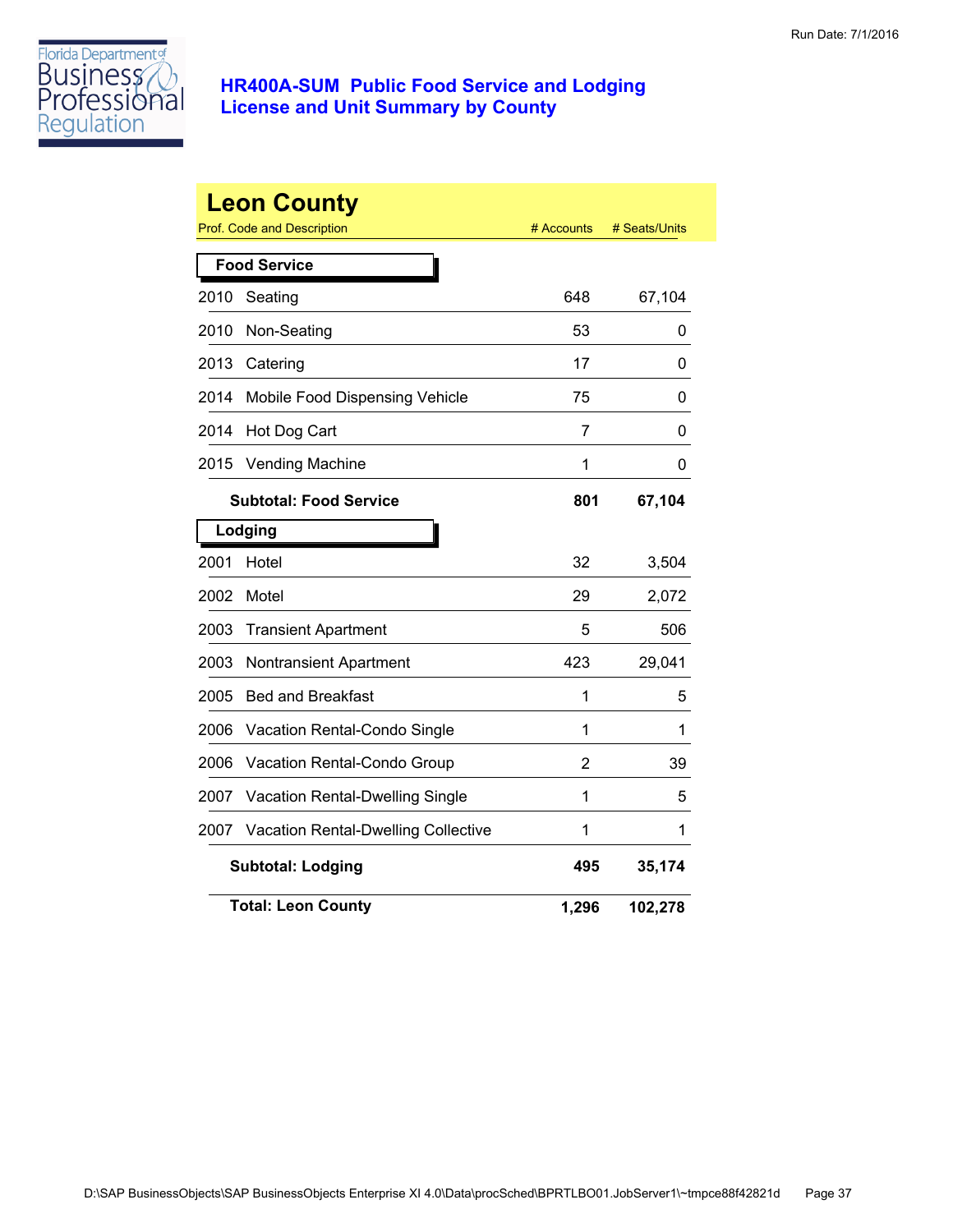

|      | <b>Levy County</b><br><b>Prof. Code and Description</b> | # Accounts | # Seats/Units |
|------|---------------------------------------------------------|------------|---------------|
|      | <b>Food Service</b>                                     |            |               |
| 2010 | Seating                                                 | 75         | 5,216         |
| 2010 | Non-Seating                                             | 8          | 0             |
| 2013 | Catering                                                | 1          | 0             |
| 2014 | Mobile Food Dispensing Vehicle                          | 3          | 0             |
| 2015 | <b>Vending Machine</b>                                  | 1          | 0             |
|      | <b>Subtotal: Food Service</b>                           | 88         | 5,216         |
|      | Lodging                                                 |            |               |
| 2001 | Hotel                                                   | 1          | 10            |
| 2002 | Motel                                                   | 16         | 314           |
| 2003 | <b>Transient Apartment</b>                              | 5          | 22            |
| 2003 | <b>Nontransient Apartment</b>                           | 17         | 462           |
| 2005 | <b>Bed and Breakfast</b>                                | 2          | 17            |
| 2006 | Vacation Rental-Condo Single                            | 2          | 3             |
| 2006 | Vacation Rental-Condo Group                             | 7          | 180           |
| 2007 | Vacation Rental-Dwelling Single                         | 2          | 8             |
| 2007 | <b>Vacation Rental-Dwelling Collective</b>              | 2          | 33            |
|      | <b>Subtotal: Lodging</b>                                | 54         | 1,049         |
|      | <b>Total: Levy County</b>                               | 142        | 6,265         |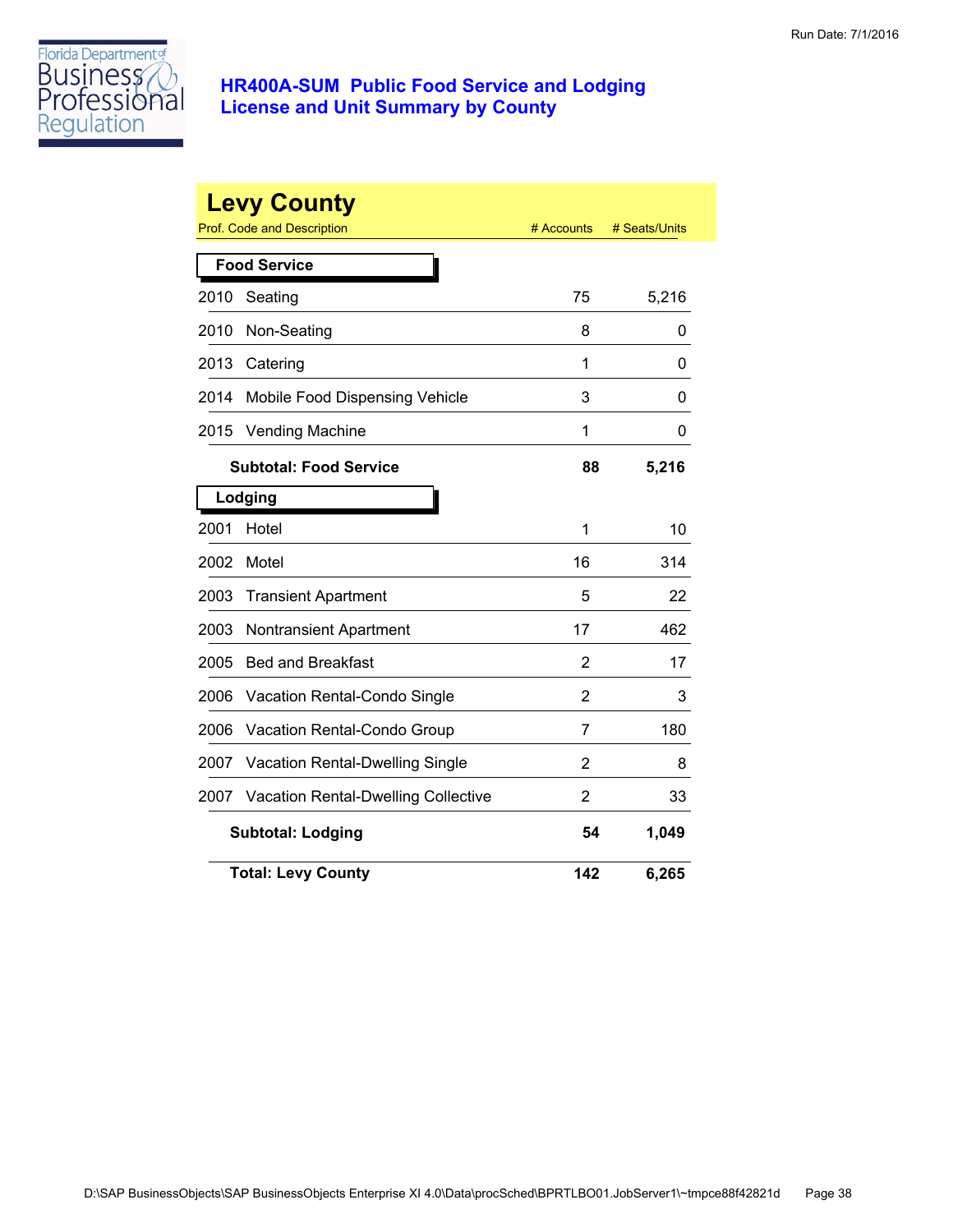

| <b>Liberty County</b>         |            |               |
|-------------------------------|------------|---------------|
| Prof. Code and Description    | # Accounts | # Seats/Units |
| <b>Food Service</b>           |            |               |
| Seating<br>2010               | 4          | 372           |
| <b>Subtotal: Food Service</b> | 4          | 372           |
| Lodging                       |            |               |
| Motel<br>2002                 | 1          | 12            |
| <b>Subtotal: Lodging</b>      | 1          | 12            |
| <b>Total: Liberty County</b>  | 5          | 384           |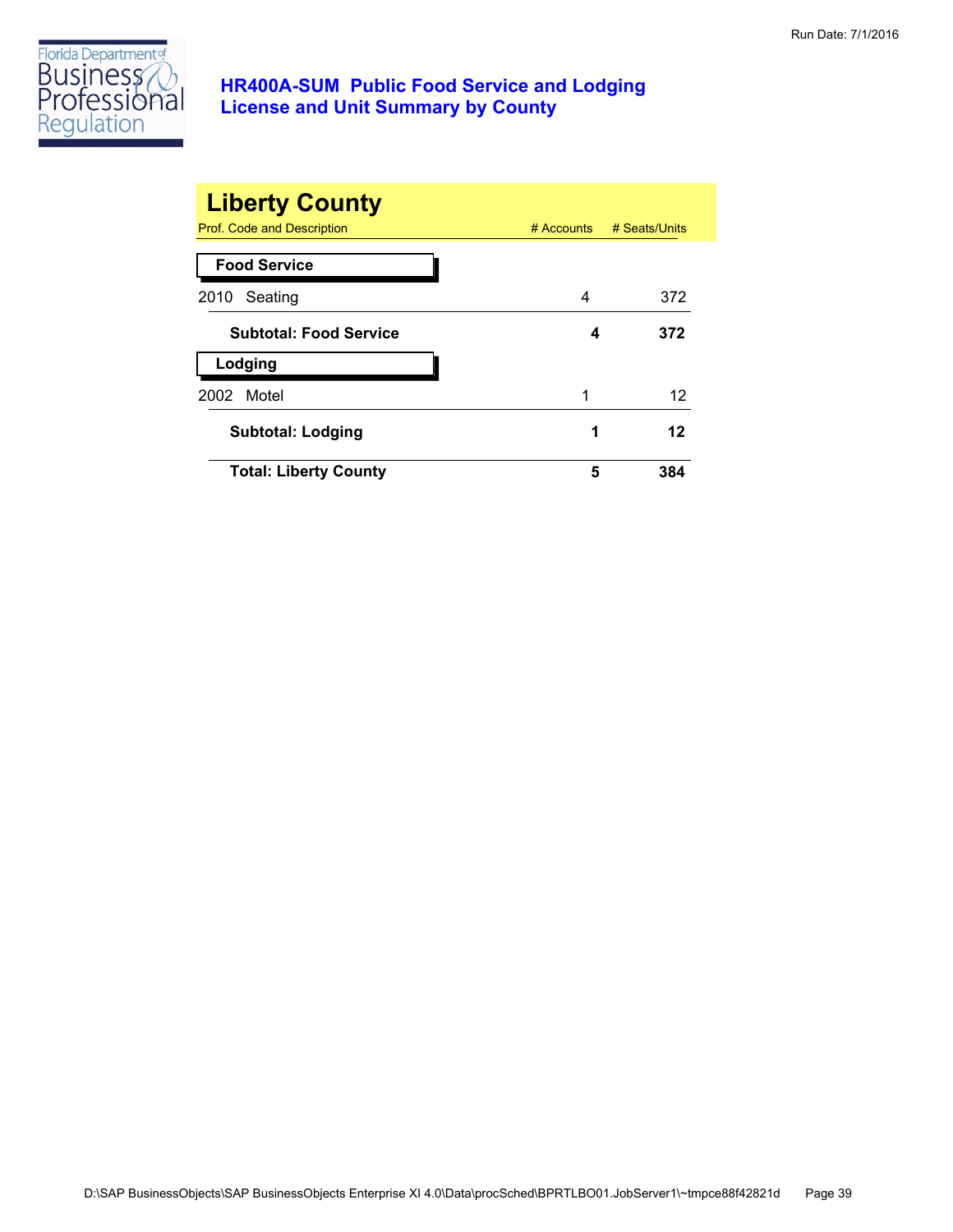

|      | <b>Madison County</b><br>Prof. Code and Description | $#$ Accounts | # Seats/Units |
|------|-----------------------------------------------------|--------------|---------------|
|      | <b>Food Service</b>                                 |              |               |
| 2010 | Seating                                             | 20           | 1,491         |
| 2010 | Non-Seating                                         | 2            | 0             |
| 2014 | Mobile Food Dispensing Vehicle                      | 4            | 0             |
|      | <b>Subtotal: Food Service</b>                       | 26           | 1,491         |
|      | Lodging                                             |              |               |
| 2001 | Hotel                                               | 1            | 58            |
| 2002 | Motel                                               | 4            | 186           |
| 2003 | <b>Nontransient Apartment</b>                       | 9            | 402           |
| 2005 | <b>Bed and Breakfast</b>                            | 3            | 14            |
|      | <b>Subtotal: Lodging</b>                            | 17           | 660           |
|      | <b>Total: Madison County</b>                        | 43           | 2,151         |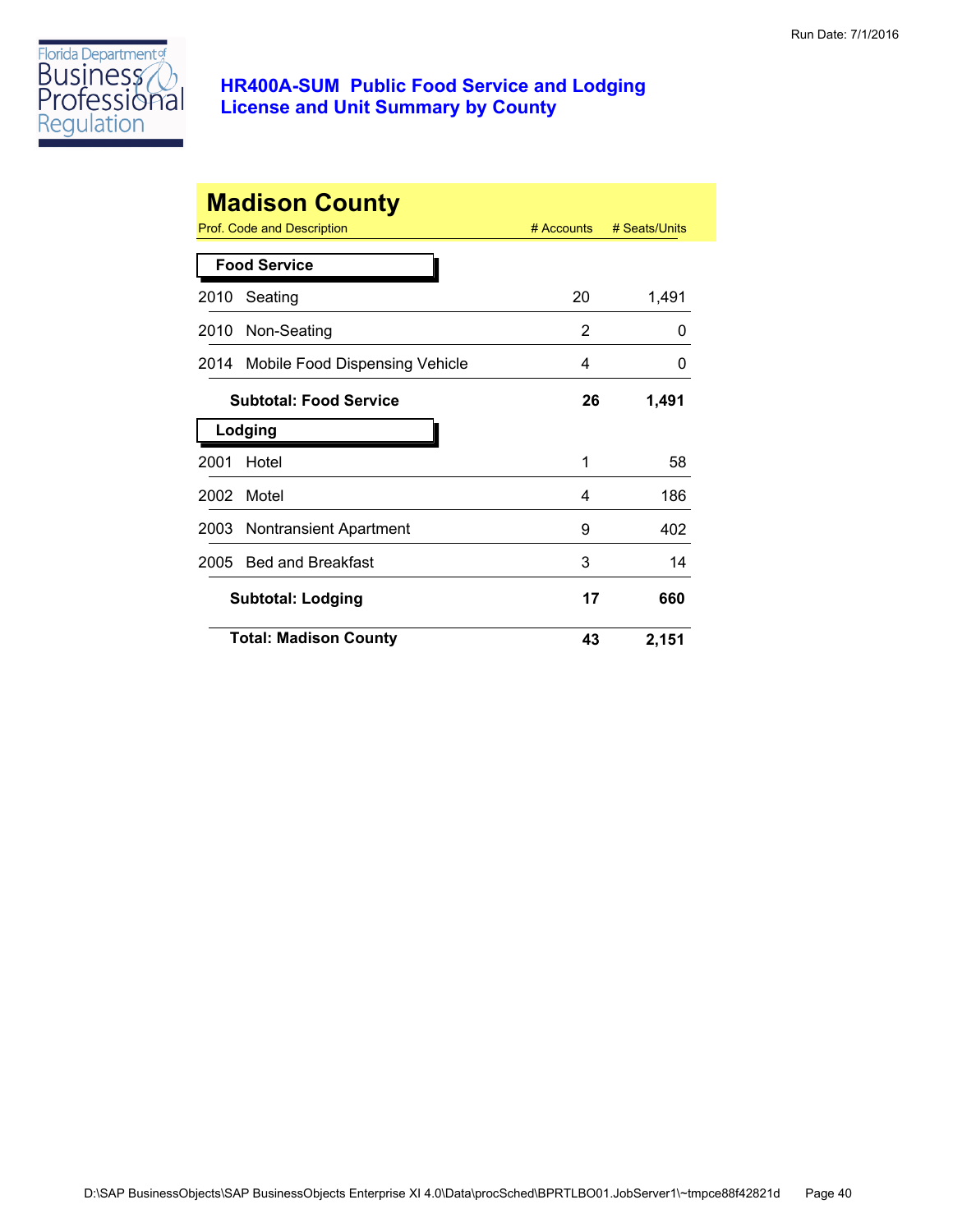

|      | <b>Manatee County</b><br>Prof. Code and Description | # Accounts | # Seats/Units |
|------|-----------------------------------------------------|------------|---------------|
|      | <b>Food Service</b>                                 |            |               |
| 2010 | Seating                                             | 676        | 63,997        |
| 2010 | Non-Seating                                         | 75         | 0             |
| 2013 | Catering                                            | 7          | 0             |
| 2014 | Mobile Food Dispensing Vehicle                      | 73         | 0             |
| 2014 | Hot Dog Cart                                        | 8          | 0             |
| 2015 | <b>Vending Machine</b>                              | 35         | 0             |
|      | <b>Subtotal: Food Service</b>                       | 874        | 63,997        |
|      | Lodging                                             |            |               |
| 2001 | Hotel                                               | 12         | 1,186         |
| 2002 | Motel                                               | 53         | 2,212         |
| 2003 | <b>Transient Apartment</b>                          | 31         | 343           |
| 2003 | Nontransient Apartment                              | 134        | 14,935        |
| 2005 | <b>Bed and Breakfast</b>                            | 4          | 30            |
| 2006 | Vacation Rental-Condo Single                        | 54         | 70            |
| 2006 | Vacation Rental-Condo Group                         | 33         | 1,142         |
| 2006 | Vacation Rental-Condo Collective                    | 37         | 777           |
| 2007 | Vacation Rental-Dwelling Single                     | 188        | 268           |
| 2007 | Vacation Rental-Dwelling Group                      | 7          | 17            |
| 2007 | <b>Vacation Rental-Dwelling Collective</b>          | 64         | 1,646         |
|      | <b>Subtotal: Lodging</b>                            | 617        | 22,626        |
|      | <b>Total: Manatee County</b>                        | 1,491      | 86,623        |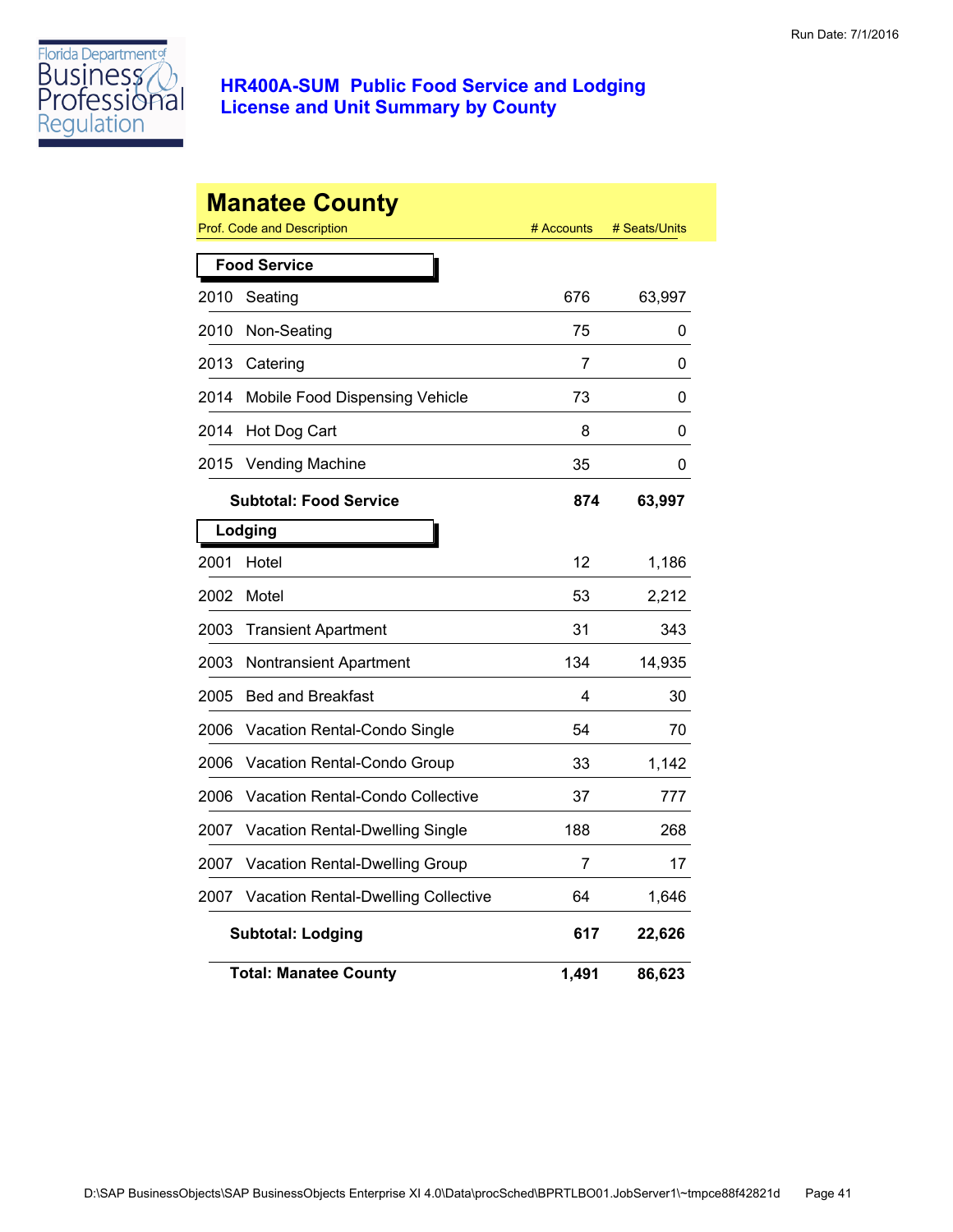

|      | <b>Marion County</b><br><b>Prof. Code and Description</b> | # Accounts     | # Seats/Units |
|------|-----------------------------------------------------------|----------------|---------------|
|      | <b>Food Service</b>                                       |                |               |
| 2010 | Seating                                                   | 508            | 44,225        |
| 2010 | Non-Seating                                               | 63             | 0             |
| 2013 | Catering                                                  | 11             | 0             |
| 2014 | Mobile Food Dispensing Vehicle                            | 62             | 0             |
| 2014 | Hot Dog Cart                                              | $\overline{7}$ | 0             |
| 2015 | <b>Vending Machine</b>                                    | 19             | 0             |
|      | <b>Subtotal: Food Service</b>                             | 670            | 44,225        |
|      | Lodging                                                   |                |               |
| 2001 | Hotel                                                     | 21             | 2,151         |
| 2002 | Motel                                                     | 55             | 1,898         |
| 2003 | <b>Transient Apartment</b>                                | 8              | 50            |
| 2003 | <b>Nontransient Apartment</b>                             | 138            | 9,076         |
| 2005 | <b>Bed and Breakfast</b>                                  | 3              | 13            |
| 2006 | Vacation Rental-Condo Single                              | 1              | 1             |
| 2007 | Vacation Rental-Dwelling Single                           | 5              | 44            |
| 2007 | Vacation Rental-Dwelling Group                            | 2              | 22            |
| 2007 | <b>Vacation Rental-Dwelling Collective</b>                | 6              | 39            |
|      | <b>Subtotal: Lodging</b>                                  | 239            | 13,294        |
|      | <b>Total: Marion County</b>                               | 909            | 57,519        |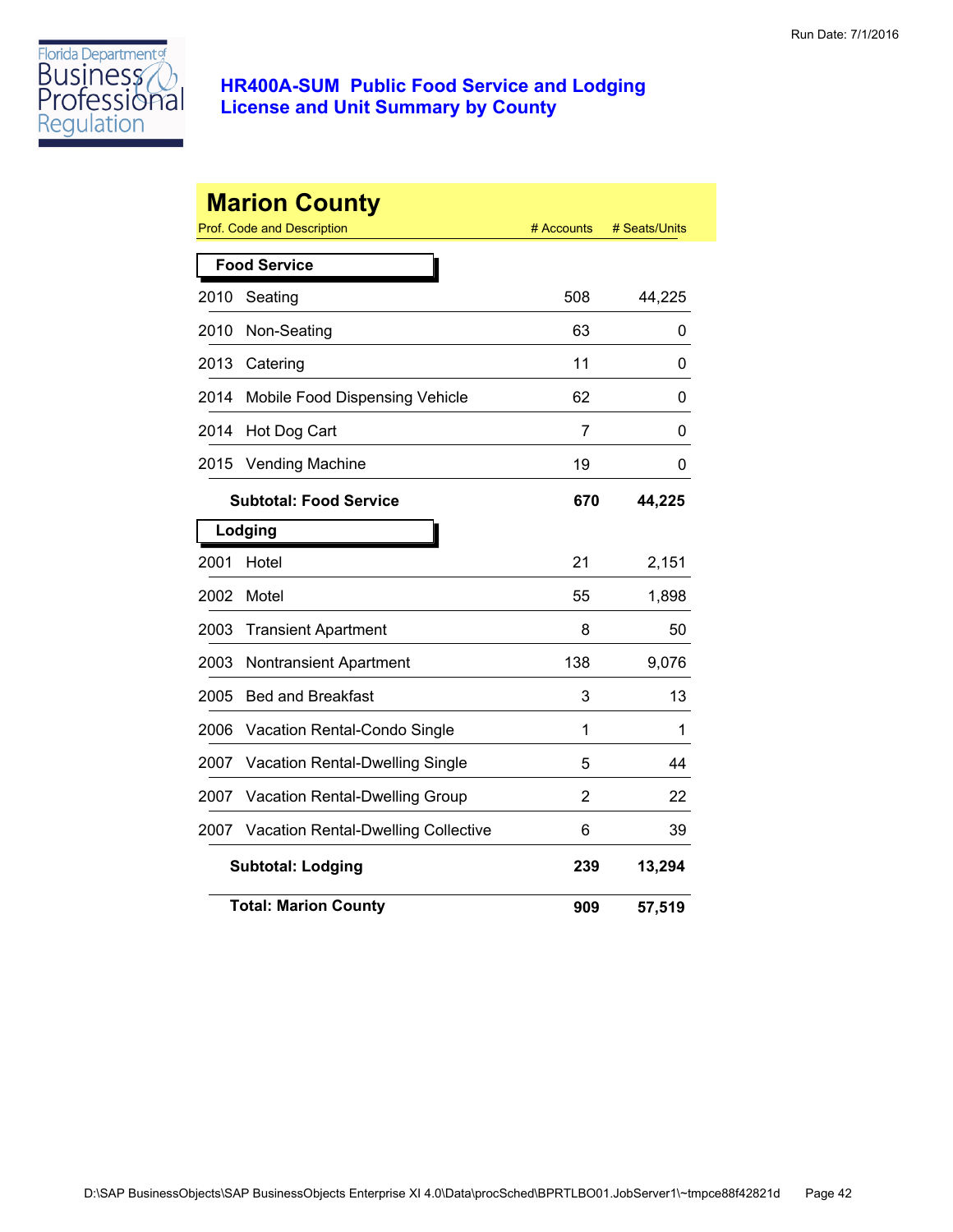

|      | <b>Martin County</b><br>Prof. Code and Description | # Accounts | # Seats/Units |
|------|----------------------------------------------------|------------|---------------|
|      | <b>Food Service</b>                                |            |               |
| 2010 | Seating                                            | 400        | 36,471        |
| 2010 | Non-Seating                                        | 42         | 0             |
| 2013 | Catering                                           | 18         | 0             |
| 2014 | Mobile Food Dispensing Vehicle                     | 20         | 0             |
| 2014 | Hot Dog Cart                                       | 8          | 0             |
| 2015 | <b>Vending Machine</b>                             | 7          | 0             |
|      | <b>Subtotal: Food Service</b>                      | 495        | 36,471        |
|      | Lodging                                            |            |               |
| 2001 | Hotel                                              | 9          | 778           |
| 2002 | Motel                                              | 13         | 469           |
| 2003 | <b>Transient Apartment</b>                         | 8          | 249           |
| 2003 | Nontransient Apartment                             | 76         | 3,594         |
| 2005 | <b>Bed and Breakfast</b>                           | 4          | 24            |
| 2006 | Vacation Rental-Condo Single                       | 1          | 25            |
| 2006 | Vacation Rental-Condo Group                        | 4          | 314           |
| 2006 | <b>Vacation Rental-Condo Collective</b>            | 1          | 1             |
| 2007 | <b>Vacation Rental-Dwelling Single</b>             | 1          | 1             |
| 2007 | Vacation Rental-Dwelling Group                     | 1          | 36            |
| 2007 | <b>Vacation Rental-Dwelling Collective</b>         | 1          | 1             |
|      | <b>Subtotal: Lodging</b>                           | 119        | 5,492         |
|      | <b>Total: Martin County</b>                        | 614        | 41,963        |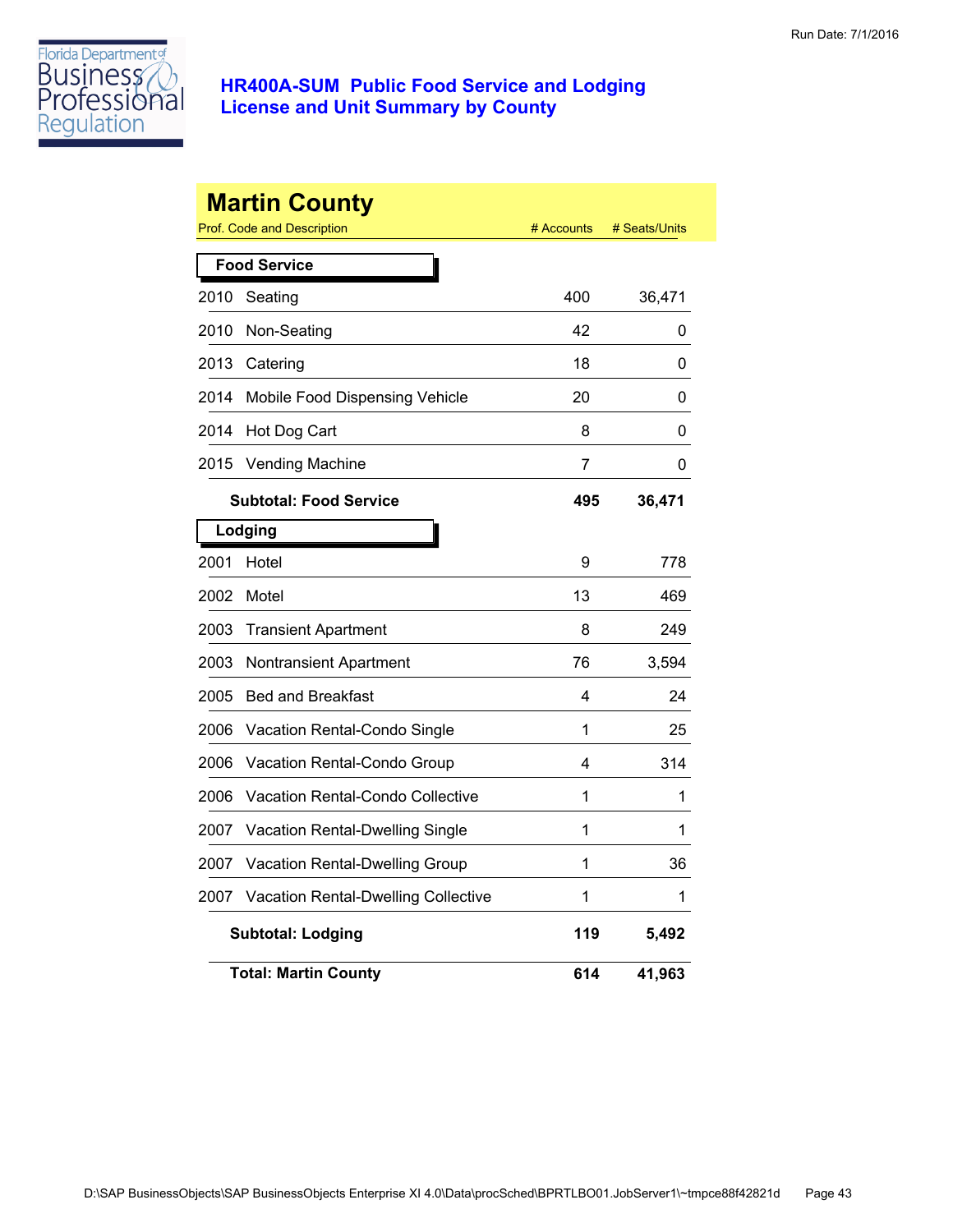

|      | <b>Monroe County</b><br>Prof. Code and Description | # Accounts | # Seats/Units |
|------|----------------------------------------------------|------------|---------------|
|      | <b>Food Service</b>                                |            |               |
| 2010 | Seating                                            | 498        | 46,157        |
| 2010 | Non-Seating                                        | 56         | 0             |
| 2013 | Catering                                           | 10         | 0             |
| 2014 | Mobile Food Dispensing Vehicle                     | 35         | 0             |
| 2014 | Hot Dog Cart                                       | 7          | 0             |
|      | <b>Subtotal: Food Service</b>                      | 606        | 46,157        |
|      | Lodging                                            |            |               |
| 2001 | Hotel                                              | 53         | 3,847         |
| 2002 | Motel                                              | 137        | 4,833         |
| 2003 | <b>Transient Apartment</b>                         | 129        | 558           |
| 2003 | <b>Nontransient Apartment</b>                      | 102        | 2,106         |
| 2005 | <b>Bed and Breakfast</b>                           | 49         | 496           |
| 2006 | Vacation Rental-Condo Single                       | 328        | 563           |
| 2006 | Vacation Rental-Condo Group                        | 43         | 1,335         |
| 2006 | Vacation Rental-Condo Collective                   | 43         | 911           |
| 2007 | Vacation Rental-Dwelling Single                    | 532        | 779           |
| 2007 | <b>Vacation Rental-Dwelling Group</b>              | 20         | 175           |
| 2007 | <b>Vacation Rental-Dwelling Collective</b>         | 104        | 1,473         |
| 2022 | Timeshare Project-Timeshare Proj Group             | 1          | 30            |
|      | <b>Subtotal: Lodging</b>                           | 1,541      | 17,106        |
|      | <b>Total: Monroe County</b>                        | 2,147      | 63,263        |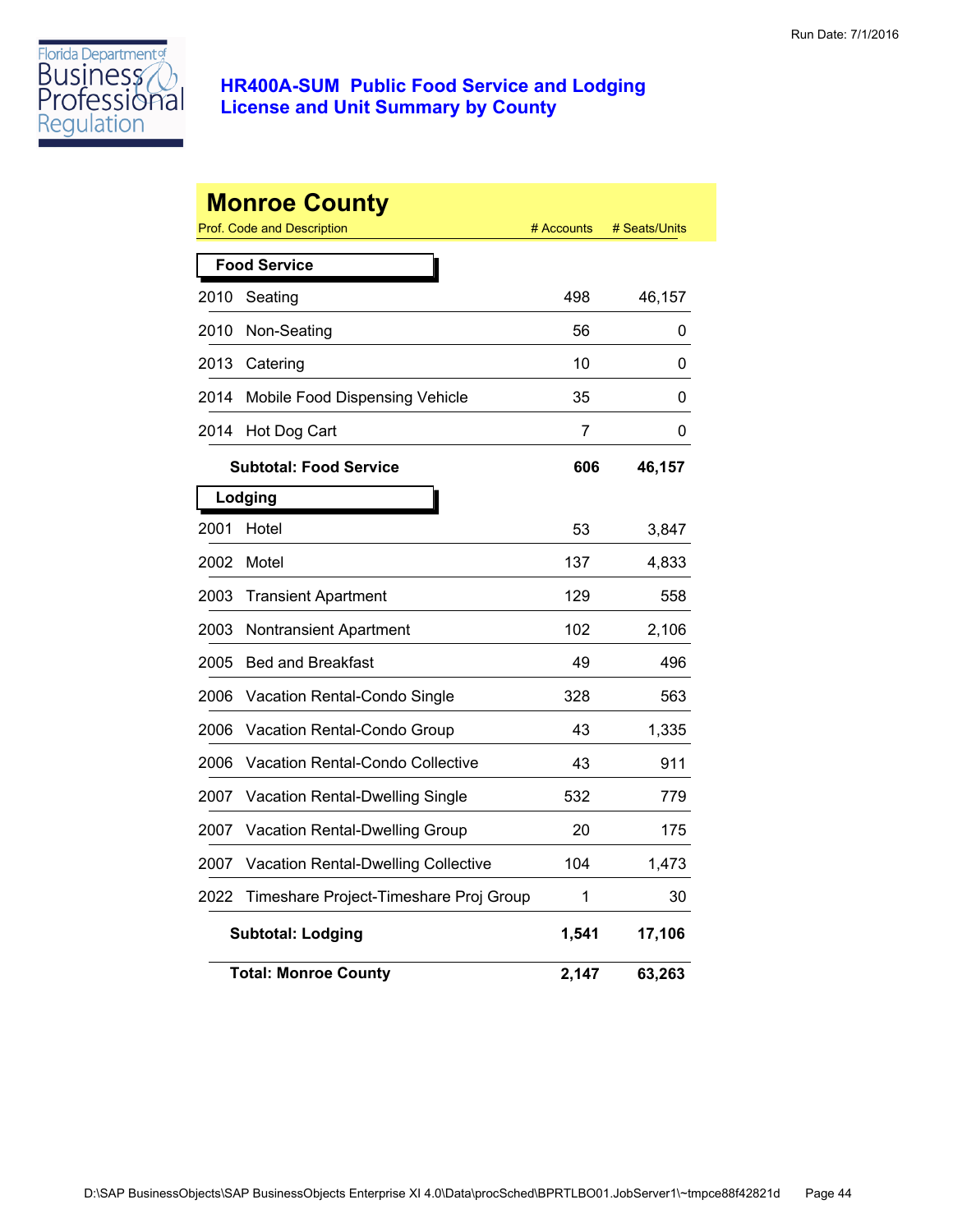

|      | <b>Nassau County</b><br><b>Prof. Code and Description</b> | # Accounts | # Seats/Units |
|------|-----------------------------------------------------------|------------|---------------|
|      | <b>Food Service</b>                                       |            |               |
| 2010 | Seating                                                   | 184        | 18,004        |
| 2010 | Non-Seating                                               | 16         | 0             |
| 2013 | Catering                                                  | 2          | 0             |
| 2014 | Mobile Food Dispensing Vehicle                            | 7          | 0             |
| 2014 | Hot Dog Cart                                              | 1          | 0             |
| 2015 | <b>Vending Machine</b>                                    | 1          | 0             |
|      | <b>Subtotal: Food Service</b>                             | 211        | 18,004        |
|      | Lodging                                                   |            |               |
| 2001 | Hotel                                                     | 12         | 1,554         |
| 2002 | Motel                                                     | 13         | 451           |
| 2003 | <b>Transient Apartment</b>                                | 4          | 7             |
| 2003 | Nontransient Apartment                                    | 32         | 1,414         |
| 2005 | <b>Bed and Breakfast</b>                                  | 6          | 54            |
| 2006 | Vacation Rental-Condo Single                              | 76         | 223           |
| 2006 | Vacation Rental-Condo Group                               | 7          | 443           |
| 2006 | <b>Vacation Rental-Condo Collective</b>                   | 15         | 208           |
| 2007 | Vacation Rental-Dwelling Single                           | 30         | 34            |
| 2007 | Vacation Rental-Dwelling Group                            | 2          | 20            |
| 2007 | <b>Vacation Rental-Dwelling Collective</b>                | 6          | 68            |
|      | <b>Subtotal: Lodging</b>                                  | 203        | 4,476         |
|      | <b>Total: Nassau County</b>                               | 414        | 22,480        |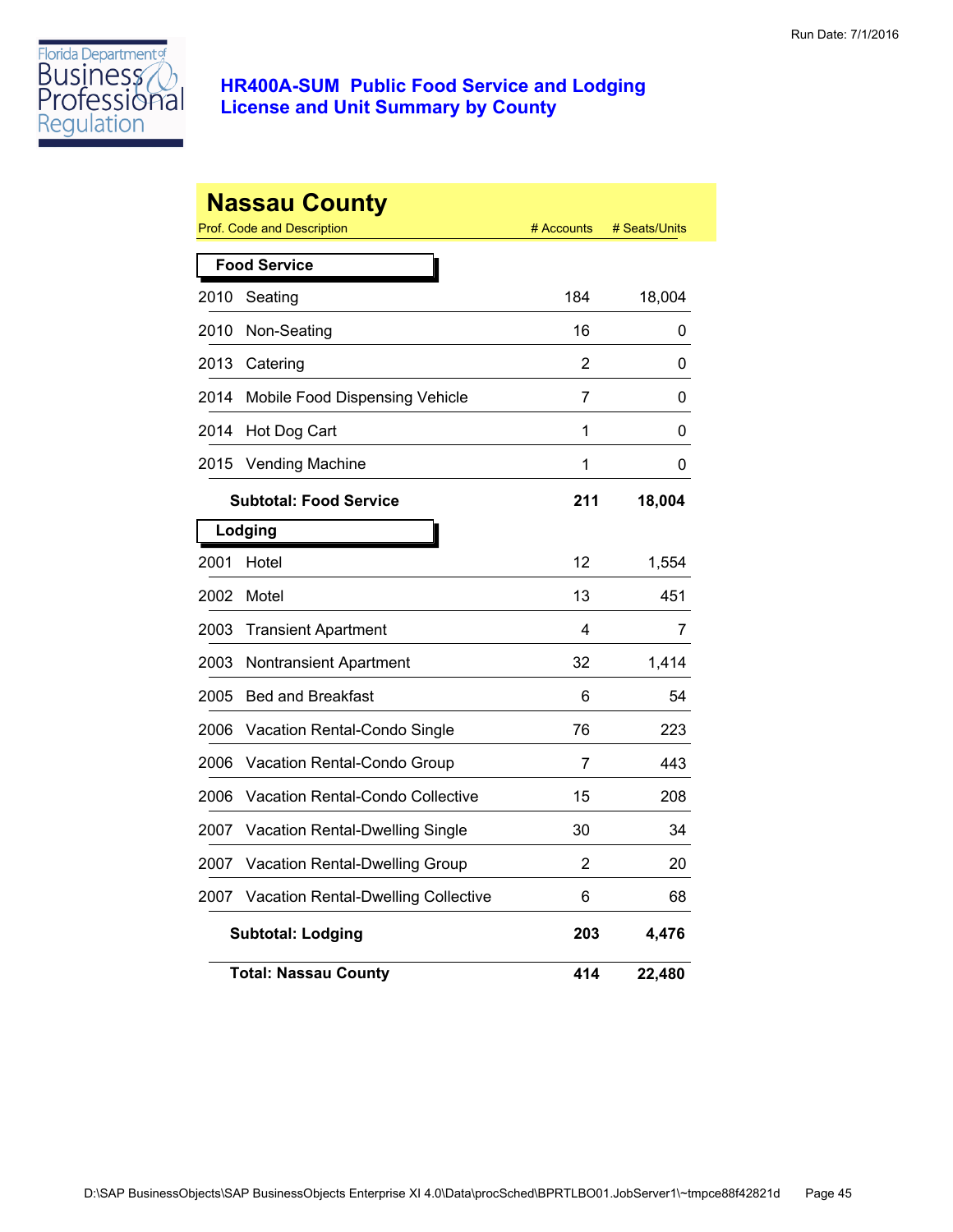

|      | <b>Okaloosa County</b><br>Prof. Code and Description | # Accounts     | # Seats/Units |
|------|------------------------------------------------------|----------------|---------------|
|      | <b>Food Service</b>                                  |                |               |
| 2010 | Seating                                              | 561            | 59,317        |
| 2010 | Non-Seating                                          | 53             | 0             |
| 2013 | Catering                                             | 2              | 0             |
| 2014 | Mobile Food Dispensing Vehicle                       | 36             | 0             |
| 2014 | Hot Dog Cart                                         | 1              | 0             |
| 2015 | <b>Vending Machine</b>                               | $\overline{2}$ | 0             |
|      | <b>Subtotal: Food Service</b>                        | 655            | 59,317        |
|      | Lodging                                              |                |               |
| 2001 | Hotel                                                | 21             | 1,929         |
| 2002 | Motel                                                | 42             | 3,249         |
| 2003 | <b>Transient Apartment</b>                           | 2              | 63            |
| 2003 | <b>Nontransient Apartment</b>                        | 141            | 6,991         |
| 2005 | <b>Bed and Breakfast</b>                             | 1              | 5             |
| 2006 | Vacation Rental-Condo Single                         | 35             | 387           |
| 2006 | Vacation Rental-Condo Group                          | 40             | 2,850         |
| 2006 | <b>Vacation Rental-Condo Collective</b>              | 62             | 1,657         |
| 2007 | Vacation Rental-Dwelling Single                      | 73             | 298           |
| 2007 | Vacation Rental-Dwelling Group                       | 2              | 25            |
| 2007 | <b>Vacation Rental-Dwelling Collective</b>           | 51             | 479           |
|      | <b>Subtotal: Lodging</b>                             | 470            | 17,933        |
|      | <b>Total: Okaloosa County</b>                        | 1,125          | 77,250        |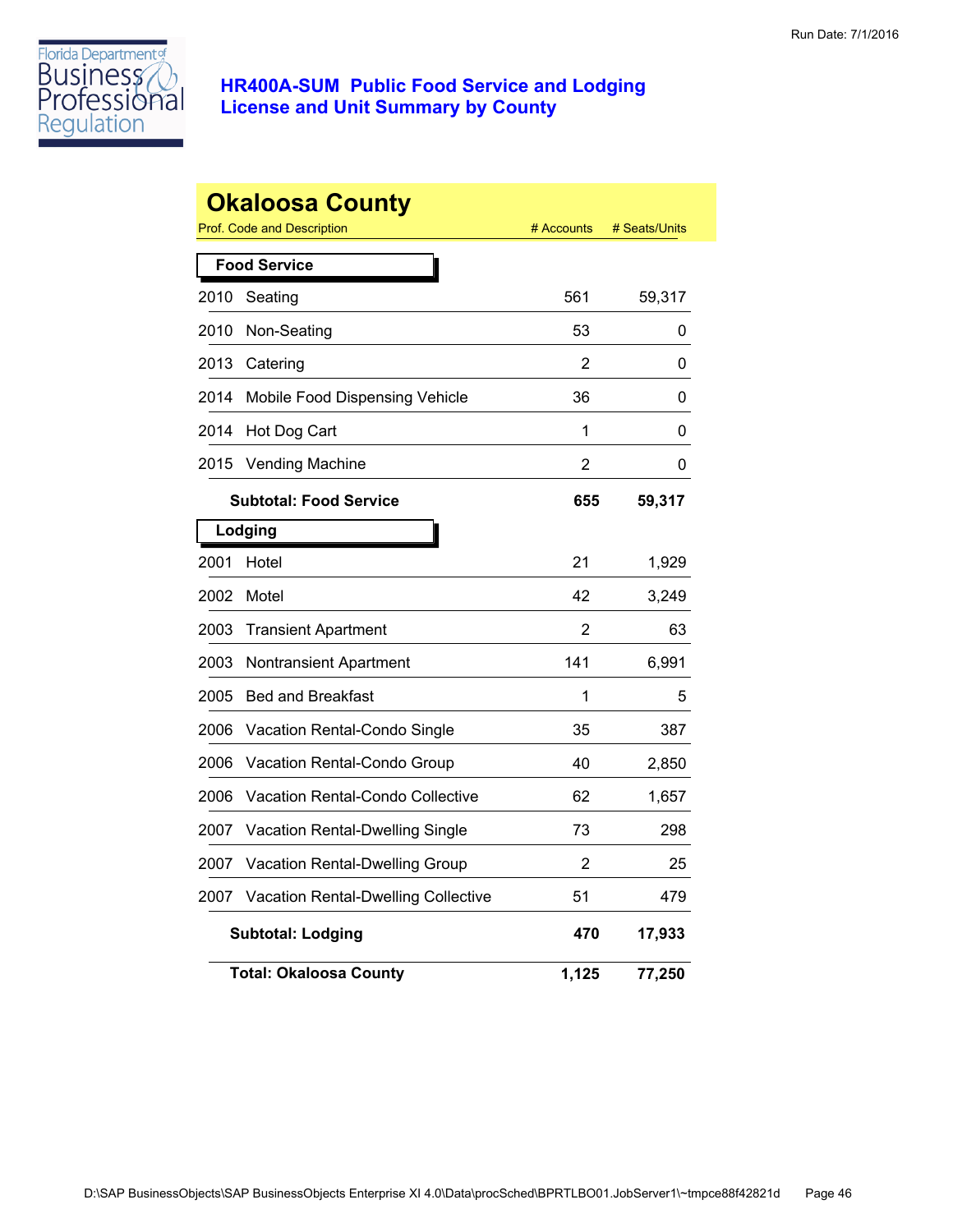

|      | <b>Okeechobee County</b>        |            |               |
|------|---------------------------------|------------|---------------|
|      | Prof. Code and Description      | # Accounts | # Seats/Units |
|      | <b>Food Service</b>             |            |               |
| 2010 | Seating                         | 74         | 6,726         |
| 2010 | Non-Seating                     | 9          | 0             |
| 2013 | Catering                        | 2          | 0             |
| 2014 | Mobile Food Dispensing Vehicle  | 12         | 0             |
| 2015 | <b>Vending Machine</b>          | 1          | 0             |
|      | <b>Subtotal: Food Service</b>   | 98         | 6,726         |
|      | Lodging                         |            |               |
| 2001 | Hotel                           | 1          | 85            |
| 2002 | Motel                           | 13         | 497           |
| 2003 | <b>Transient Apartment</b>      | 3          | 31            |
| 2003 | <b>Nontransient Apartment</b>   | 10         | 365           |
|      | <b>Subtotal: Lodging</b>        | 27         | 978           |
|      | <b>Total: Okeechobee County</b> | 125        | 7,704         |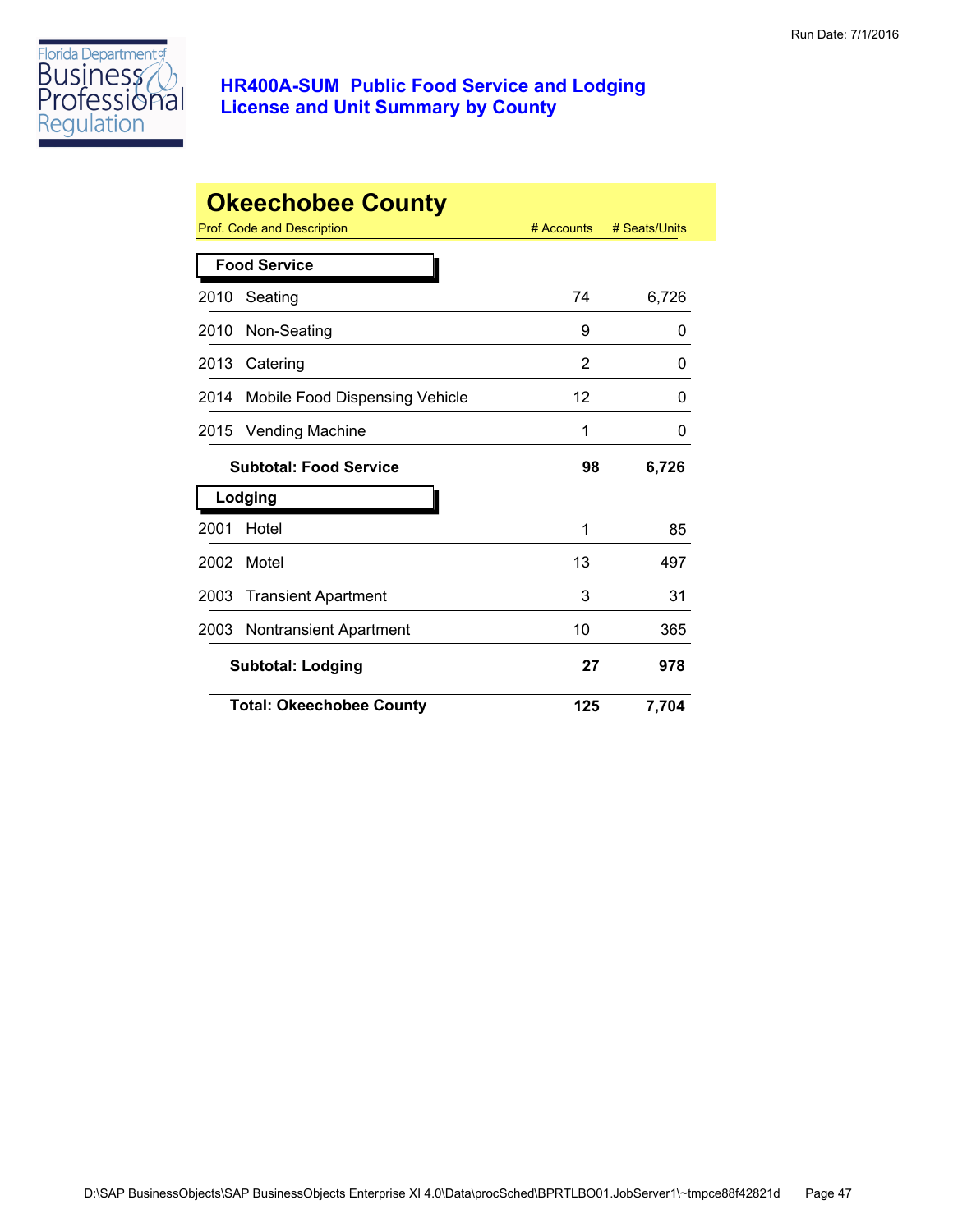

|      | <b>Orange County</b><br>Prof. Code and Description | # Accounts | # Seats/Units |
|------|----------------------------------------------------|------------|---------------|
|      | <b>Food Service</b>                                |            |               |
| 2010 | Seating                                            | 3,201      | 468,676       |
| 2010 | Non-Seating                                        | 629        | 0             |
| 2012 | Theme Park Food Cart                               | 17         | 312           |
| 2013 | Catering                                           | 109        | 0             |
| 2014 | Mobile Food Dispensing Vehicle                     | 425        | 0             |
| 2014 | Hot Dog Cart                                       | 82         | 0             |
| 2015 | <b>Vending Machine</b>                             | 227        | 0             |
|      | <b>Subtotal: Food Service</b>                      | 4,690      | 468,988       |
|      | Lodging                                            |            |               |
| 2001 | Hotel                                              | 211        | 68,241        |
| 2002 | Motel                                              | 83         | 21,092        |
| 2003 | <b>Transient Apartment</b>                         | 10         | 976           |
| 2003 | <b>Nontransient Apartment</b>                      | 758        | 122,168       |
| 2005 | <b>Bed and Breakfast</b>                           | 2          | 11            |
| 2006 | Vacation Rental-Condo Single                       | 92         | 1,569         |
| 2006 | Vacation Rental-Condo Group                        | 42         | 14,203        |
| 2006 | Vacation Rental-Condo Collective                   | 23         | 308           |
| 2007 | <b>Vacation Rental-Dwelling Single</b>             | 89         | 91            |
| 2007 | Vacation Rental-Dwelling Group                     | 6          | 99            |
| 2007 | <b>Vacation Rental-Dwelling Collective</b>         | 16         | 121           |
| 2022 | Timeshare Project-Timeshare Proj Group             | 8          | 3,514         |
|      | <b>Subtotal: Lodging</b>                           | 1,340      | 232,393       |
|      | <b>Total: Orange County</b>                        | 6,030      | 701,381       |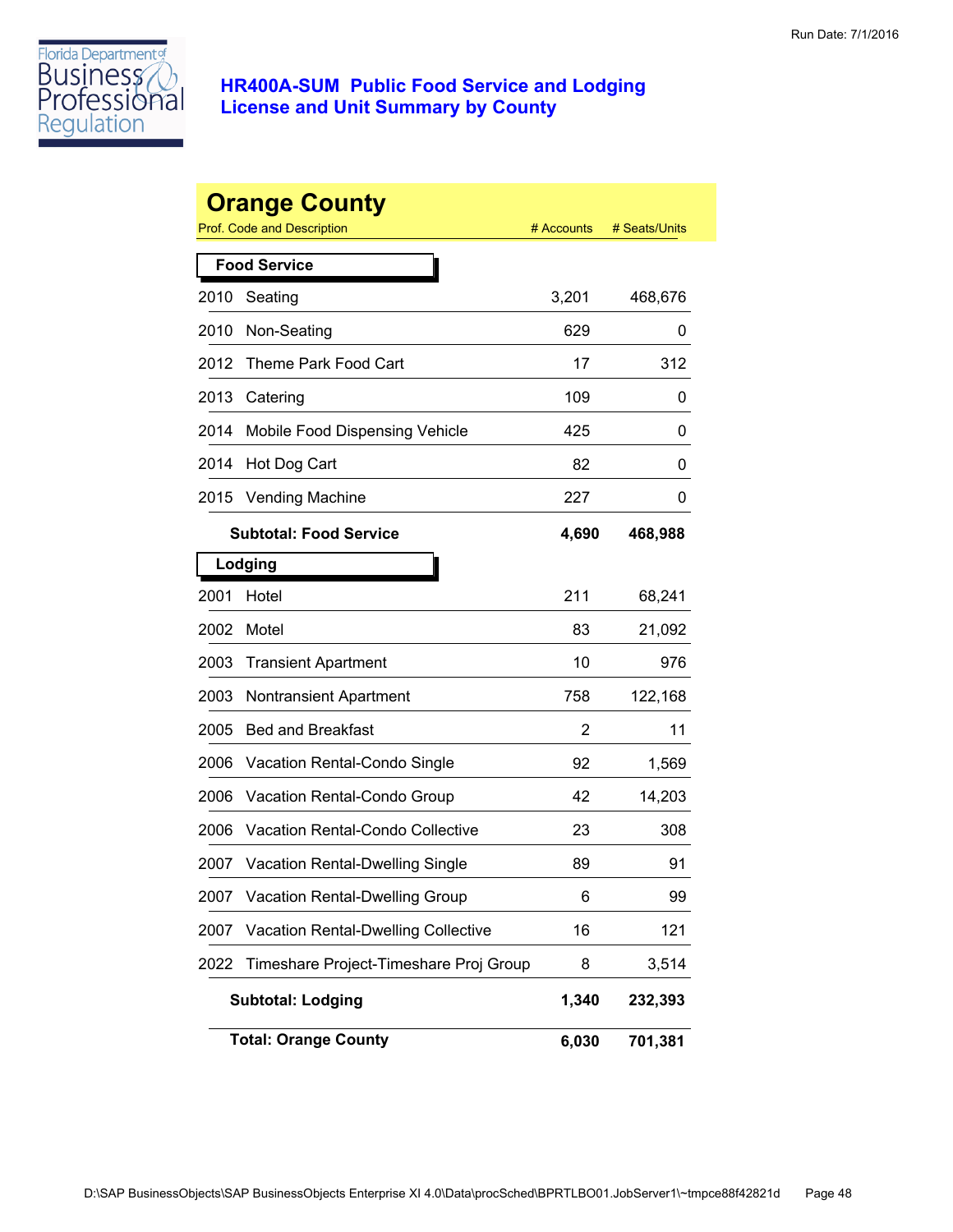

|      | <b>Osceola County</b>                      |            |               |
|------|--------------------------------------------|------------|---------------|
|      | <b>Prof. Code and Description</b>          | # Accounts | # Seats/Units |
|      | <b>Food Service</b>                        |            |               |
| 2010 | Seating                                    | 720        | 90,844        |
| 2010 | Non-Seating                                | 85         | 0             |
| 2012 | Theme Park Food Cart                       | 2          | 10            |
| 2013 | Catering                                   | 12         | 0             |
| 2014 | Mobile Food Dispensing Vehicle             | 20         | 0             |
| 2014 | Hot Dog Cart                               | 8          | 0             |
| 2015 | <b>Vending Machine</b>                     | 21         | 0             |
|      | <b>Subtotal: Food Service</b>              | 868        | 90,854        |
|      | Lodging                                    |            |               |
| 2001 | Hotel                                      | 33         | 12,918        |
| 2002 | Motel                                      | 90         | 11,447        |
| 2003 | <b>Transient Apartment</b>                 | 4          | 59            |
| 2003 | <b>Nontransient Apartment</b>              | 137        | 16,180        |
| 2005 | <b>Bed and Breakfast</b>                   | 1          | 1             |
| 2006 | Vacation Rental-Condo Single               | 905        | 3,359         |
| 2006 | Vacation Rental-Condo Group                | 51         | 6,709         |
| 2006 | <b>Vacation Rental-Condo Collective</b>    | 59         | 845           |
| 2007 | <b>Vacation Rental-Dwelling Single</b>     | 4,892      | 5,134         |
| 2007 | Vacation Rental-Dwelling Group             | 21         | 2,009         |
| 2007 | <b>Vacation Rental-Dwelling Collective</b> | 226        | 2,334         |
|      | <b>Subtotal: Lodging</b>                   | 6,419      | 60,995        |
|      | <b>Total: Osceola County</b>               | 7,287      | 151,849       |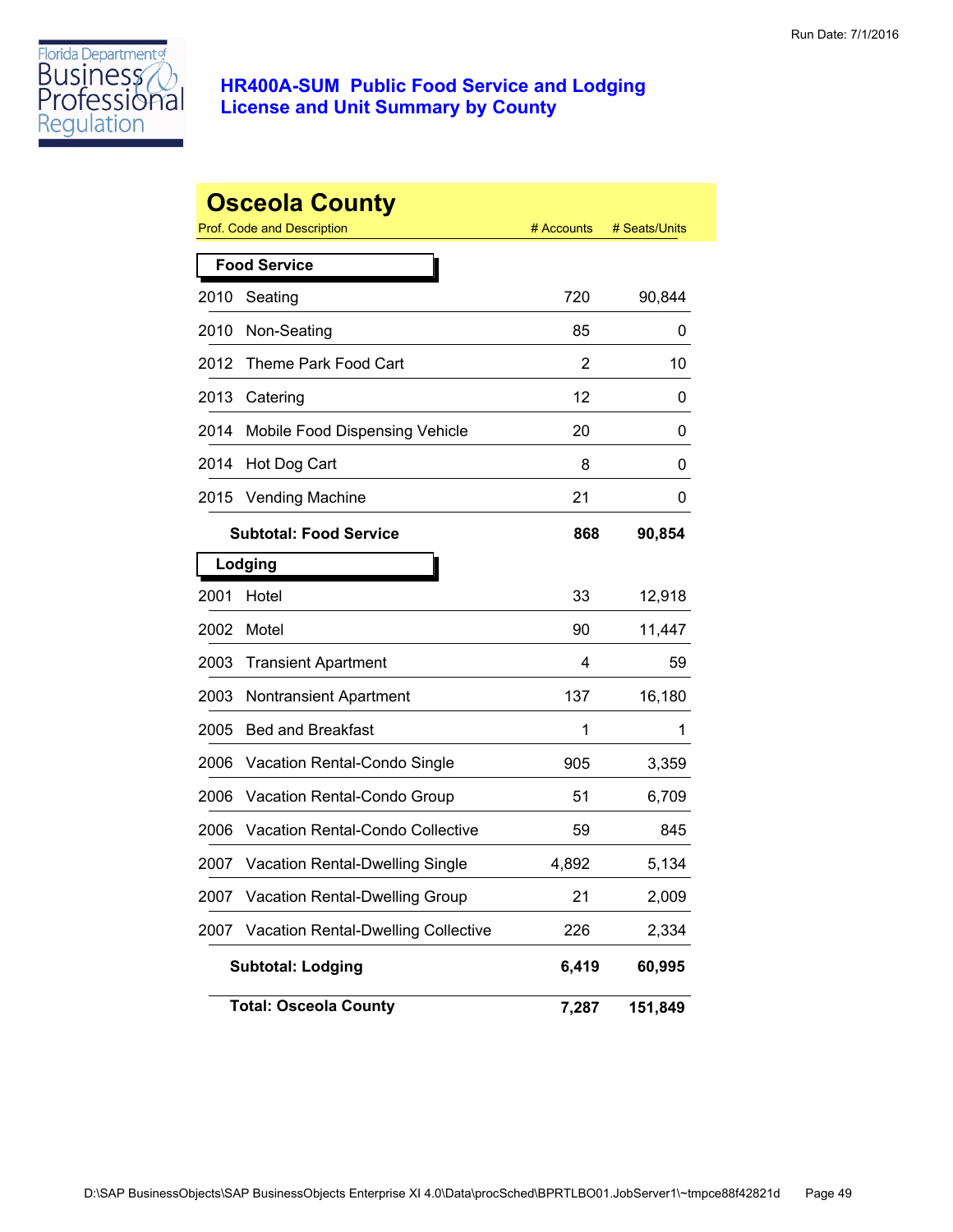

|      | <b>Palm Beach County</b><br>Prof. Code and Description | # Accounts | # Seats/Units |
|------|--------------------------------------------------------|------------|---------------|
|      | <b>Food Service</b>                                    |            |               |
| 2010 | Seating                                                | 2,846      | 296,571       |
| 2010 | Non-Seating                                            | 358        | 0             |
| 2013 | Catering                                               | 89         | 0             |
| 2014 | Mobile Food Dispensing Vehicle                         | 195        | 0             |
| 2014 | Hot Dog Cart                                           | 40         | 0             |
| 2015 | Vending Machine                                        | 15         | 0             |
|      | <b>Subtotal: Food Service</b>                          | 3,543      | 296,571       |
|      | Lodging                                                |            |               |
| 2001 | Hotel                                                  | 92         | 13,564        |
| 2002 | Motel                                                  | 93         | 4,178         |
| 2003 | <b>Transient Apartment</b>                             | 50         | 1,456         |
| 2003 | Nontransient Apartment                                 | 1,201      | 67,143        |
| 2005 | <b>Bed and Breakfast</b>                               | 9          | 80            |
| 2006 | Vacation Rental-Condo Single                           | 40         | 473           |
| 2006 | Vacation Rental-Condo Group                            | 22         | 1,235         |
| 2006 | <b>Vacation Rental-Condo Collective</b>                | 11         | 82            |
| 2007 | Vacation Rental-Dwelling Single                        | 84         | 96            |
| 2007 | Vacation Rental-Dwelling Group                         | 4          | 10            |
| 2007 | Vacation Rental-Dwelling Collective                    | 25         | 60            |
|      | <b>Subtotal: Lodging</b>                               | 1,631      | 88,377        |
|      | <b>Total: Palm Beach County</b>                        | 5,174      | 384,948       |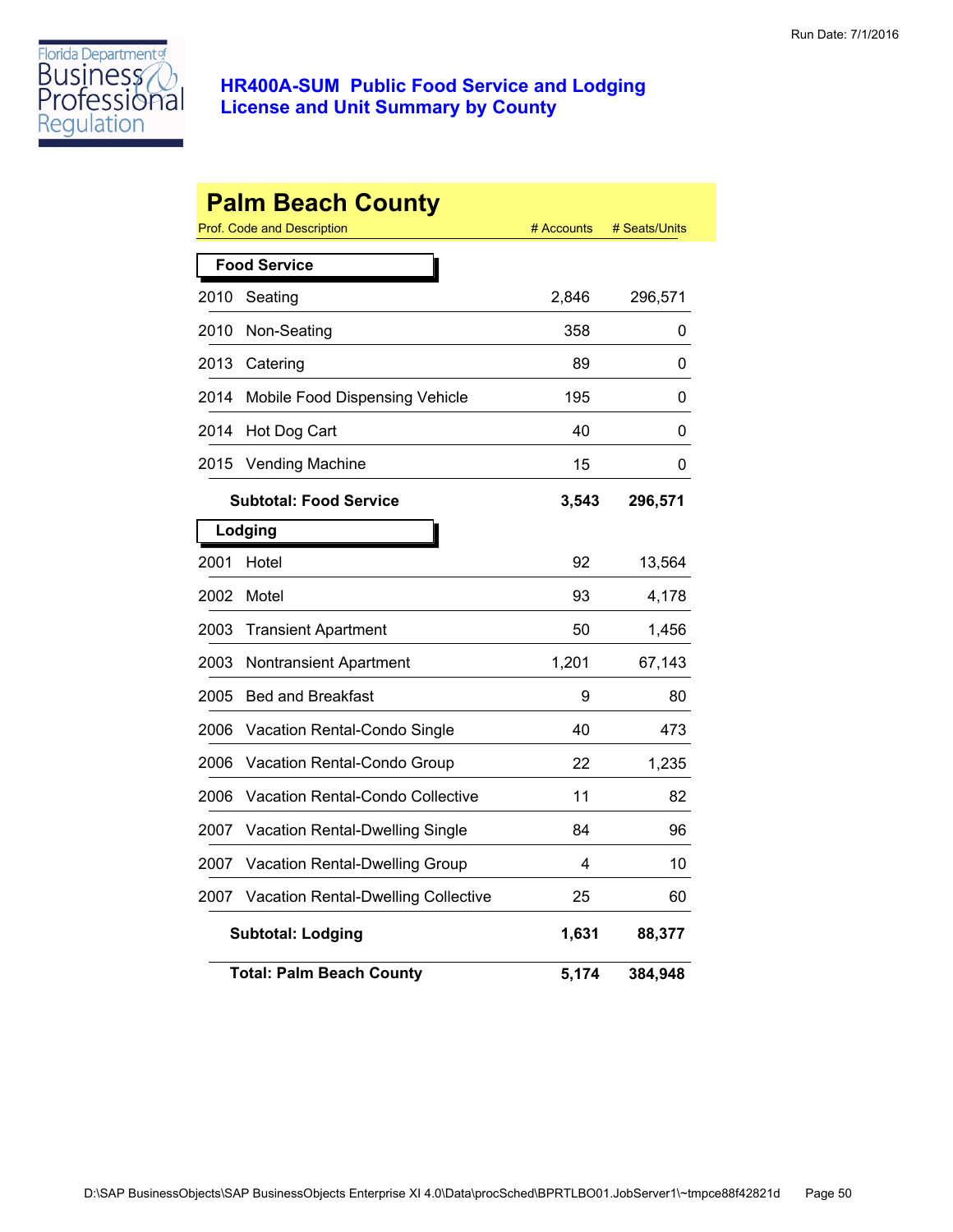

|      | <b>Pasco County</b><br><b>Prof. Code and Description</b> | # Accounts | # Seats/Units |
|------|----------------------------------------------------------|------------|---------------|
|      | <b>Food Service</b>                                      |            |               |
| 2010 | Seating                                                  | 657        | 58,049        |
| 2010 | Non-Seating                                              | 58         | 0             |
| 2013 | Catering                                                 | 3          | 0             |
| 2014 | Mobile Food Dispensing Vehicle                           | 37         | 0             |
| 2014 | Hot Dog Cart                                             | 5          | 0             |
| 2015 | <b>Vending Machine</b>                                   | 6          | 0             |
|      | <b>Subtotal: Food Service</b>                            | 766        | 58,049        |
|      | Lodging                                                  |            |               |
| 2001 | Hotel                                                    | 15         | 1,247         |
| 2002 | Motel                                                    | 25         | 1,346         |
| 2003 | <b>Transient Apartment</b>                               | 7          | 82            |
| 2003 | Nontransient Apartment                                   | 166        | 14,254        |
| 2005 | <b>Bed and Breakfast</b>                                 | 1          | 3             |
| 2006 | Vacation Rental-Condo Single                             | 16         | 24            |
| 2006 | Vacation Rental-Condo Group                              | 1          | 720           |
| 2006 | <b>Vacation Rental-Condo Collective</b>                  | 2          | 39            |
| 2007 | Vacation Rental-Dwelling Single                          | 25         | 25            |
| 2007 | Vacation Rental-Dwelling Group                           | 2          | 68            |
| 2007 | Vacation Rental-Dwelling Collective                      | 11         | 40            |
|      | <b>Subtotal: Lodging</b>                                 | 271        | 17,848        |
|      | <b>Total: Pasco County</b>                               | 1,037      | 75,897        |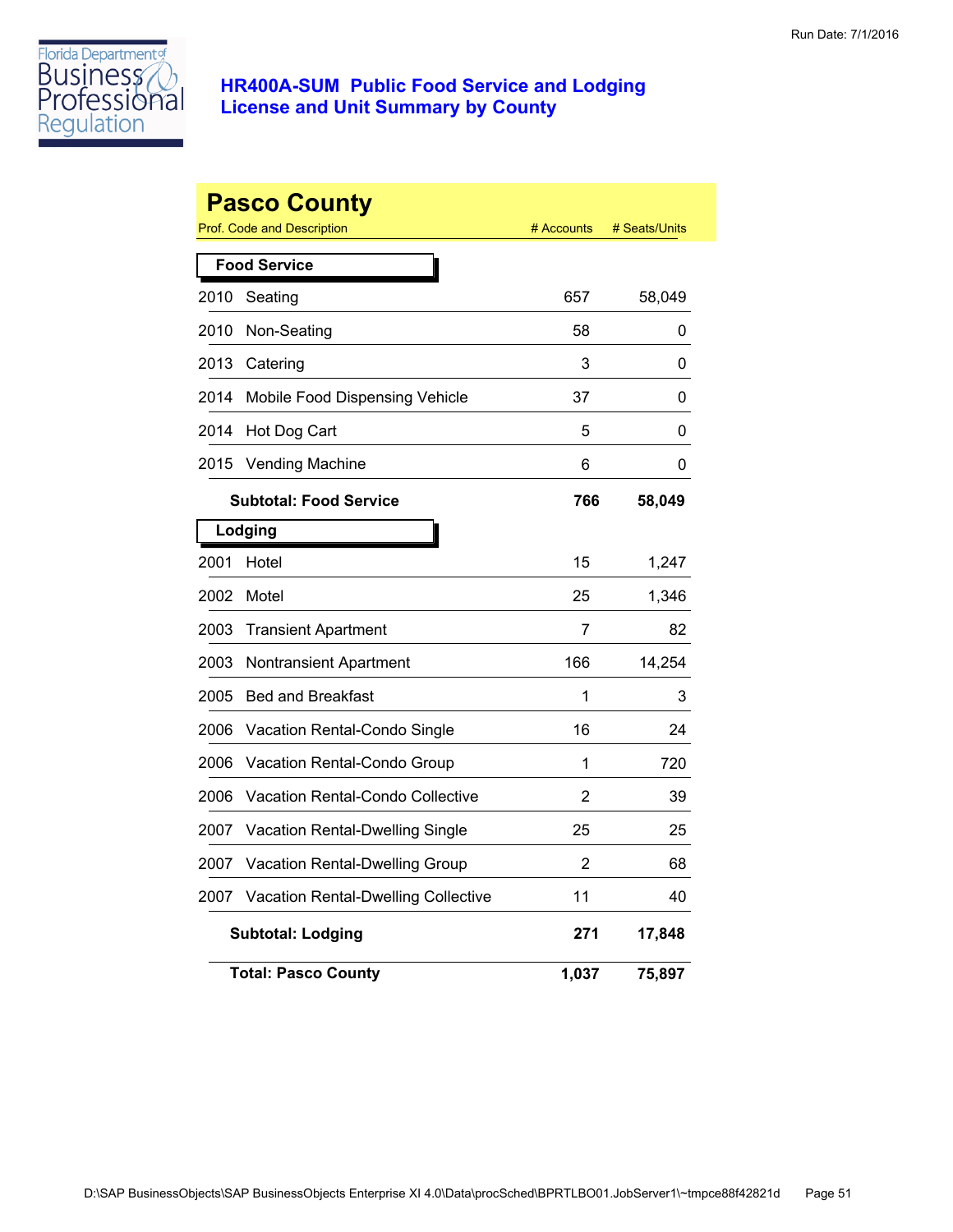

|      | <b>Pinellas County</b><br>Prof. Code and Description | # Accounts | # Seats/Units |
|------|------------------------------------------------------|------------|---------------|
|      | <b>Food Service</b>                                  |            |               |
| 2010 | Seating                                              | 2,138      | 210,400       |
| 2010 | Non-Seating                                          | 292        | 0             |
| 2013 | Catering                                             | 51         | 0             |
| 2014 | Mobile Food Dispensing Vehicle                       | 107        | 0             |
| 2014 | Hot Dog Cart                                         | 42         | 0             |
| 2015 | <b>Vending Machine</b>                               | 42         | 0             |
|      | <b>Subtotal: Food Service</b>                        | 2,672      | 210,400       |
|      | Lodging                                              |            |               |
| 2001 | Hotel                                                | 88         | 10,041        |
| 2002 | Motel                                                | 234        | 9,912         |
| 2003 | <b>Transient Apartment</b>                           | 113        | 1,052         |
| 2003 | <b>Nontransient Apartment</b>                        | 1,309      | 64,530        |
| 2005 | <b>Bed and Breakfast</b>                             | 14         | 81            |
| 2006 | Vacation Rental-Condo Single                         | 42         | 105           |
| 2006 | Vacation Rental-Condo Group                          | 72         | 2,305         |
| 2006 | <b>Vacation Rental-Condo Collective</b>              | 71         | 1,405         |
| 2007 | <b>Vacation Rental-Dwelling Single</b>               | 82         | 132           |
| 2007 | Vacation Rental-Dwelling Group                       | 8          | 45            |
| 2007 | <b>Vacation Rental-Dwelling Collective</b>           | 35         | 145           |
| 2022 | Timeshare Project-Timeshare Proj Single              | 1          | 22            |
|      | <b>Subtotal: Lodging</b>                             | 2,069      | 89,775        |
|      | <b>Total: Pinellas County</b>                        | 4,741      | 300,175       |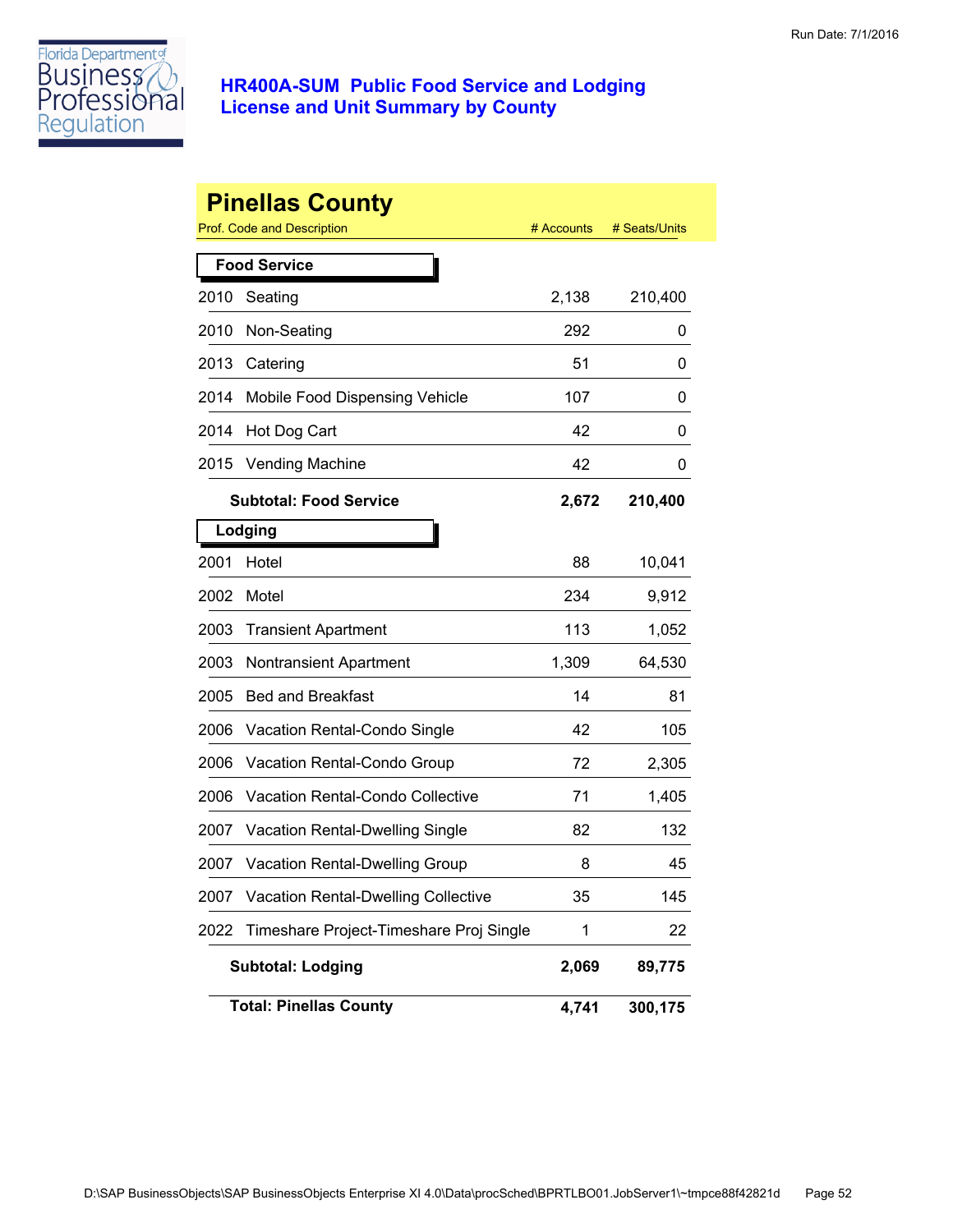

|      | <b>Polk County</b><br>Prof. Code and Description | # Accounts | # Seats/Units |
|------|--------------------------------------------------|------------|---------------|
|      | <b>Food Service</b>                              |            |               |
| 2010 | Seating                                          | 897        | 81,494        |
| 2010 | Non-Seating                                      | 123        | 0             |
| 2013 | Catering                                         | 10         | 0             |
| 2014 | Mobile Food Dispensing Vehicle                   | 123        | 0             |
| 2014 | Hot Dog Cart                                     | 8          | 0             |
| 2015 | <b>Vending Machine</b>                           | 58         | 0             |
|      | <b>Subtotal: Food Service</b>                    | 1,219      | 81,494        |
|      | Lodging                                          |            |               |
| 2001 | Hotel                                            | 33         | 3,091         |
| 2002 | Motel                                            | 84         | 4,205         |
| 2003 | <b>Transient Apartment</b>                       | 15         | 139           |
| 2003 | Nontransient Apartment                           | 347        | 21,051        |
| 2005 | <b>Bed and Breakfast</b>                         | 4          | 18            |
| 2006 | Vacation Rental-Condo Single                     | 181        | 189           |
| 2006 | Vacation Rental-Condo Group                      | 3          | 606           |
| 2006 | <b>Vacation Rental-Condo Collective</b>          | 22         | 266           |
| 2007 | <b>Vacation Rental-Dwelling Single</b>           | 2,991      | 3,153         |
| 2007 | Vacation Rental-Dwelling Group                   | 12         | 591           |
| 2007 | <b>Vacation Rental-Dwelling Collective</b>       | 117        | 1,975         |
|      | <b>Subtotal: Lodging</b>                         | 3,809      | 35,284        |
|      | <b>Total: Polk County</b>                        | 5,028      | 116,778       |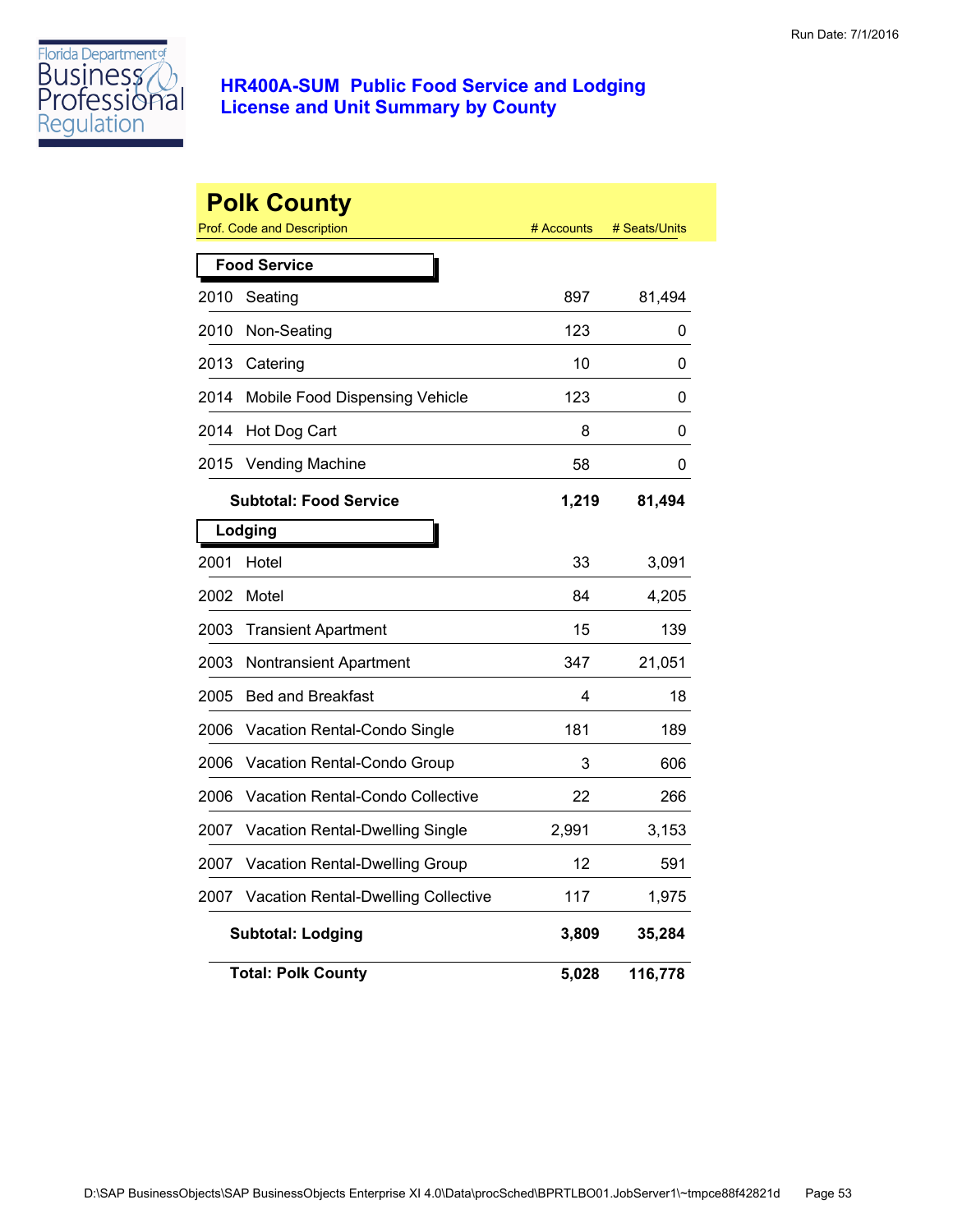

| <b>Putnam County</b> |                                  |                |               |  |
|----------------------|----------------------------------|----------------|---------------|--|
|                      | Prof. Code and Description       | # Accounts     | # Seats/Units |  |
|                      | <b>Food Service</b>              |                |               |  |
| 2010                 | Seating                          | 93             | 6,502         |  |
| 2010                 | Non-Seating                      | 10             | 0             |  |
| 2013                 | Catering                         | $\overline{2}$ | 0             |  |
| 2014                 | Mobile Food Dispensing Vehicle   | 7              | 0             |  |
| 2015                 | <b>Vending Machine</b>           | 1              | 0             |  |
|                      | <b>Subtotal: Food Service</b>    | 113            | 6,502         |  |
|                      | Lodging                          |                |               |  |
| 2001                 | Hotel                            | 2              | 145           |  |
| 2002                 | Motel                            | 18             | 449           |  |
| 2003                 | <b>Transient Apartment</b>       | 1              | 11            |  |
| 2003                 | <b>Nontransient Apartment</b>    | 29             | 1,314         |  |
| 2005                 | <b>Bed and Breakfast</b>         | 1              | 4             |  |
| 2006                 | Vacation Rental-Condo Group      | 2              | 28            |  |
| 2006                 | Vacation Rental-Condo Collective | 1              | 1             |  |
| 2007                 | Vacation Rental-Dwelling Single  | 2              | 2             |  |
|                      | <b>Subtotal: Lodging</b>         | 56             | 1,954         |  |
|                      | <b>Total: Putnam County</b>      | 169            | 8,456         |  |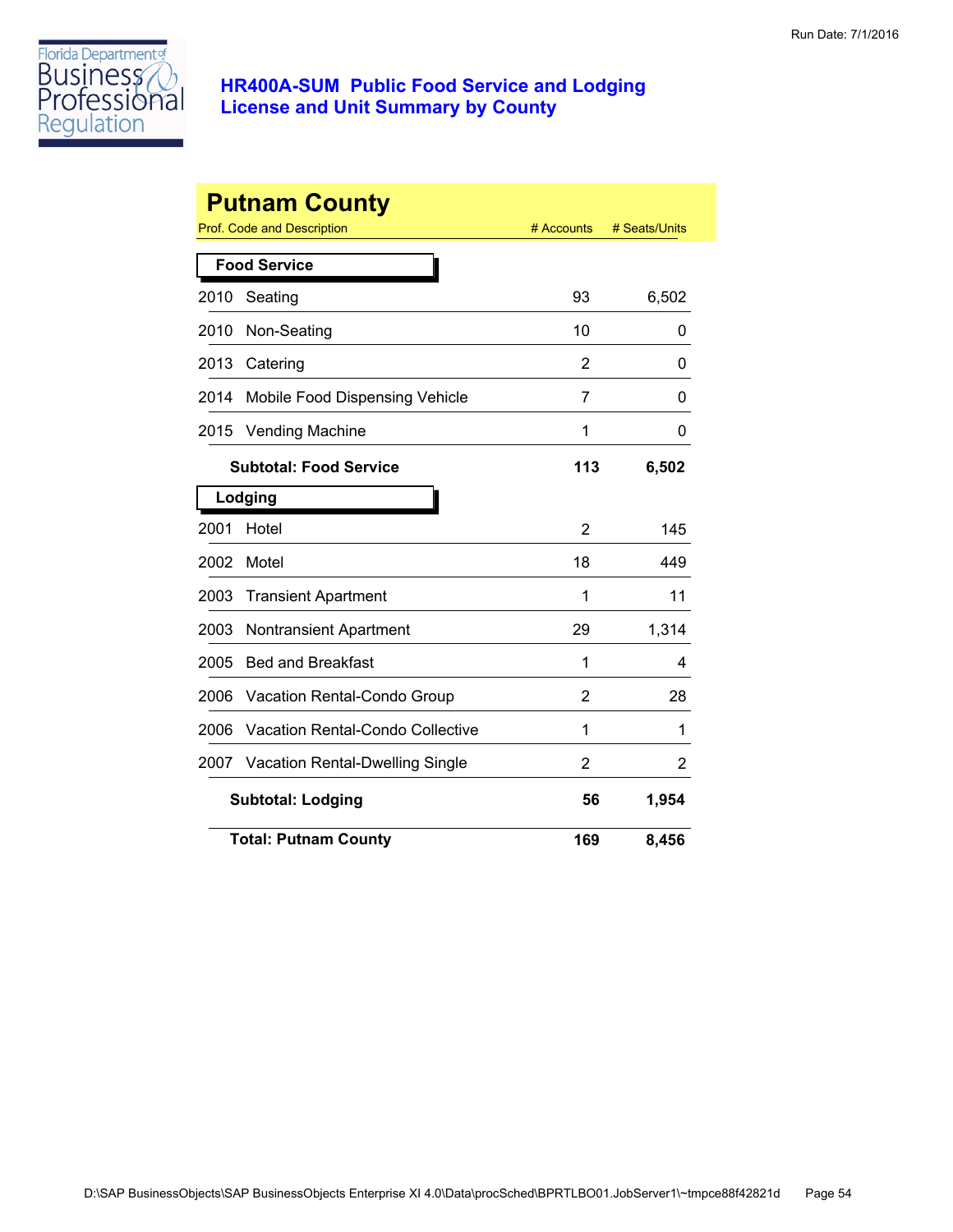

| <b>Santa Rosa County</b>        |                                            |            |               |  |
|---------------------------------|--------------------------------------------|------------|---------------|--|
|                                 | Prof. Code and Description                 | # Accounts | # Seats/Units |  |
|                                 | <b>Food Service</b>                        |            |               |  |
| 2010                            | Seating                                    | 223        | 17,261        |  |
| 2010                            | Non-Seating                                | 16         | 0             |  |
| 2013                            | Catering                                   | 1          | 0             |  |
| 2014                            | Mobile Food Dispensing Vehicle             | 23         | 0             |  |
| 2014                            | Hot Dog Cart                               | 4          | 0             |  |
|                                 | <b>Subtotal: Food Service</b>              | 267        | 17,261        |  |
|                                 | Lodging                                    |            |               |  |
| 2001                            | Hotel                                      | 4          | 326           |  |
| 2002                            | Motel                                      | 8          | 465           |  |
| 2003                            | <b>Nontransient Apartment</b>              | 57         | 2,336         |  |
| 2006                            | Vacation Rental-Condo Single               | 14         | 16            |  |
| 2006                            | Vacation Rental-Condo Group                | 6          | 124           |  |
| 2006                            | Vacation Rental-Condo Collective           | 10         | 259           |  |
| 2007                            | Vacation Rental-Dwelling Single            | 14         | 49            |  |
| 2007                            | <b>Vacation Rental-Dwelling Collective</b> | 8          | 64            |  |
| <b>Subtotal: Lodging</b><br>121 |                                            |            | 3,639         |  |
|                                 | <b>Total: Santa Rosa County</b>            | 388        | 20,900        |  |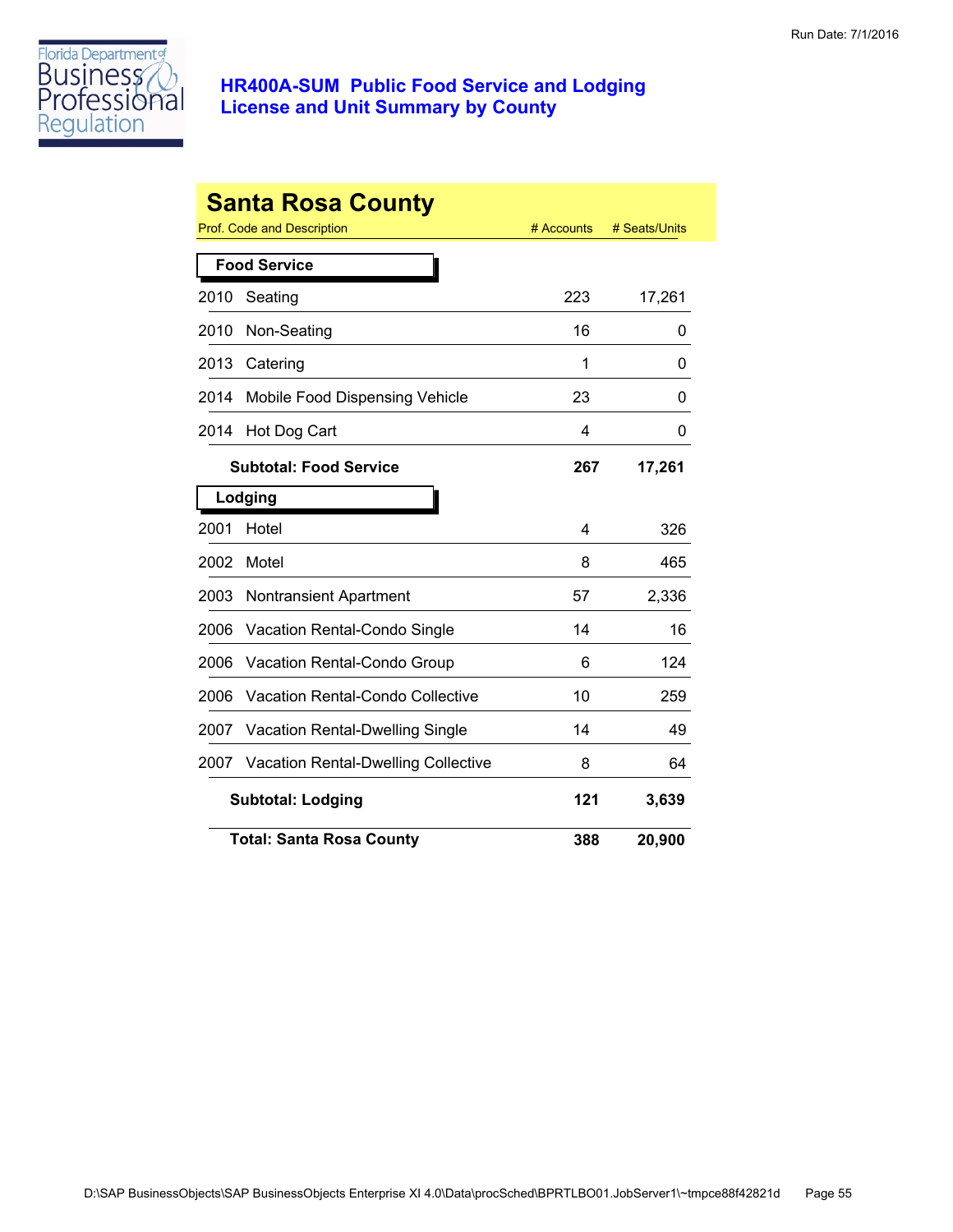

|      | <b>Sarasota County</b><br>Prof. Code and Description | # Accounts | # Seats/Units |
|------|------------------------------------------------------|------------|---------------|
|      | <b>Food Service</b>                                  |            |               |
| 2010 | Seating                                              | 931        | 95,039        |
| 2010 | Non-Seating                                          | 85         | 0             |
| 2013 | Catering                                             | 18         | 0             |
| 2014 | Mobile Food Dispensing Vehicle                       | 33         | 0             |
| 2014 | Hot Dog Cart                                         | 5          | 0             |
| 2015 | <b>Vending Machine</b>                               | 17         | 0             |
|      | <b>Subtotal: Food Service</b>                        | 1,089      | 95,039        |
|      | Lodging                                              |            |               |
| 2001 | Hotel                                                | 26         | 3,042         |
| 2002 | Motel                                                | 56         | 1,992         |
| 2003 | <b>Transient Apartment</b>                           | 45         | 460           |
| 2003 | <b>Nontransient Apartment</b>                        | 190        | 10,730        |
| 2005 | <b>Bed and Breakfast</b>                             | 2          | 11            |
| 2006 | Vacation Rental-Condo Single                         | 27         | 61            |
| 2006 | Vacation Rental-Condo Group                          | 60         | 2,791         |
| 2006 | Vacation Rental-Condo Collective                     | 23         | 364           |
| 2007 | Vacation Rental-Dwelling Single                      | 46         | 78            |
| 2007 | Vacation Rental-Dwelling Group                       | 2          | 7             |
| 2007 | Vacation Rental-Dwelling Collective                  | 33         | 340           |
|      | <b>Subtotal: Lodging</b>                             | 510        | 19,876        |
|      | <b>Total: Sarasota County</b>                        | 1,599      | 114,915       |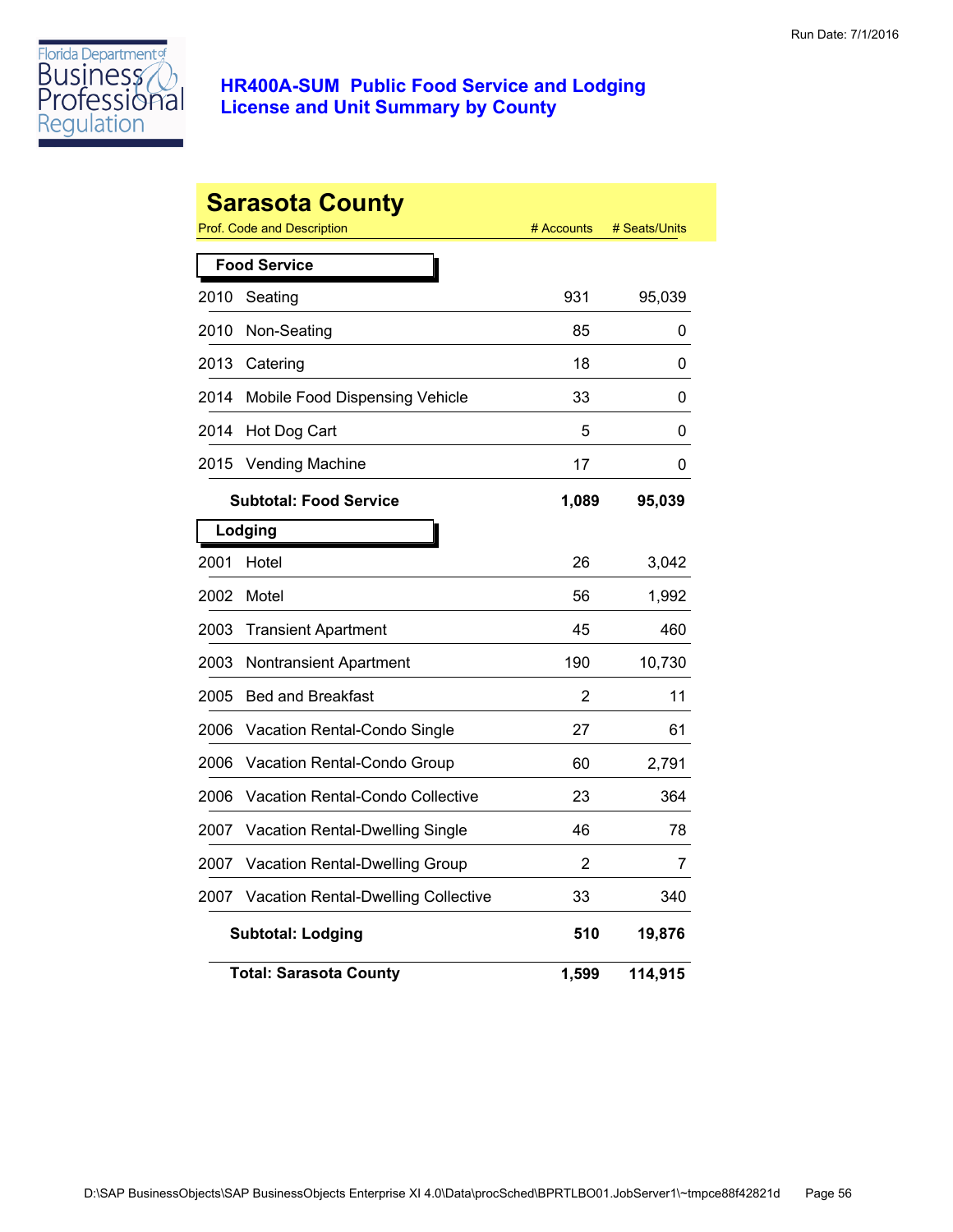

| <b>Seminole County</b><br>Prof. Code and Description<br># Seats/Units<br># Accounts |                                         |                |         |  |  |
|-------------------------------------------------------------------------------------|-----------------------------------------|----------------|---------|--|--|
|                                                                                     | <b>Food Service</b>                     |                |         |  |  |
| 2010                                                                                | Seating                                 | 762            | 71,303  |  |  |
| 2010                                                                                | Non-Seating                             | 106            | 0       |  |  |
| 2013                                                                                | Catering                                | 45             | 0       |  |  |
| 2014                                                                                | Mobile Food Dispensing Vehicle          | 37             | 0       |  |  |
| 2014                                                                                | Hot Dog Cart                            | 9              | 0       |  |  |
| 2015                                                                                | <b>Vending Machine</b>                  | 15             | 0       |  |  |
|                                                                                     | <b>Subtotal: Food Service</b>           | 974            | 71,303  |  |  |
|                                                                                     | Lodging                                 |                |         |  |  |
| 2001                                                                                | Hotel                                   | 23             | 3,139   |  |  |
| 2002                                                                                | Motel                                   | 20             | 1,498   |  |  |
| 2003                                                                                | <b>Transient Apartment</b>              | 1              | 9       |  |  |
| 2003                                                                                | Nontransient Apartment                  | 187            | 34,266  |  |  |
| 2005                                                                                | <b>Bed and Breakfast</b>                | 1              | 4       |  |  |
| 2006                                                                                | Vacation Rental-Condo Single            | 2              | 2       |  |  |
| 2006                                                                                | <b>Vacation Rental-Condo Collective</b> | $\overline{2}$ | 97      |  |  |
| 2007                                                                                | Vacation Rental-Dwelling Single         | 5              | 5       |  |  |
| 2007                                                                                | Vacation Rental-Dwelling Group          | 1              | 2       |  |  |
| 2007                                                                                | Vacation Rental-Dwelling Collective     | 2              | 2       |  |  |
|                                                                                     | <b>Subtotal: Lodging</b>                | 244            | 39,024  |  |  |
|                                                                                     | <b>Total: Seminole County</b>           | 1,218          | 110,327 |  |  |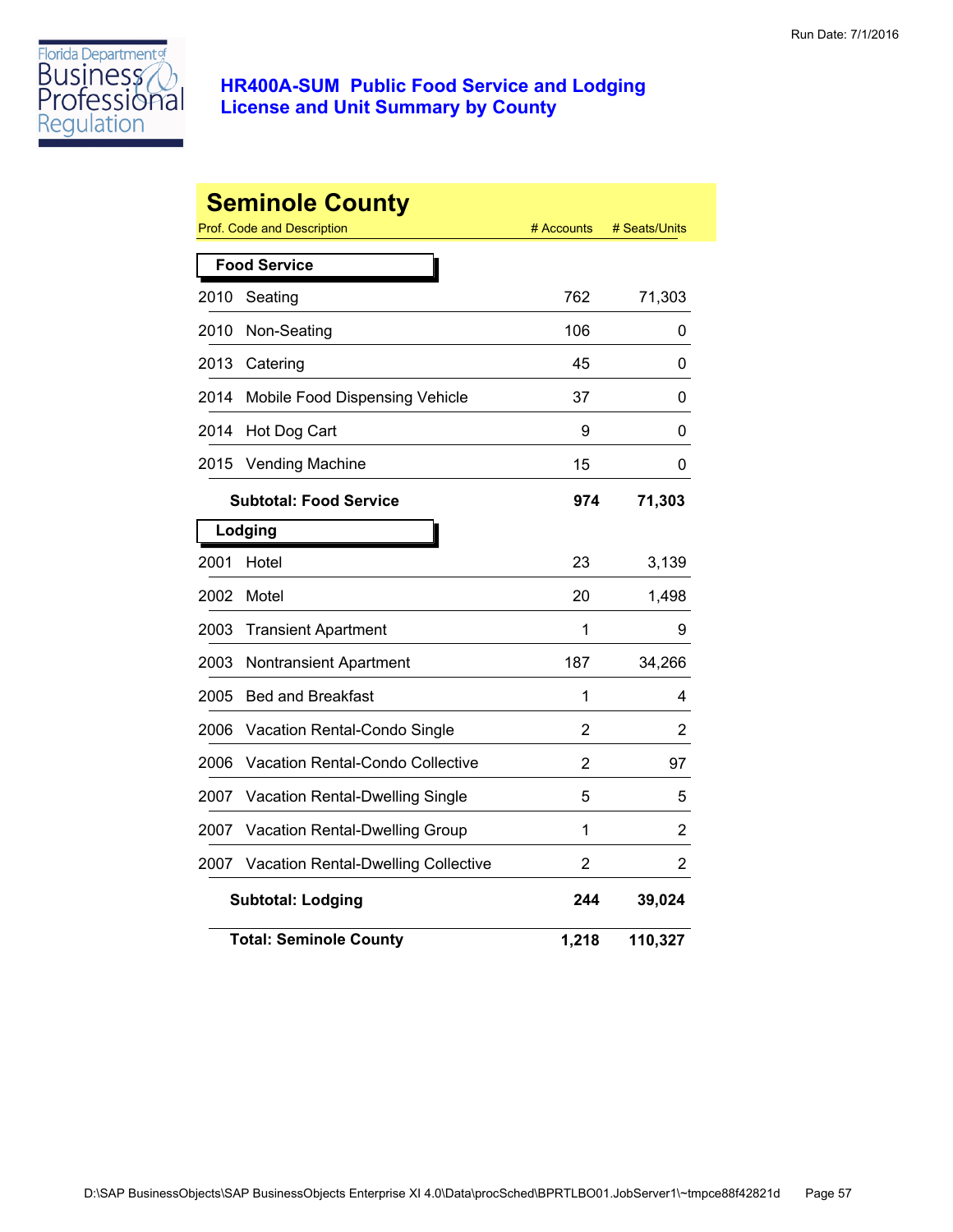

|      | <b>St. Johns County</b><br><b>Prof. Code and Description</b> | # Accounts | # Seats/Units |
|------|--------------------------------------------------------------|------------|---------------|
|      |                                                              |            |               |
|      | <b>Food Service</b>                                          |            |               |
| 2010 | Seating                                                      | 574        | 46,145        |
| 2010 | Non-Seating                                                  | 57         | 0             |
| 2013 | Catering                                                     | 6          | 0             |
| 2014 | Mobile Food Dispensing Vehicle                               | 32         | 0             |
| 2014 | Hot Dog Cart                                                 | 5          | 0             |
| 2015 | <b>Vending Machine</b>                                       | 11         | 0             |
|      | <b>Subtotal: Food Service</b>                                | 685        | 46,145        |
|      | Lodging                                                      |            |               |
| 2001 | Hotel                                                        | 29         | 3,085         |
| 2002 | Motel                                                        | 56         | 2,460         |
| 2003 | <b>Transient Apartment</b>                                   | 3          | 11            |
| 2003 | <b>Nontransient Apartment</b>                                | 49         | 2,681         |
| 2005 | <b>Bed and Breakfast</b>                                     | 30         | 255           |
| 2006 | <b>Vacation Rental-Condo Single</b>                          | 7          | 7             |
| 2006 | Vacation Rental-Condo Group                                  | 20         | 1,093         |
| 2006 | <b>Vacation Rental-Condo Collective</b>                      | 31         | 715           |
| 2007 | <b>Vacation Rental-Dwelling Single</b>                       | 42         | 61            |
| 2007 | <b>Vacation Rental-Dwelling Group</b>                        | 2          | 22            |
| 2007 | <b>Vacation Rental-Dwelling Collective</b>                   | 16         | 155           |
| 2022 | Timeshare Project-Timeshare Proj Collective                  | 3          | 53            |
|      | <b>Subtotal: Lodging</b>                                     | 288        | 10,598        |
|      | <b>Total: St. Johns County</b>                               | 973        | 56,743        |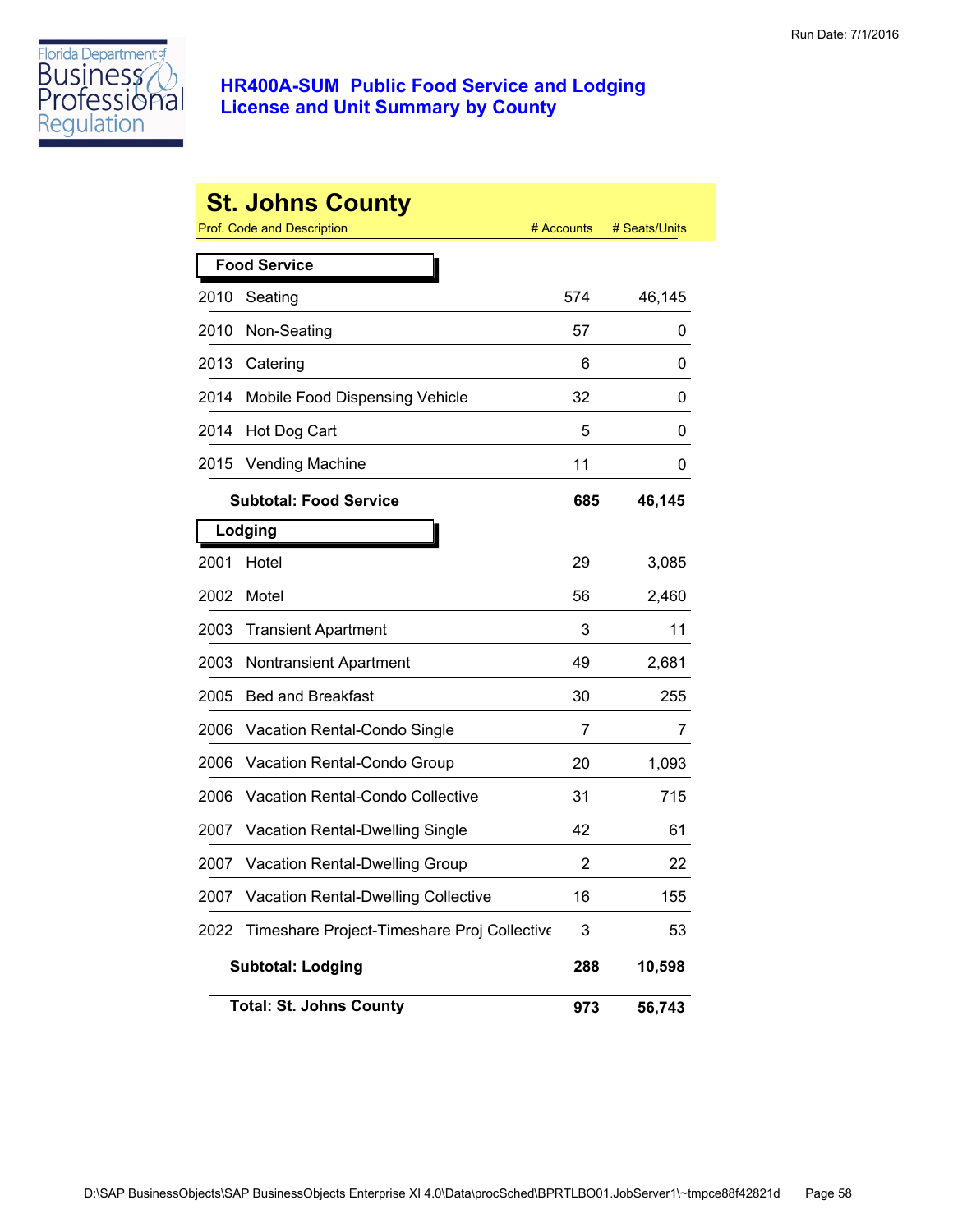

|      | <b>St. Lucie County</b><br>Prof. Code and Description | # Accounts | # Seats/Units |
|------|-------------------------------------------------------|------------|---------------|
|      | <b>Food Service</b>                                   |            |               |
| 2010 | Seating                                               | 440        | 35,897        |
| 2010 | Non-Seating                                           | 53         | 0             |
| 2013 | Catering                                              | 11         | 0             |
| 2014 | Mobile Food Dispensing Vehicle                        | 37         | 0             |
| 2014 | Hot Dog Cart                                          | 5          | 0             |
| 2015 | <b>Vending Machine</b>                                | 12         | 0             |
|      | <b>Subtotal: Food Service</b>                         | 558        | 35,897        |
|      | Lodging                                               |            |               |
| 2001 | Hotel                                                 | 19         | 2,113         |
| 2002 | Motel                                                 | 25         | 1,009         |
| 2003 | <b>Transient Apartment</b>                            | 13         | 124           |
| 2003 | Nontransient Apartment                                | 102        | 6,581         |
| 2005 | <b>Bed and Breakfast</b>                              | 1          | 5             |
| 2006 | Vacation Rental-Condo Single                          | 3          | 60            |
| 2006 | Vacation Rental-Condo Group                           | 6          | 291           |
| 2006 | <b>Vacation Rental-Condo Collective</b>               | 3          | 123           |
| 2007 | Vacation Rental-Dwelling Single                       | 2          | 2             |
| 2007 | Vacation Rental-Dwelling Group                        | 1          | 15            |
| 2007 | Vacation Rental-Dwelling Collective                   | 4          | 16            |
|      | <b>Subtotal: Lodging</b>                              | 179        | 10,339        |
|      | <b>Total: St. Lucie County</b>                        | 737        | 46,236        |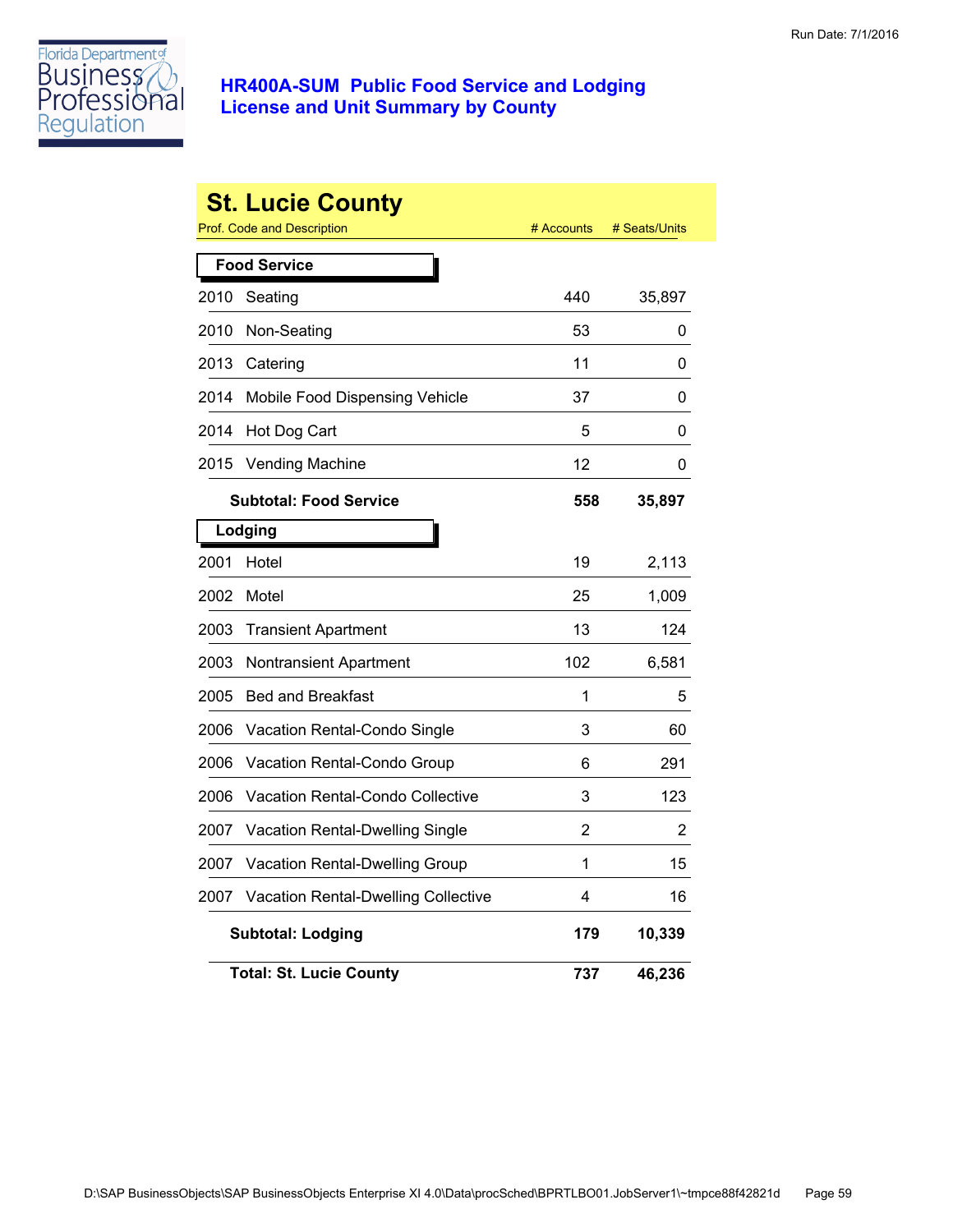

|      | <b>Sumter County</b>                       |            |               |
|------|--------------------------------------------|------------|---------------|
|      | Prof. Code and Description                 | # Accounts | # Seats/Units |
|      | <b>Food Service</b>                        |            |               |
| 2010 | Seating                                    | 153        | 17,049        |
| 2010 | Non-Seating                                | 18         | 0             |
| 2013 | Catering                                   | 1          | 0             |
| 2014 | Mobile Food Dispensing Vehicle             | 22         | 0             |
| 2014 | Hot Dog Cart                               | 1          | 0             |
|      | <b>Subtotal: Food Service</b>              | 195        | 17,049        |
|      | Lodging                                    |            |               |
| 2001 | Hotel                                      | 3          | 271           |
| 2002 | Motel                                      | 9          | 492           |
| 2003 | <b>Transient Apartment</b>                 | 3          | 20            |
| 2003 | Nontransient Apartment                     | 18         | 1,153         |
| 2005 | <b>Bed and Breakfast</b>                   | 3          | 18            |
| 2007 | <b>Vacation Rental-Dwelling Single</b>     | 3          | 14            |
| 2007 | <b>Vacation Rental-Dwelling Collective</b> | 11         | 410           |
|      | <b>Subtotal: Lodging</b>                   | 50         | 2,378         |
|      | <b>Total: Sumter County</b>                | 245        | 19,427        |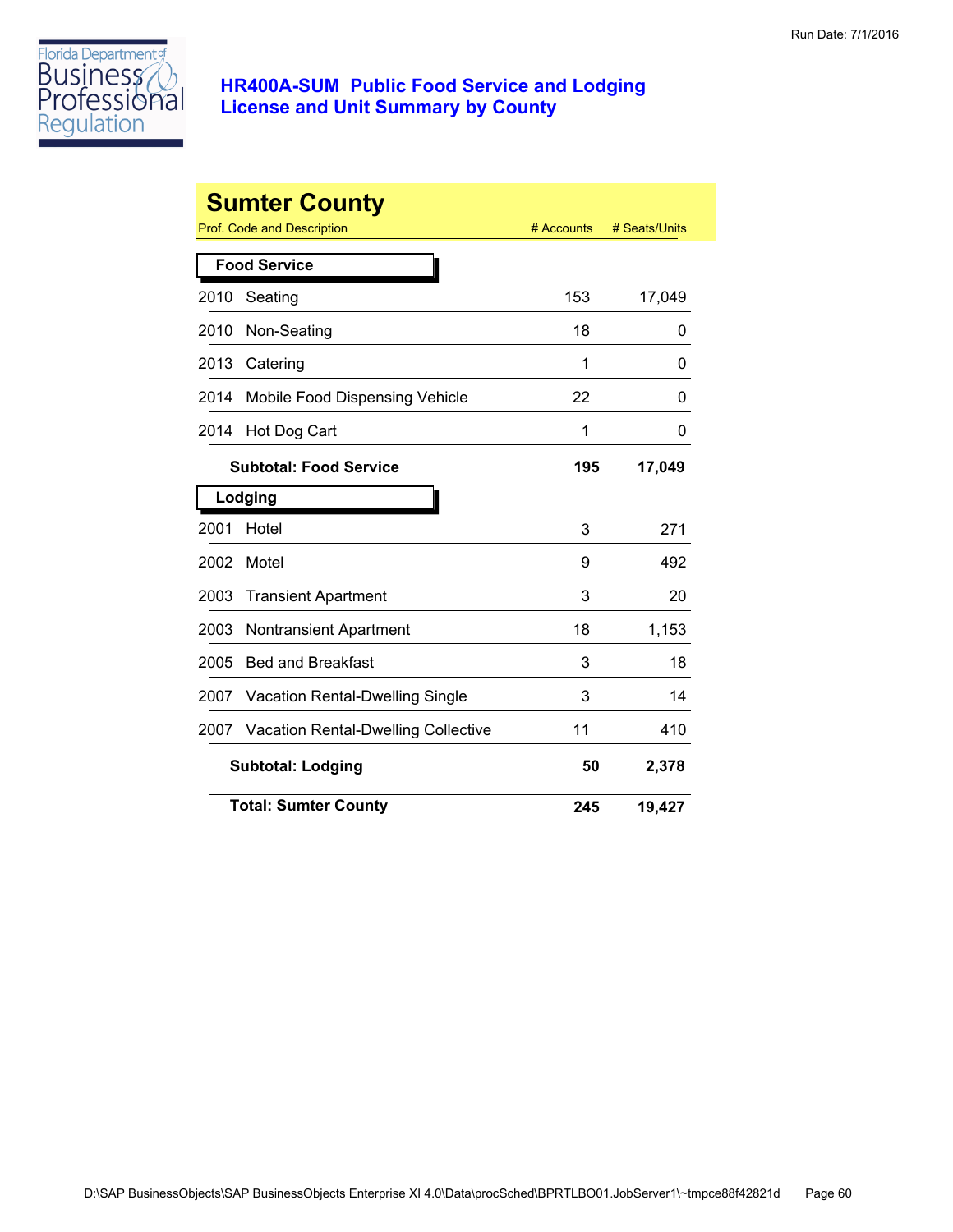

| <b>Suwannee County</b>   |                                        |              |               |
|--------------------------|----------------------------------------|--------------|---------------|
|                          | Prof. Code and Description             | $#$ Accounts | # Seats/Units |
|                          | <b>Food Service</b>                    |              |               |
| 2010                     | Seating                                | 55           | 4,130         |
| 2010                     | Non-Seating                            | 2            | 0             |
| 2014                     | <b>Mobile Food Dispensing Vehicle</b>  | 5            | 0             |
| 2015                     | <b>Vending Machine</b>                 | 6            | 0             |
|                          | <b>Subtotal: Food Service</b>          | 68           | 4,130         |
| Lodging                  |                                        |              |               |
| 2001                     | Hotel                                  | 1            | 68            |
| 2002                     | Motel                                  | 10           | 271           |
| 2003                     | <b>Transient Apartment</b>             | 1            | 2             |
| 2003                     | <b>Nontransient Apartment</b>          | 10           | 423           |
| 2007                     | <b>Vacation Rental-Dwelling Single</b> | 2            | 5             |
| 2007                     | Vacation Rental-Dwelling Collective    | 1            | 1             |
| <b>Subtotal: Lodging</b> |                                        | 25           | 770           |
|                          | <b>Total: Suwannee County</b>          | 93           | 4,900         |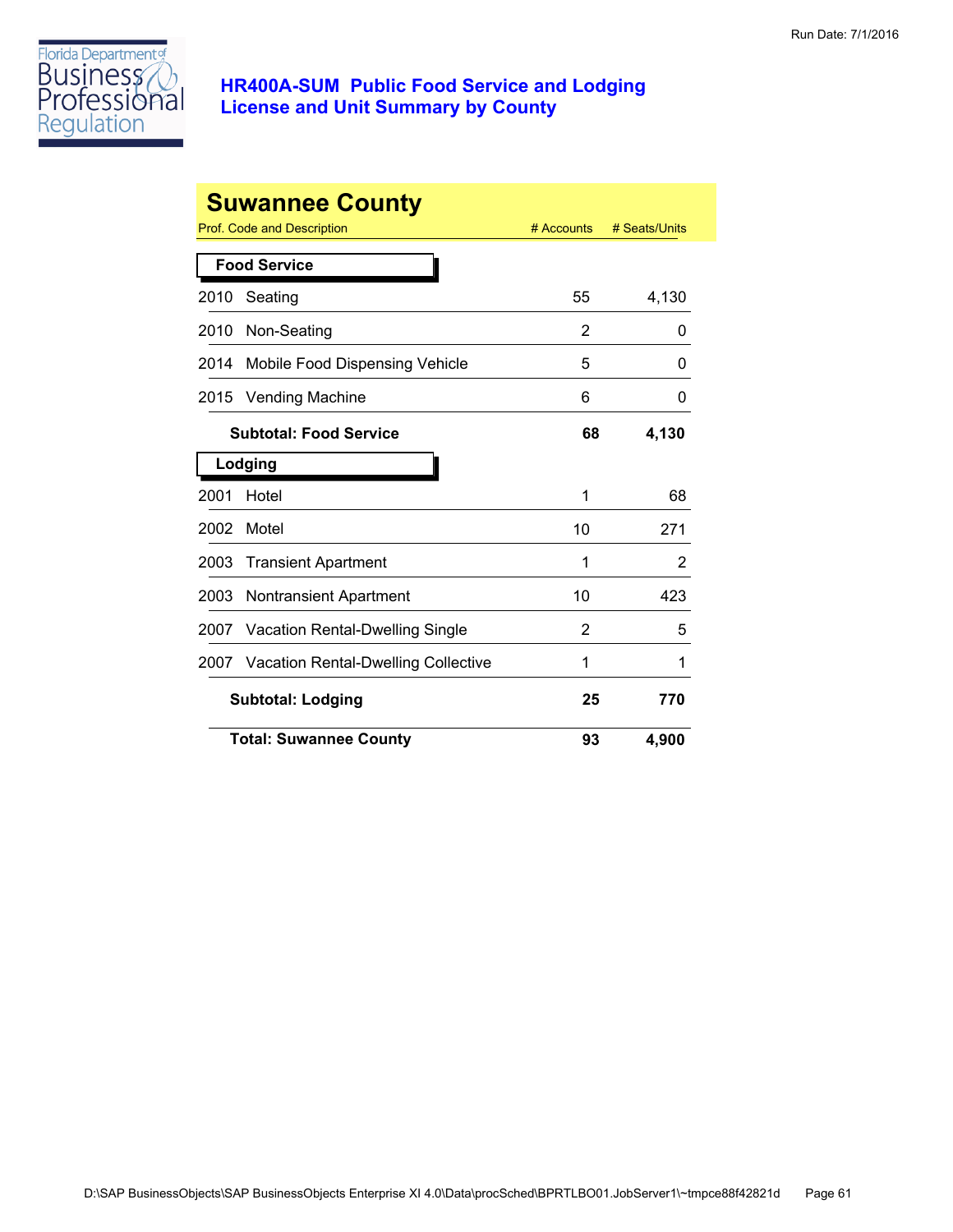

|                          | <b>Taylor County</b><br><b>Prof. Code and Description</b> | # Accounts     | # Seats/Units |
|--------------------------|-----------------------------------------------------------|----------------|---------------|
|                          | <b>Food Service</b>                                       |                |               |
| 2010                     | Seating                                                   | 37             | 2,908         |
| 2010                     | Non-Seating                                               | 1              | 0             |
| 2014                     | Mobile Food Dispensing Vehicle                            | 6              | 0             |
|                          | <b>Subtotal: Food Service</b>                             | 44             | 2,908         |
|                          | Lodging                                                   |                |               |
| 2001                     | Hotel                                                     | $\overline{2}$ | 138           |
| 2002                     | Motel                                                     | 16             | 398           |
| 2003                     | <b>Transient Apartment</b>                                | 1              | 9             |
| 2003                     | <b>Nontransient Apartment</b>                             | 9              | 320           |
| 2006                     | <b>Vacation Rental-Condo Single</b>                       | 3              | 18            |
| 2006                     | <b>Vacation Rental-Condo Group</b>                        | 1              | 8             |
| 2007                     | <b>Vacation Rental-Dwelling Single</b>                    | 25             | 34            |
| 2007                     | <b>Vacation Rental-Dwelling Group</b>                     | 1              | 31            |
| 2007                     | <b>Vacation Rental-Dwelling Collective</b>                | 5              | 30            |
| <b>Subtotal: Lodging</b> |                                                           | 63             | 986           |
|                          | <b>Total: Taylor County</b>                               | 107            | 3,894         |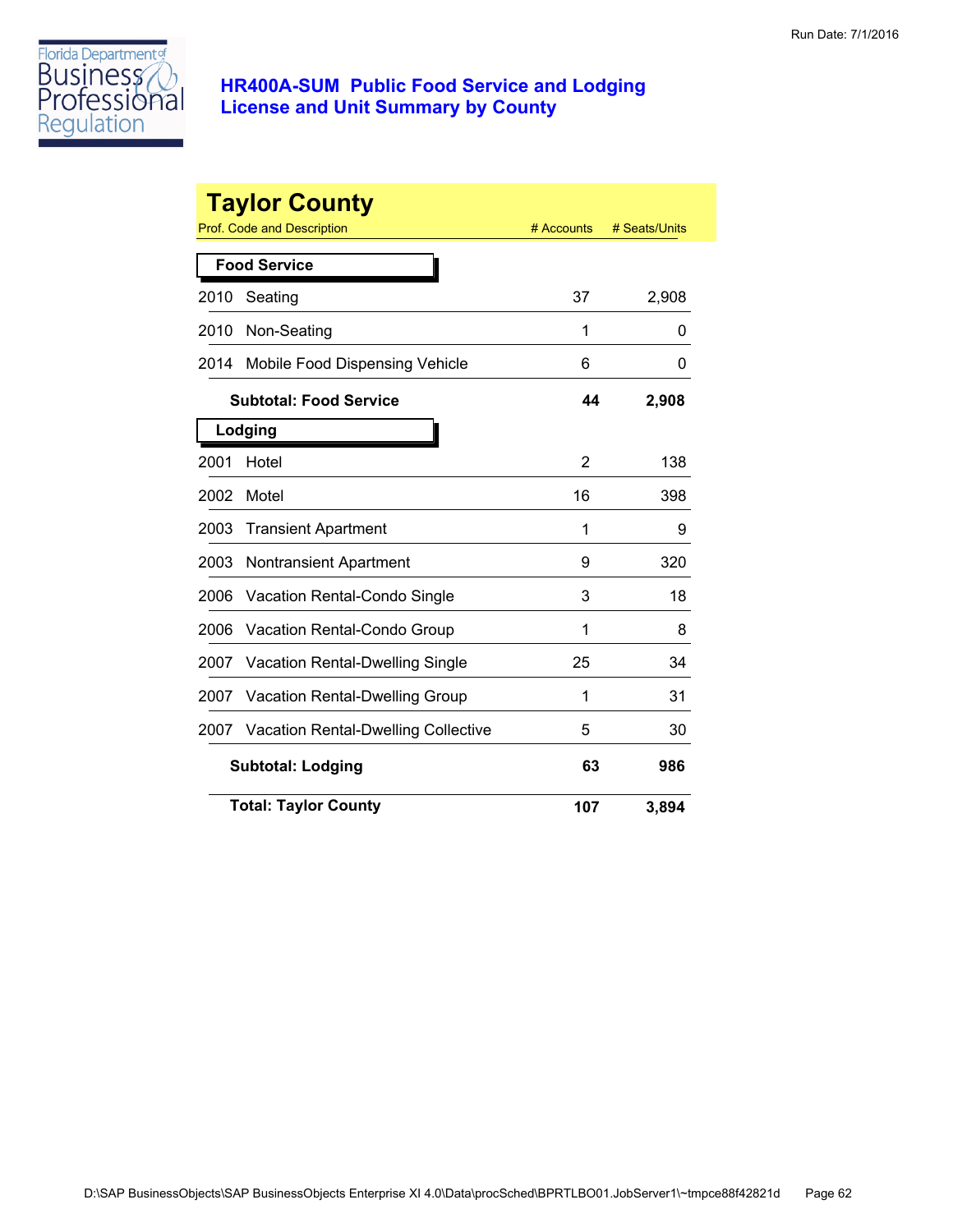

| <b>Union County</b><br>Prof. Code and Description<br># Accounts<br># Seats/Units |    |     |  |
|----------------------------------------------------------------------------------|----|-----|--|
| <b>Food Service</b>                                                              |    |     |  |
| Seating<br>2010                                                                  | 6  | 272 |  |
| 2010 Non-Seating                                                                 | 1  | O   |  |
| 2015 Vending Machine                                                             | 1  | O   |  |
| <b>Subtotal: Food Service</b>                                                    | 8  | 272 |  |
| Lodging                                                                          |    |     |  |
| 2003 Nontransient Apartment                                                      | 2  | 80  |  |
| <b>Subtotal: Lodging</b>                                                         | 2  | 80  |  |
| <b>Total: Union County</b>                                                       | 10 | 352 |  |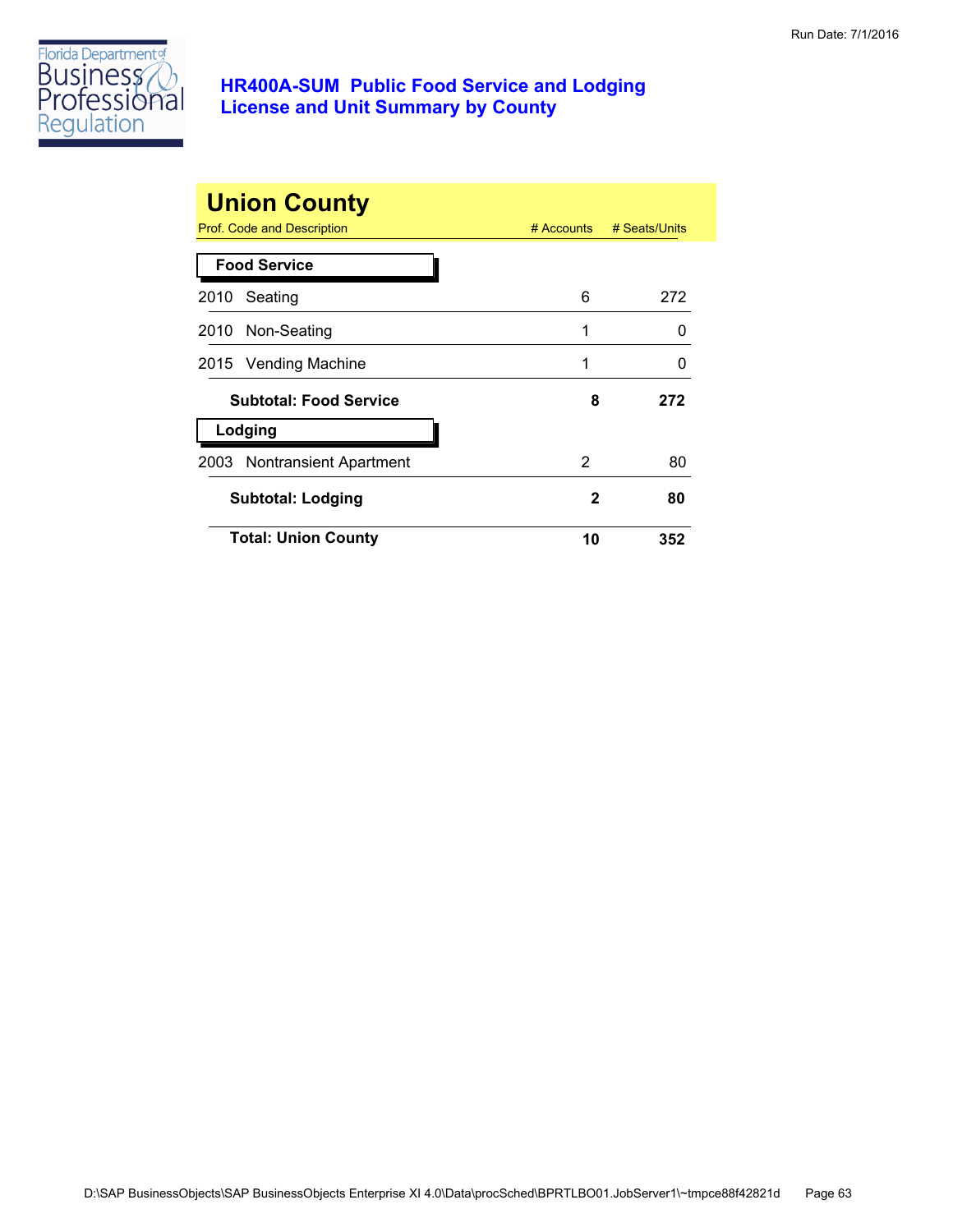

|      | <b>Volusia County</b><br>Prof. Code and Description | # Accounts | # Seats/Units |
|------|-----------------------------------------------------|------------|---------------|
|      | <b>Food Service</b>                                 |            |               |
| 2010 | Seating                                             | 1,076      | 100,607       |
| 2010 | Non-Seating                                         | 112        | 0             |
| 2013 | Catering                                            | 16         | 0             |
| 2014 | Mobile Food Dispensing Vehicle                      | 87         | 0             |
| 2014 | Hot Dog Cart                                        | 12         | 0             |
| 2015 | Vending Machine                                     | 43         | 0             |
|      | <b>Subtotal: Food Service</b>                       | 1,346      | 100,607       |
|      | Lodging                                             |            |               |
| 2001 | Hotel                                               | 32         | 3,747         |
| 2002 | Motel                                               | 186        | 7,694         |
| 2003 | <b>Transient Apartment</b>                          | 17         | 501           |
| 2003 | <b>Nontransient Apartment</b>                       | 419        | 22,072        |
| 2005 | <b>Bed and Breakfast</b>                            | 12         | 89            |
| 2006 | Vacation Rental-Condo Single                        | 30         | 283           |
| 2006 | Vacation Rental-Condo Group                         | 103        | 5,315         |
| 2006 | <b>Vacation Rental-Condo Collective</b>             | 23         | 544           |
| 2007 | <b>Vacation Rental-Dwelling Single</b>              | 61         | 74            |
| 2007 | <b>Vacation Rental-Dwelling Group</b>               | 2          | 201           |
| 2007 | <b>Vacation Rental-Dwelling Collective</b>          | 23         | 114           |
| 2022 | Timeshare Project-Timeshare Proj Single             | 1          | 39            |
| 2022 | Timeshare Project-Timeshare Proj Group              | 2          | 287           |
|      | <b>Subtotal: Lodging</b>                            | 911        | 40,960        |
|      | <b>Total: Volusia County</b>                        | 2,257      | 141,567       |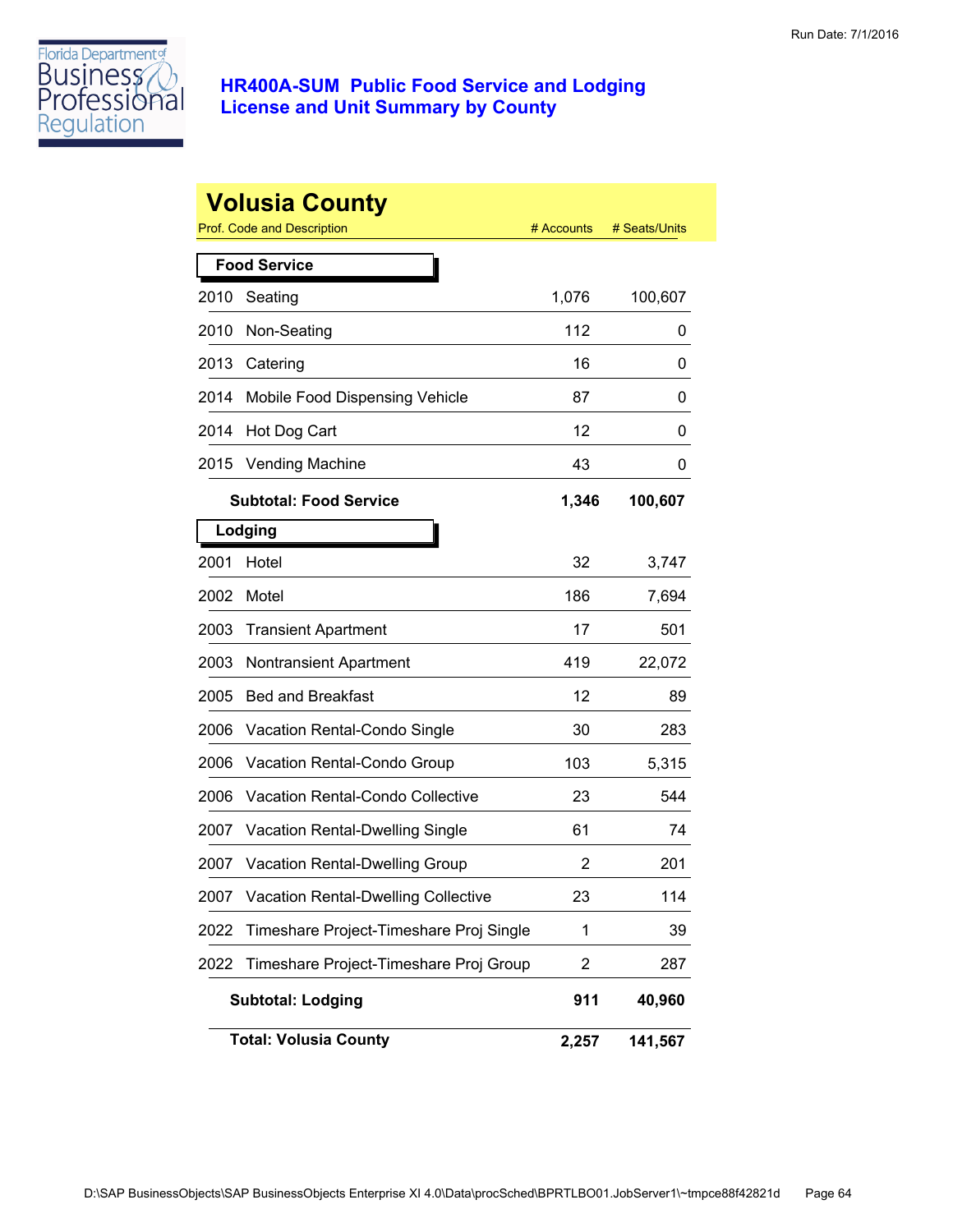

| <b>Wakulla County</b>    |                                     |              |               |
|--------------------------|-------------------------------------|--------------|---------------|
|                          | Prof. Code and Description          | $#$ Accounts | # Seats/Units |
|                          | <b>Food Service</b>                 |              |               |
| 2010                     | Seating                             | 44           | 3,341         |
| 2014                     | Mobile Food Dispensing Vehicle      | 9            | 0             |
| 2014                     | Hot Dog Cart                        | 3            | 0             |
|                          | <b>Subtotal: Food Service</b>       | 56           | 3,341         |
|                          | Lodging                             |              |               |
| 2001                     | Hotel                               | 3            | 155           |
| 2002                     | Motel                               | 3            | 45            |
| 2003                     | <b>Nontransient Apartment</b>       | 2            | 125           |
| 2005                     | <b>Bed and Breakfast</b>            | 1            | 7             |
| 2007                     | Vacation Rental-Dwelling Single     | 3            | 3             |
| 2007                     | Vacation Rental-Dwelling Collective | 1            | 2             |
| <b>Subtotal: Lodging</b> |                                     | 13           | 337           |
|                          | <b>Total: Wakulla County</b>        | 69           | 3,678         |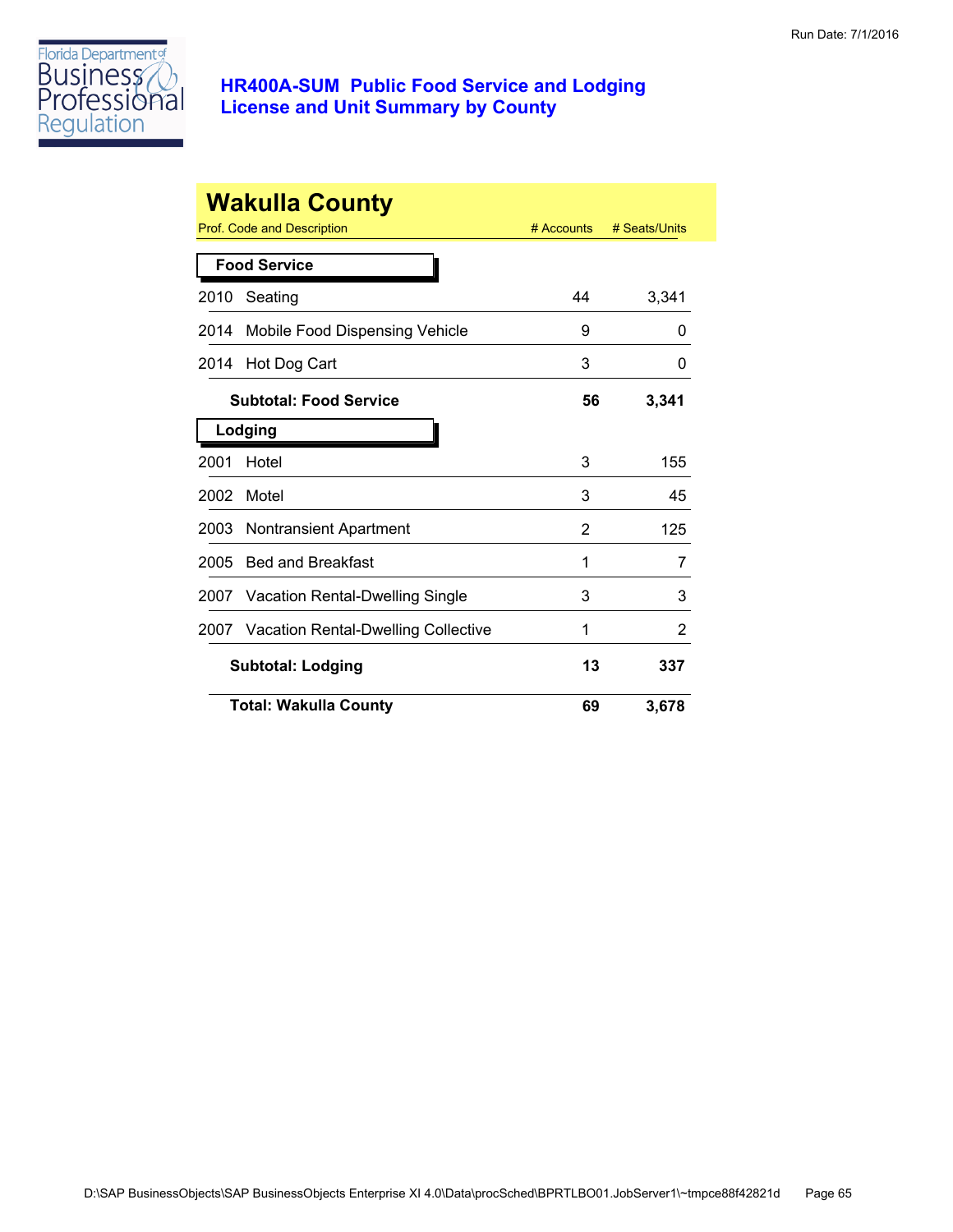

|      | <b>Walton County</b><br><b>Prof. Code and Description</b> | # Accounts     | # Seats/Units |
|------|-----------------------------------------------------------|----------------|---------------|
|      | <b>Food Service</b>                                       |                |               |
| 2010 | Seating                                                   | 268            | 27,570        |
| 2010 | Non-Seating                                               | 23             | 0             |
| 2013 | Catering                                                  | 8              | 0             |
| 2014 | Mobile Food Dispensing Vehicle                            | 11             | 0             |
| 2014 | Hot Dog Cart                                              | $\overline{2}$ | 0             |
|      | <b>Subtotal: Food Service</b>                             | 312            | 27,570        |
|      | Lodging                                                   |                |               |
| 2001 | Hotel                                                     | 11             | 1,473         |
| 2002 | Motel                                                     | 10             | 521           |
| 2003 | <b>Transient Apartment</b>                                | 1              | 4             |
| 2003 | <b>Nontransient Apartment</b>                             | 10             | 606           |
| 2005 | <b>Bed and Breakfast</b>                                  | 3              | 24            |
| 2006 | Vacation Rental-Condo Single                              | 66             | 91            |
| 2006 | Vacation Rental-Condo Group                               | 22             | 1,588         |
| 2006 | Vacation Rental-Condo Collective                          | 88             | 2,095         |
| 2007 | <b>Vacation Rental-Dwelling Single</b>                    | 194            | 658           |
| 2007 | Vacation Rental-Dwelling Group                            | 6              | 255           |
| 2007 | <b>Vacation Rental-Dwelling Collective</b>                | 92             | 1,639         |
|      | <b>Subtotal: Lodging</b>                                  | 503            | 8,954         |
|      | <b>Total: Walton County</b>                               | 815            | 36,524        |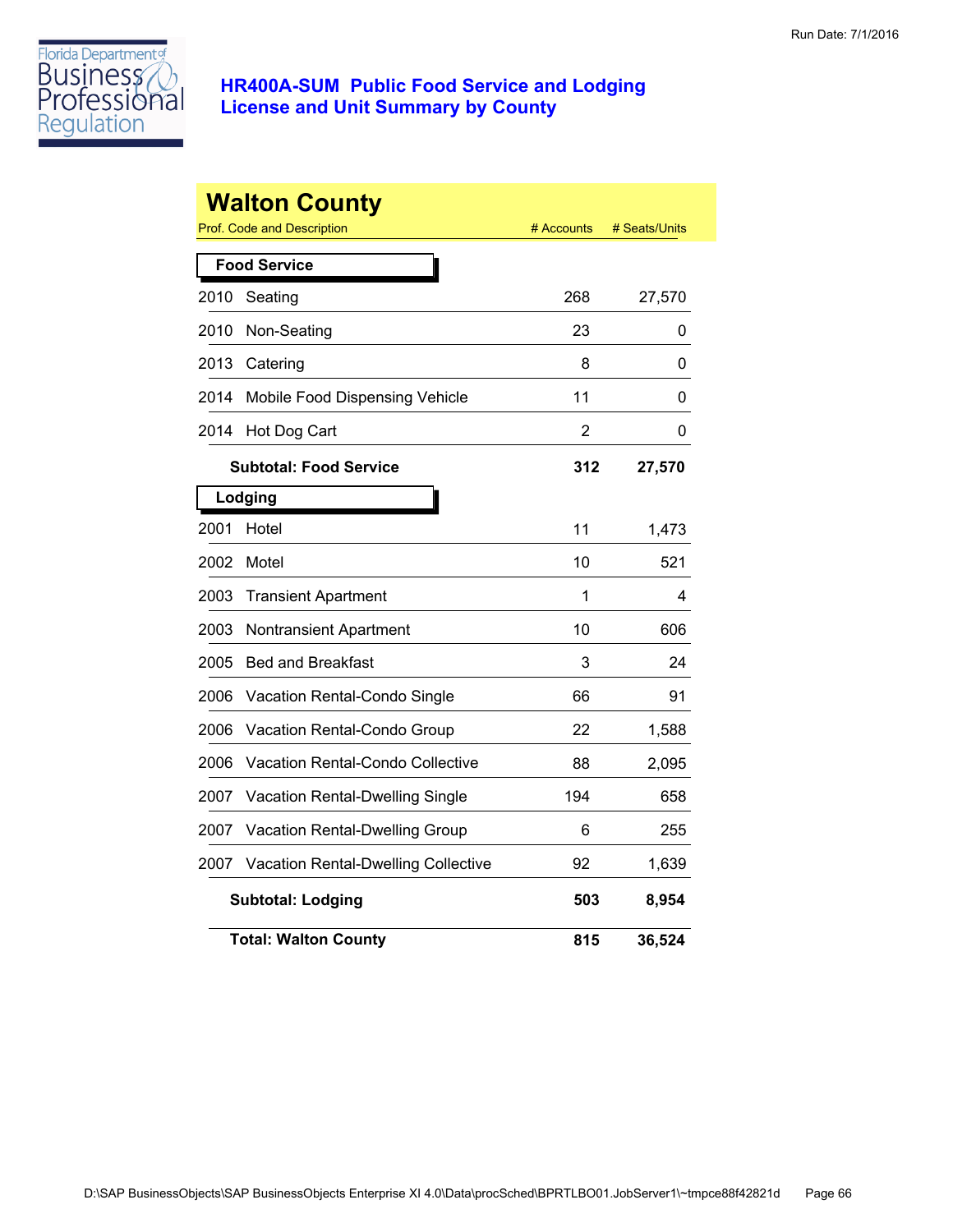

|      | <b>Washington County</b><br>Prof. Code and Description | $#$ Accounts | # Seats/Units |
|------|--------------------------------------------------------|--------------|---------------|
|      | <b>Food Service</b>                                    |              |               |
| 2010 | Seating                                                | 37           | 2,625         |
|      | 2010 Non-Seating                                       | 1            | 0             |
|      | 2014 Mobile Food Dispensing Vehicle                    | 3            | 0             |
| 2014 | Hot Dog Cart                                           | 1            | O             |
|      | <b>Subtotal: Food Service</b>                          | 42           | 2,625         |
|      | Lodging                                                |              |               |
| 2002 | Motel                                                  | 7            | 261           |
|      | 2003 Nontransient Apartment                            | 10           | 159           |
|      | <b>Subtotal: Lodging</b>                               | 17           | 420           |
|      | <b>Total: Washington County</b>                        | 59           | 3,045         |